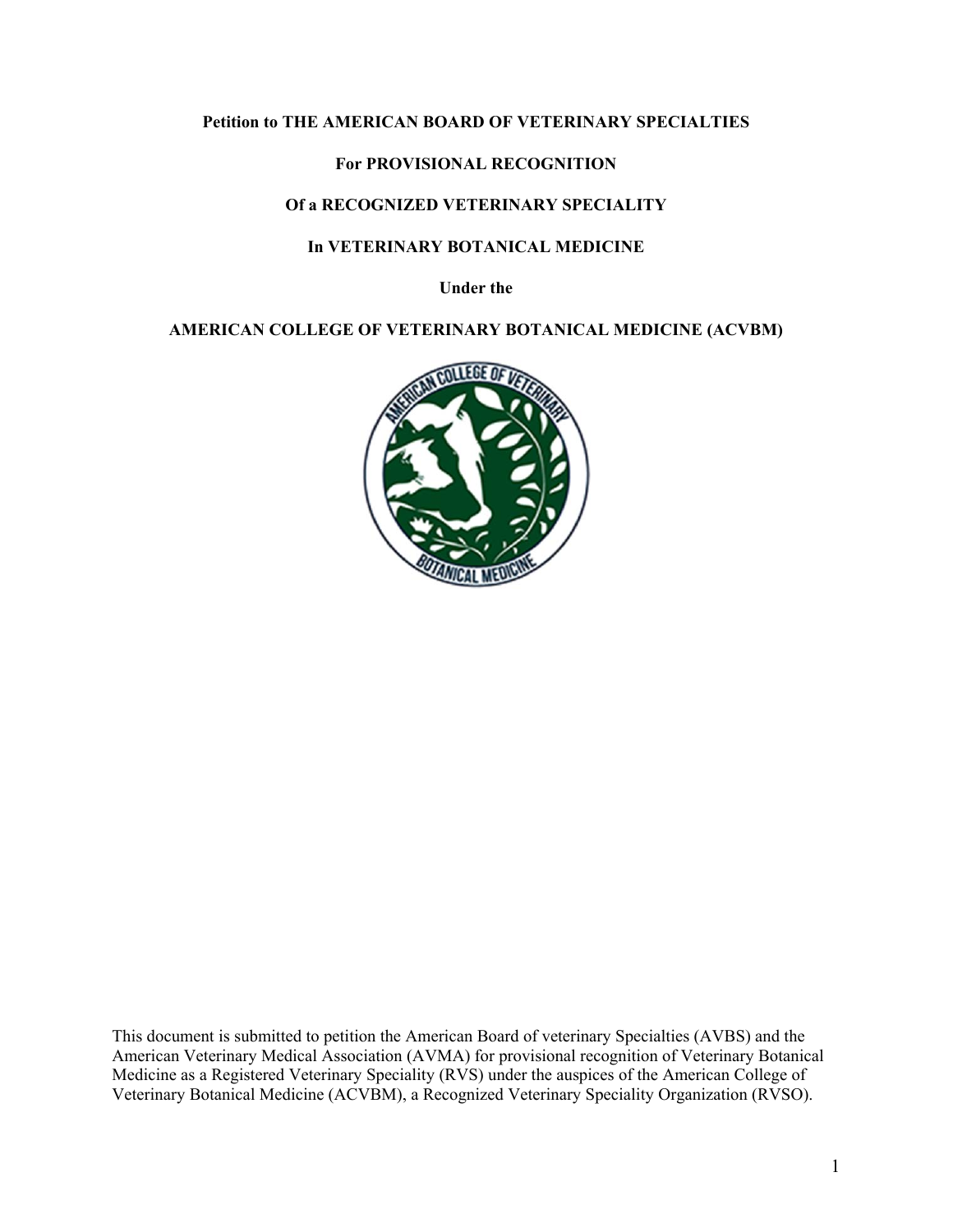# **Petition Index**

| Our Vision                                                                                       | $\overline{2}$ |  |
|--------------------------------------------------------------------------------------------------|----------------|--|
| Our Mission                                                                                      | $\overline{2}$ |  |
| Statement of Objectives of ACVBM                                                                 | $\overline{2}$ |  |
| Distinct and Identifiable Speciality of Veterinary Medicine                                      | 3              |  |
| Scientific Basis of Proposed Specialty                                                           | $\tau$         |  |
| Relationship to Veterinary Medical Curricula                                                     | 11             |  |
| <b>Employment of Diplomates</b>                                                                  | 12             |  |
| <b>Continuing Education Programs</b>                                                             | 13             |  |
| Relationships with Existing RVSOs and the Uniqueness of Veterinary Medicine Specialty.18         |                |  |
| <b>Industry and Professional Support</b>                                                         | 23             |  |
| ACVBM BYLAWS (See Appendix I)                                                                    | 24             |  |
| Organization of ACVBM Specialty                                                                  | 24             |  |
| Establishment of an organizing committee                                                         | 25             |  |
| <b>Organising Committee</b>                                                                      | 25             |  |
| Standards for admission to membership ACVBM                                                      | 26             |  |
| Other Policies and Procedures (See Appendix II)                                                  | 26             |  |
| Criteria for recognition of ACVBM                                                                | 28             |  |
| Improvement in veterinary services provided to the public                                        | 28             |  |
| Necessary number of potential diplomates                                                         | 31             |  |
| The specialty of veterinary botanical medicine and its base of scientific knowledge and practice |                |  |
| <b>Current Research</b>                                                                          | 32<br>32       |  |
| Presentations involving herbal medicine and plant extracts at RVSOs and Symposiums 2013-2015     | 33             |  |
| Veterinary Text Book Titles from the last 10 years in Veterinary Herbal Medicine                 | 34             |  |
| Journal Publications.                                                                            | 35             |  |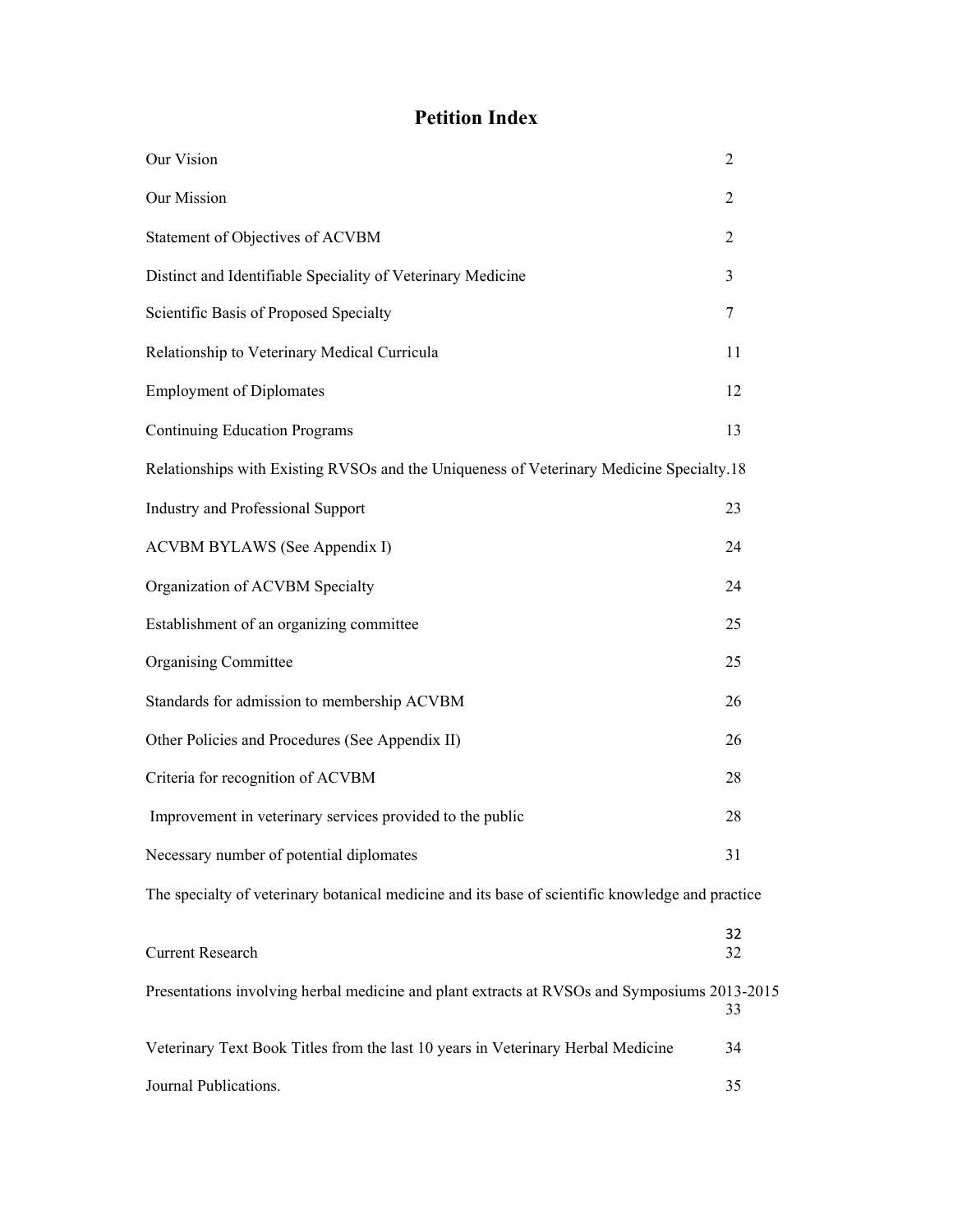| Veterinary botanical medicine and Aquaculture            | 36 |
|----------------------------------------------------------|----|
| Veterinary botanical medicine and Small Animals          | 37 |
| Veterinary Botanical Medicine and Cattle including Dairy | 40 |
| Veterinary Botanical Medicine and Equids                 | 41 |
| Veterinary Botanical Medicine for Goats and Sheep        | 42 |
| Veterinary Botanical Medicine for Poultry                | 43 |
| Veterinary Botanical Medicine for Swine                  | 45 |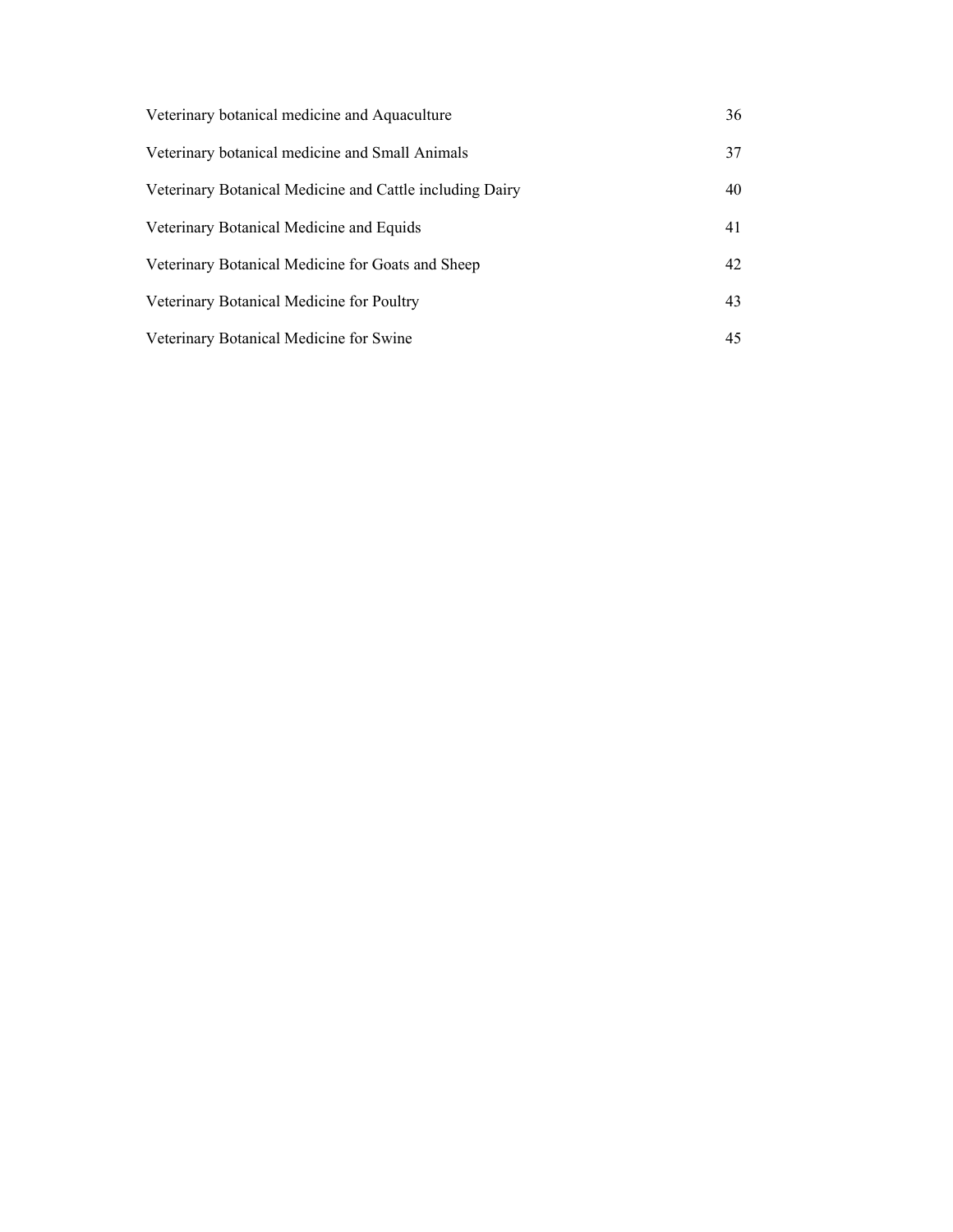The ACVBM was formally established in 2014 following an inaugural meeting regarding its development in 2004 with a sub-committee of the Veterinary Botanical Medicine Association. The Veterinary Botanical Medicine Association has been providing an annual examination and process for industry recognition of veterinary botanical knowledge and skills since 2003. The exam is independent, as VBMA does not offer their own courses or course content. The ACVBM has been incorporated under the laws of the state of Delaware as a non-profit organization. See appendix 1(BYLAWS). The College will serve the international veterinary community and veterinarians from all countries will be invited to apply for board certification through the American College of Veterinary Botanical Medicine.

The American College of Veterinary Botanical Medicine was officially formed to meet the demands of veterinarians practicing and advising on the use of botanical medicine. It reflects the growing public demand for botanical options, increasing use by pet food companies incorporating botanicals, increasing availability of botanicals for animal use, significant research and use by the production animal industries (aquaculture, dairy, swine and poultry) and increasing use and teaching of students by university veterinary colleges faculties. Within the various special interest groups there is also an internal recognition of individual veterinarians having expertise providing teaching, referral services and consultations to other veterinarians. The growth in veterinary interest reflected by the presence of veterinary botanical medicine lectures at most major veterinary conferences and veterinary colleges represents an opportune time to take the ACVBM to the AVBS for consideration.

# **Our Vision**

The American College of Veterinary Botanical Medicine will provide a means to reach diplomate status through maintaining a standard base of post-graduate instruction and examination, offer educational opportunities designed to advance experience and proficiency, and enhance the integration of scientific, clinical, and traditional knowledge into veterinary medicine practice for the greater benefit of the health and well-being of animals.

# **Our Mission**

The mission of the American College of Veterinary Botanical Medicine is to advance the specialty area of veterinary botanical medicine and to increase the proficiency and competence of veterinarians in the use of medicinal plants. It will do this by establishing requirements for certification, promoting professional education (both undergraduate and postgraduate), promoting research and disseminating new knowledge and providing support to the profession.

# **Statement of Objectives of ACVBM**

The ACVBM shall promote the advancement of veterinary practice by identifying to professionals and the public those veterinarians who have voluntarily sought and obtained certification in Veterinary Botanical Medicine.

To accomplish such purposes the ACVBM shall be operated:

- 1) To establish and maintain credentialing, certification and ethical standards for veterinary practitioners who excel in botanical medicine and who shall be titled Diplomates.
- 2) To identify, develop, provide and maintain professional botanical programs, to include but not limited to phytochemistry, phytopharmacology, pharmacognosy, ethnopharmacology, and ethnoveterinary medicine.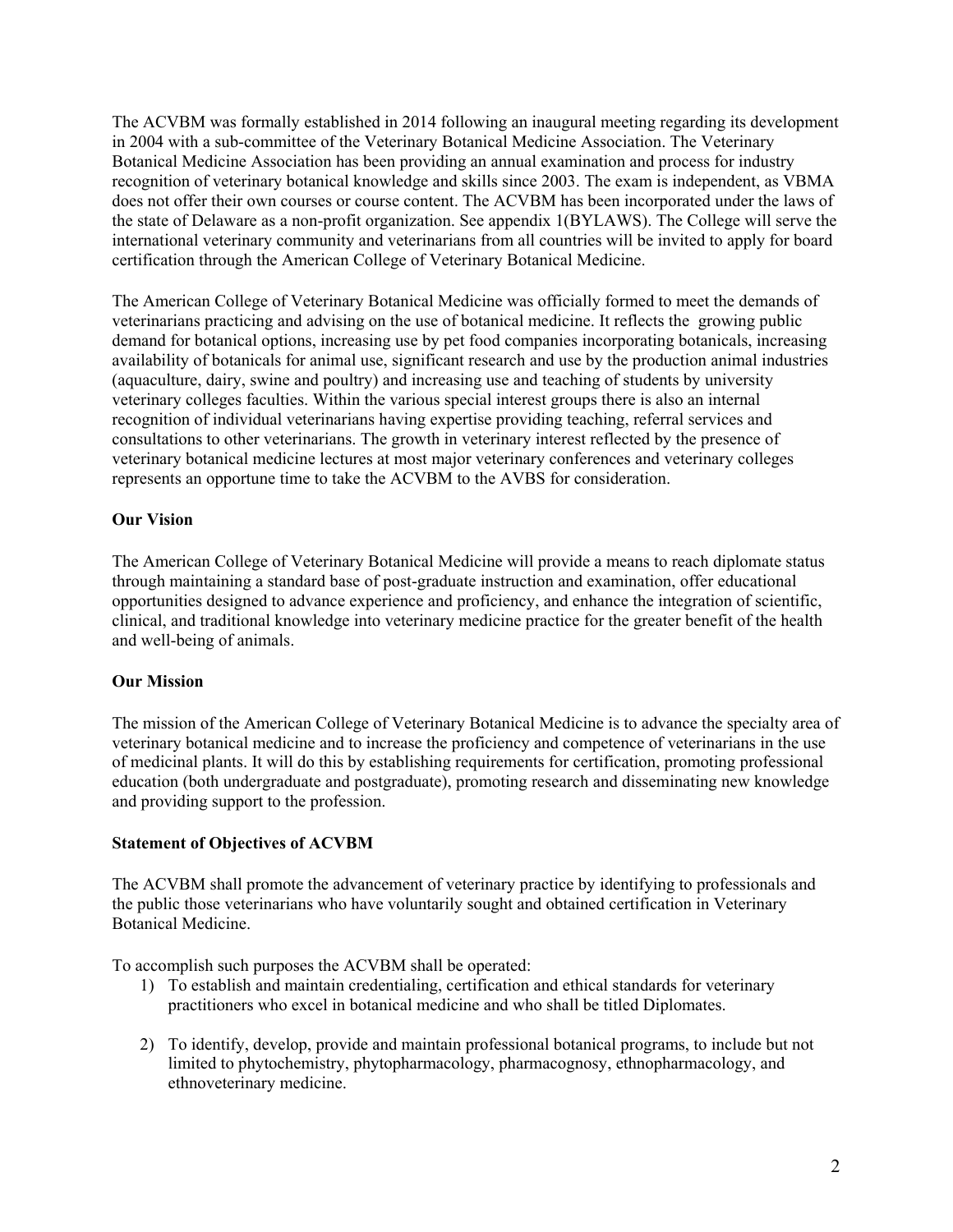- 3) To examine and certify veterinarians as specialists in veterinary botanical medicine and facilitate the continued professional development of the Members of the College through development and administration of continuing education programs
- 4) To promote the improvement of professional practice standards, scientific inquiry and research into the safe and effective use of botanical medicines for prevention, treatment and control of animal diseases to promote a high quality of life for companion animals and to enhance the wellbeing and productivity of livestock and other production animals.
- 5) To collaborate with veterinary colleges and other educational institutions that relate to veterinary medicine to encourage and promote the development of graduate veterinary botanical medicine programs, especially in regard to residency training for clinical practice.
- 6) To identify Diplomates to the public, professionals, other professional organizations and government agencies and other appropriate individuals and bodies.

# **Distinct and Identifiable Speciality of Veterinary Medicine**

Veterinary botanical medicine is a distinct discipline that differs in substance, methodology and philosophy from conventional veterinary medicine.

#### **SUBSTANCE- Botanical Medicines**

- While many conventional drugs are derived from plants, a veterinarian who prescribes botanical medicine is using whole herbs in preference to isolated active constituents. The whole herb or extracted herb is complex, containing hundreds of constituents that have complex actions. Archetypal plant constituents (alkaloids, terpinoids and the phenylpropanoid and allied phenolic compounds and their derivatives)<sup>1</sup> that make up the vast majority of pharmacological properties of plants generally come from secondary metabolites (phytochemicals) as opposed to primary metabolites (vitamins, minerals, lipids, proteins and carbohydrates). These secondary metabolites influence and are influenced by ecological interactions between the plant and its environment such as defence, signalling and other chemicals that protect from ultraviolet light, oxidation and other physical stressors. Veterinary herbalists are aware of differences in plant chemistry that may result from the plant's origins.
- Botanical medicine looks at pharmacognosy, not from the perspective of single molecule phytochemical discovery for the development of new drug leads, but rather to validate or understand traditional medicine and how the herbs work. There are essentially two large groups of secondary plant metabolites in terms of their biological/ therapeutic activity<sup>2</sup>:
	- o A smaller group of highly active compounds possessing a high selectivity for cellular targets- these represent only a minority of those commonly used because of potential toxicity*.* These types of actives are sought after in natural products research as prime candidates for new drug discovery. Many of these are glycosides.
	- o A larger group of moderately or weakly acting compounds that interact with a broad range of cellular targets (aka molecular promiscuity). Approximately 90% of all thoroughly described medicinal plants contain broad spectrum phytochemicals with weak or moderate bioactivity.

<sup>&</sup>lt;sup>1</sup> Croteau R, Kutchan TM, Lewis NG. Natural products (secondary metabolites). In Buchanan BB, Gruissem W, Jones RL, eds. Biochemistry and Molecular Biology of Plants USA. American Society of Plant Physiologists 2000. <sup>2</sup>

 $^2$  Efferth T, Koch E. Chemical interactions between phytochemicals. The multitarget therapeutic concept of phytotherapy. Curr Drug Targets 2011; 12(1) 122‐132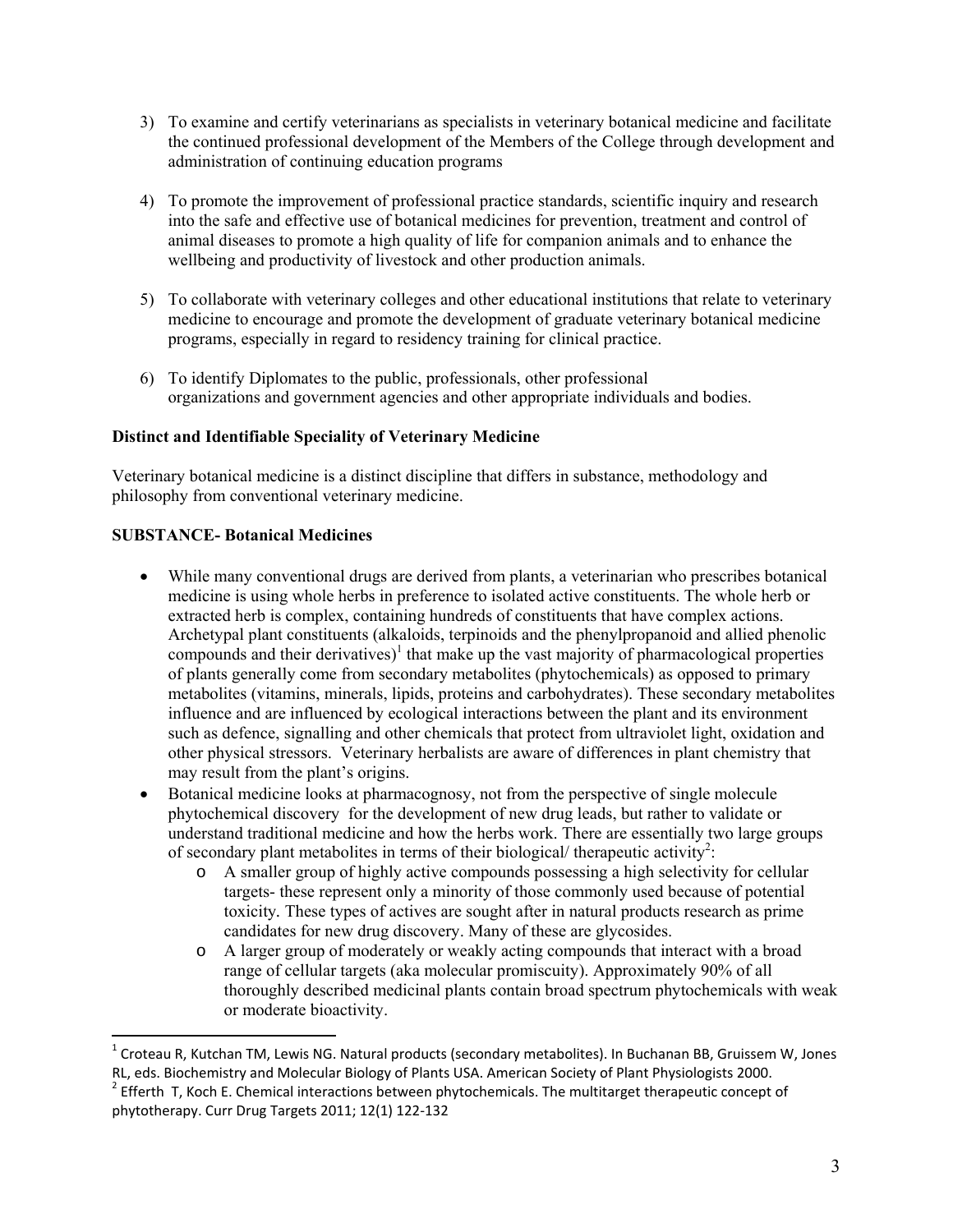- That the whole plant is more therapeutic than a constituent is a fundamental principle of botanical medicine supported by research. An example is where three of the major curcuminoids from turmeric (Curcuma longa) were investigated for their *in vitro* activity against *Toxocara canis*. Each of the curcuminoids was ineffective on its own, but when used in any combination, two or three of them together was active. The combination of all three demonstrated the highest activity<sup>3</sup>.
- Veterinary herbalists utilize botanical medicine for many complex conditions where polyvalency and polypharmacy of herbs are used as a botanical strategy. Results of a review revealed that the multi-constituent nature of medicinal herbs makes them particularly suitable for treating complex diseases and offers great potential for exhibiting synergistic actions. The mechanisms underlying synergistic therapeutic actions of herb medicines are: (1) different agents may regulate either the same or different target in various pathways, and therefore cooperate in an agonistic, synergistic way; (2) regulate the enzymes and transporters that are involved in hepatic and intestinal metabolism to improve oral bioavailability; (3) overcome the drug resistance mechanisms of microbial and cancer cells; and (4) eliminate the adverse effects and enhance pharmacological potency of agents by "processing" or by drug-drug interaction<sup>4</sup>.
- Polyvalence is different from synergy and can be defined as a range of biological activities that an extract may exhibit which contribute to the effect observed clinically or *in vivo*<sup>5</sup>. It can occur at three levels:
	- o Several types of phytochemicals are present and each exerts a different biological effect
	- o Phytochemicals of one chemical type are present that have more than one biological effect relevant to treating disease and or improving the health of the patient
	- o Phytochemicals are present that do not affect the cause or the signs of disease but modify the side effects, absorption, distribution, metabolism or excretion of active constituents.
- The form of the herbal medicine also affects bioavailability. Infusions and decoctions extract largely water soluble compounds from plants. Adding saponin-containing herbs to the mix may increase solubility of compounds that may then have better bioavailability. Practitioners need to know what archetypal constituents they are targeting for therapy, to decide the best medicinal form. For example polysaccharides and mucilages are best extracted in aqueous decoctions and infusions rather than in alcohol. Herbs interact with the gut microbiome and interaction studies provide novel mechanistic understandings of the traditional herbs that exhibit poor oral bioavailability<sup>6</sup>. Knowledge of the factors influencing bioavailability is important for more effective use of botanical medicines.

# **METHODOLOGY- the Practice**

 The ACVBM differentiates themselves by interest in the rich knowledge base of traditional botanical medicine use and ethnobotany combined with modern scientific, chemical, toxicological, pharmacological clinical application and research in a practice that could be

 $3$  Kiuchi F, Goto Y, Sugimoto N etal Nematocidal activity of turmeric: synergistic activity action of curcuminoids: Chem Pharm Bull 1993; 41 (9) 1640‐1643

<sup>&</sup>lt;sup>4</sup> Yang Y<sup>1</sup>, Zhang Z<sup>2</sup>, Li S<sup>2</sup>, etal Synergy effects of herb extracts: pharmacokinetics and pharmacodynamic basis. Fitoterapia. 2014 Jan;92:133‐47.

<sup>&</sup>lt;sup>5</sup> Houghton P Synergy and polyvalence- paradigms to explain the activity of herbal products In: Houghton P, Mukherjee PK eds Evaluation of Herbal Medicinal Products. Perspectives on Quality, Safety and Efficacy 1st Ed London: Pharmaceutical Press 2009

<sup>6</sup> Feng Chen n, QiWen,JunJiang,Hai‐LongLi,Yin‐FengTan,Yong‐HuiLi,Nian‐KaiZeng Could the gut microbiota reconcile the oral bioavailability conundrum of traditional herbs? Journal ofEthnopharmacology179(2016)253–264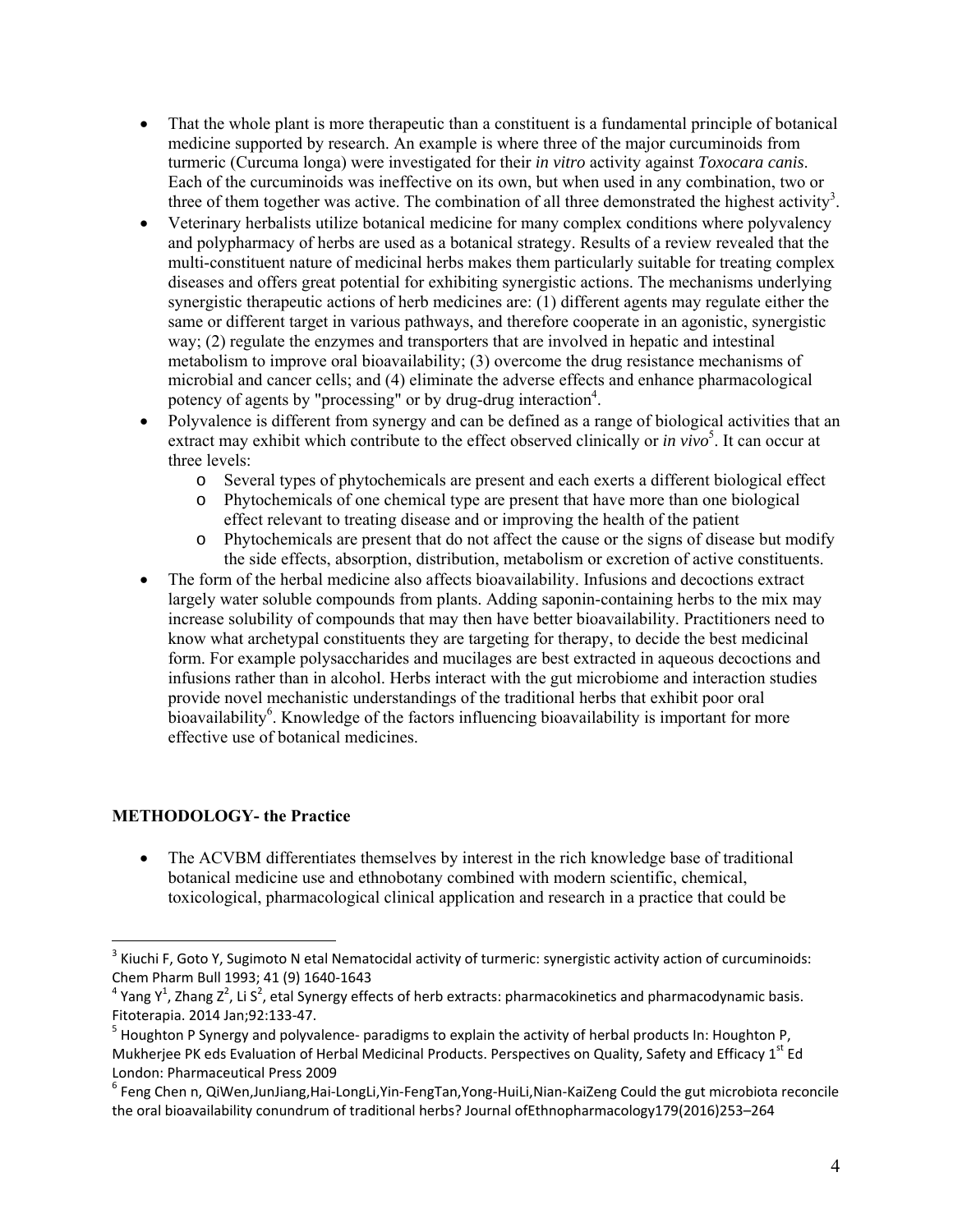appropriately termed rationale phytotherapy to distinguish from colleagues who may only embrace traditional findings or who may eschew scientific findings.

o The term 'rational phytotherapy' has come into use over the last two decades- this is an evidence-based system that encourages *in vitro* and *in vivo* studies to explain mechanisms of action, pathophysiology, pharmacokinetics and bioavailability as well as efficacy of botanical medicines.

This is the application of plant based medicine (supported by science and/or traditional use) to conventional diagnosis, multiple diagnoses and complex cases and to address individual signs and problem lists; or for prevention of disease by protecting organ health and /or optimizing animal health through actions not available with conventional drugs. An example is the use of *Sylibum marianum* as a hepato-protective herb and the source of silibin7 . Another is C*oriolus versicolor* as a source of immune regulating polysaccharides to potentially improve quality of life in canine patients with hemangiosarcoma<sup>8</sup>;

- Veterinarians using botanical medicine have a patient centered approach, whereby the botanical medicines are selected based on the individual signs and pathophysiology as well as the diagnosis. So that two dogs with diabetes for example, may be treated with two different sets of botanical medicines. Each of the herbs in the formulas may have a phytochemical activity basis, but distinctions in their properties and the overall pattern of the patient (for example an obese patient versus a cachexic patient- a patient with low grade pancreatitis, another without) will be different. Insulin would of couse be the mainstay of therapy.
- Safety is paramount. Resources for the safe clinical use of plant extracts do not exist in the field of veterinary pharmacology. Understanding the key safety issues and demonstrating the safe use of herbal therapy is a challenge for the ACVBM. A key issue is that safety cannot be considered in isolation of efficacy and risks must be weighed against benefits for each particular clinical situation, just as with the use of conventional drugs. Therapy is justified only if the benefits outweigh the potential risks in an informed risk benefit analysis. This decision is based on clinical knowledge of the patient's condition, comorbidities, previous or concurrent treatment, the pathophysiology of the disease, and knowledge of the herbs (phytochemistry, actions, indications, contraindications, dose and herb form) pertinent to the treatment goals.
- Sources of information include:

- o Traditional use. The bewildering variety of ethnoveterinary practices, ethnobotanical uses and folk practices around the world coupled with confounding aspects of cultural, placebo and other non-specific effects make reliable conclusions from any one tradition difficult. Frequently however, traditional use informs research and pharmacological activity is often found to be closely correlated<sup>9</sup>. There are recurring themes in traditional medicine and persistent therapeutic approaches consistent with the use of "archetypal" chemical groups within plants.
- o Collective clinical experience over decades. There is also the clinical experience of veterinary practitioners to consider- thousands of educated veterinary practitioners worldwide prescribe herbal medicines in their work. This has advantages of being in a modern veterinary context. Veterinary practitioners of botanical medicine have written texts and taught other veterinarians to achieve repeatable results within the botanical framework.

 $^7$  Webster CR, Cooper J. Therapeutic use of cytoprotective agents in canine and feline hepatobiliary disease. Vet Clin North Am Small Anim Pract. 2009 May; 39(3): 631-52.

<sup>&</sup>lt;sup>8</sup> Brown DC, Reetz J. Single agent polysaccharopeptide delays metastases and improves survival in naturally occurring hemangiosarcoma. Evid Based Complement Altern Med Vol 2012, Article ID 384301 8pages

<sup>&</sup>lt;sup>9</sup> Gertsch J Botanical drugs, synergy and network pharmacology; forth and back to intelligent mixtures Planta Med 2011; 77(11) 1086‐1098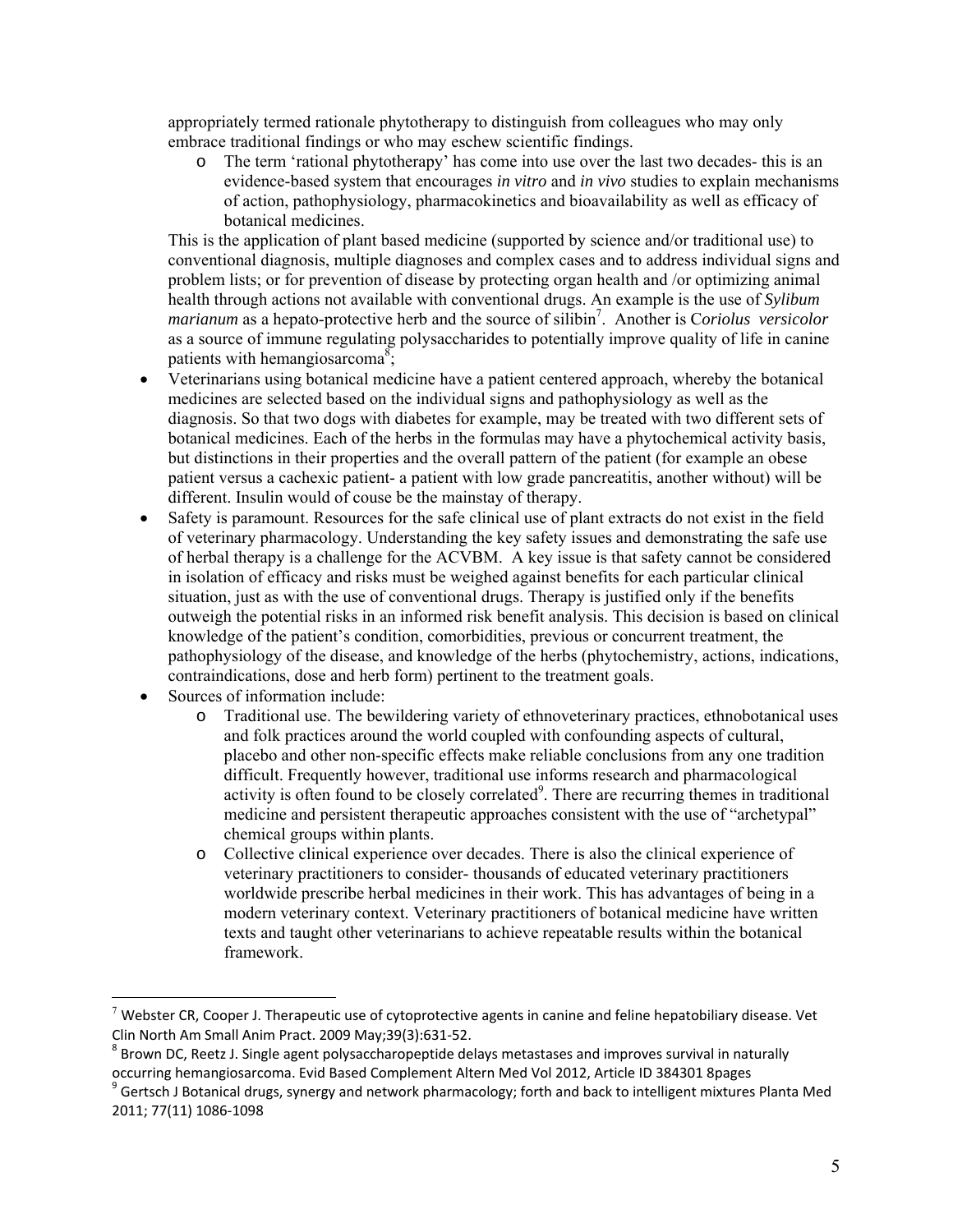- o The third data source is substantial and scientifically sound but maybe not as clinically relevant to veterinary botanical medicine. The available published literature on phytochemistry and preclinical pharmacology (that frequently involve animal models exploiting mice, rats, rabbits and less so cats and dogs) of plant extracts is prolific. There are peer-reviewed journals devoted to the subject. Researchers have no doubt that nature is still the preeminent synthetic chemist and that in plants there are infinite reserves of fascinating constituents with actual and potential effects on health and disease. As such information accumulates it is often easier to better understand traditional uses of plants. They do not however provide confirmation of a clinical effect; experience in practice is that the effect of the whole plant is rarely predicated on the effects of its parts. However such studies help to provide a rationale for the mechanisms of action of a herb.
- o There are few well conducted placebo controlled double blind clinical trials on the effects of herbs in veterinary medicine. These are expensive to conduct and present methodological and logistical challenges. However, the evidence is accumulating in human medicine and rising in veterinary medicine.
- o No single source can absolutely confirm that herbs are a rational treatment strategy. Therefore, it is appreciated that herbs have been dismissed by many in the profession as the refuge of the uncritical. However, when all the sources of information come together and are integrated with pharmacological insights, something important happens; unique treatment strategies for treating notoriously difficult clinical problems become possible and the desire of the ACVBM is for animals to benefit from the efforts of this group to further develop the field.
- To be a fully effective therapy, it is not enough simply to know about the herbs themselves. Information must also be sought about how and when to use these herbs in response to various therapeutic challenges. Therapeutic approaches are different from those that underpin conventional medicine.
- Practitioners employ a range of strategies depending on the therapeutic goals established for the individual patient, which take into account the diagnosis, pathophysiology, physiology and priorities. The multitarget activities of many herbs can explain the medical application of complex extracts from medicinal plants for health disorders that involve several targets<sup>10</sup>. Such

as:

- o Promote antioxidation and reduce oxidative stress
- o Increase blood flow to particular tissues and organs
- o Target anti-inflammatory effects to particular tissues
- o Resolve chronic inflammation
- o Halt and prevent degeneration through targeted increases in blood flow
- o Mitigate fibrosis

- o Normalize smooth muscle contraction
- o Provide immune modulation, where immunity is strengthened while destructive inflammatory responses are subdued
- o Provide antimicrobial effects with unlimited distribution and minimal resistance
- o Promote cellular differentiation and control of angiogenesis to induce tumor atrophy
- The treatment framework is derived from a similar process to conventional medicine. The difference is once therapeutic goals have been determined, herbs or combinations of herbs (formulas) are prescribed on the basis of their phytochemistry and actions required to achieve

 $^{10}$  Wink M Modes of Action of Herbal Medicines and Plant Secondary Metabolites Medicines (Basel) 2015 Sep 8:2(3) 251‐286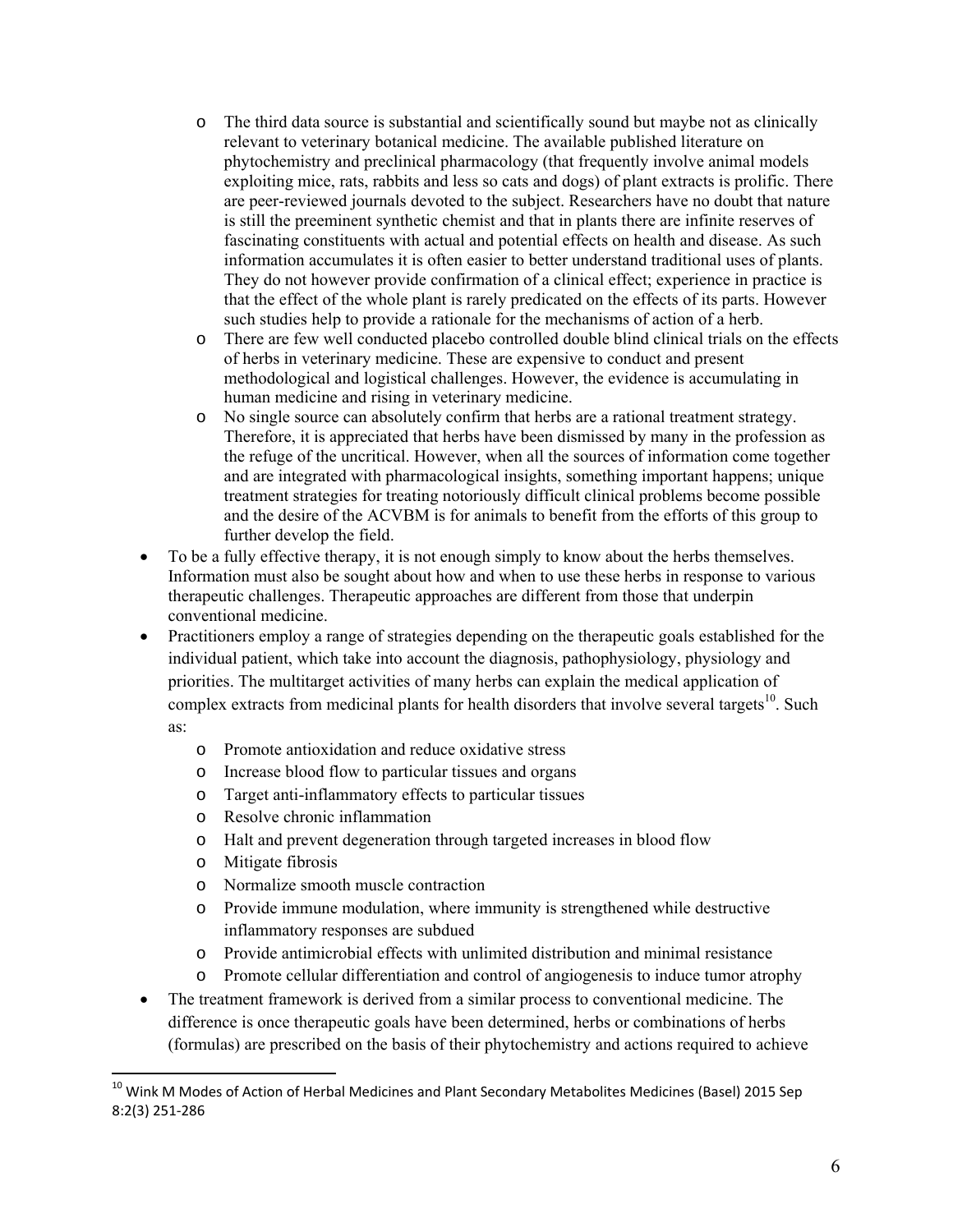those goals. Polypharmcy, polyvalency is embraced as a key difference, based on phytotherapeutic principles- such as herb compatabilities (for example herbs high in tannins cannot be mixed successfully with herbs high in alkaloids as they will precipitate), and knowing the tissue targets and research supporting particular herb use. The botanical medicine is prescribed with consideration of form, route of administration, dose, duration and the patient is monitored carefully.

**PHILOSOPHY –**The perspective on herbs, health and disease

- The universal role of plants in the treatment of disease is exemplified by their use in all the major systems of traditional medicine and ethnomedicine irrespective of their underlying philosophical premise.
- The practitioner of botanical medicine regards the whole formula or whole extract as the "active" component" in the therapeutic context.
- The concept of polyvalent or multifaceted activity of the medicine is central to botanical medicine - in the context of the advantage of chemical complexity -and even a single herbal extract is a natural multi agent medicine that can simultaneously target a range of desirable pharmacological effects.
- The veterinary botanical practitioner prefers not just to prescribe chemically complex herbs, but often administers them in complex formulations, compared to conventional medicine preferring to prescribe a single drug. The practitioner chooses herbs or formulas for a cooperative or facilitating effect between the components to address therapeutic goals.
- Philosophically the veterinary botanical medicine practitioner practices conventional medicine but overlays that practice with the use of botanical medicines in a framework of botanical principles to expand their options for treatment of disease and optimizing health.
- Practitioners appreciate traditional knowledge as just one potential source of information, when coupled with published research and clinical experience, herbs can be prescribed safely and effectively.

# **Scientific Basis of Proposed Specialty**

The World Health Organisation has acknowledged that a form of herbal medicine is practiced in every culture and every country in the world. The 2014-2023 WHO traditional medicine strategy aims to support proactive policies and implementing action plans that strengthen the role traditional medicine plays in keeping populations healthy. The USA collaborates on this strategy providing advice and supporting the strategy<sup>11</sup>. We recognise the medicinal benefits of plants at a global level. With pressures on antibiotics and disease challenges we expect in years to come, it is even more imperative to embrace the concept of phytotherapy and further develop its science for the benefit of both human and veterinary medicine.

The ACVBM acknowledges the concerns regarding the scientific basis of veterinary botanical medicine. Where there are published scientific and clinical data supporting the overall safety and benefits of many plant medicines, the research might be dismissed as having methodological bias thus being of inferior quality to trials conducted on conventional drugs. A recent quantitative assessment of the reporting of herbal medicine research outlined suggestions for improvements recognising publication bias and

 <sup>11</sup> WHO Collaborating Centre for Traditional Medicine University of Illinois at Chicago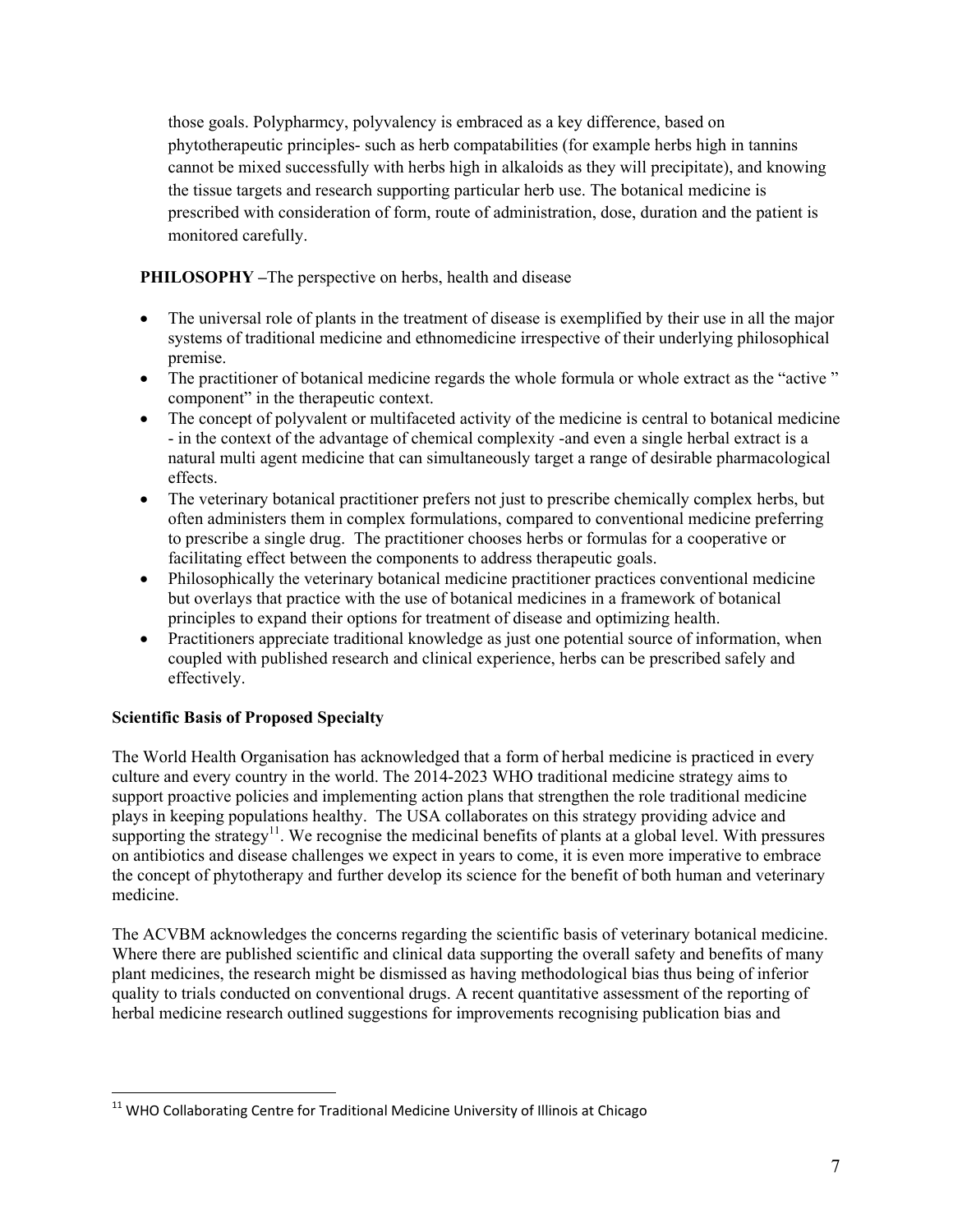incomplete reporting of outcomes<sup>12</sup>. However to be fair, this is also the case for clinical trials generally, for example in dogs and cats a review of 97 clinical trials uncovered a need for more high-quality studies <sup>13</sup>. And more recently a cross sectional study of veterinary randomised controlled trials of pharmaceutical interventions funded by different sources was examined and it was found that a failure to report primary outcomes, justify sample sizes and the reporting of multiple outcome measures was a common feature in all of the clinical trials (126). The authors suggested that findings may be affected by the source of the funding and that some RCT's provide a weak evidence base and targeted strategies are needed to improve the quality of veterinary RTCs to ensure there is reliable evidence on which to base clinical decisions<sup>14</sup>.

Therefore, given the exponential rise in new botanical data, the need to be able to critically evaluate and discriminate the relevance and application of scientific information is more important than ever. We recognise it is equally important to acknowledge that just because a herb has a long traditional use this does not mean there isn't a need for research into new applications and safety issues, particularly in regard to potential interactions with drugs.

'Evidence-based medicine', EBM refers to the conscientious, explicit and judicious use of current best evidence from research for the care of an individual patient. It is suggested that EBM helps veterinarians to make more informed decisions, but it also recognises obstacles to the implementation of EBM such as a lack of high quality patient-centred research, the need for basic understanding of clinical epidemiology by veterinarians, the absence of adequate searching techniques and accessibility to scientific data bases and the inadequacy of EBM tools that can be applied to the busy daily practise of veterinarians<sup>15</sup>. EBM is about knowing the evidence behind a therapy, whether it is good evidence or not, and about what data exists in order to make the right decision. By increasing awareness, the ACVBM will help the profession as a whole practice botanical EBM.

Evidence based medicine however includes not just research, but also incorporates the needs and biases of the client and patient; and the clinical experience of the practitioner; in veterinary botanical medicine this last item has been developed without official support from the veterinary profession and its regulatory bodies, yet is essential to safe and effective practice. Novel therapies are recognised as both necessary to the interests of the individual animals and in the advancement of veterinary science, provided the welfare of the patient is safeguarded and there is fully informed consent from the owner<sup>16</sup>. Such practice has been fostered through the publishing of clinical textbooks, hosting of conferences, conducting of research and formation of residencies as well as shared communication channels online and case reports and case series in informal veterinary journals. Formation of the ACVBM acknowledges the professional conduct of veterinary botanical medicine specialists to date, providing a forum where they can come together to share their findings and expertise to other receptive members.

 $^{12}$  Naumann K<sup>1</sup>. A Quantitative Assessment of the Reporting Quality of Herbal Medicine Research: The Road to

Improvement. J Altern Complement Med. 2017 Sep 15.<br><sup>13</sup> Brown DC<sup>1</sup>. Control of selection bias in parallel-group controlled clinical trials in dogs and cats: 97 trials (2000-2005). J Am Vet Med Assoc. 2006 Sep 15;229(6):990‐3.

<sup>&</sup>lt;sup>14</sup> Wareham KJ<sup>1</sup>, Hyde RM<sup>1</sup>, Grindlay D<sup>2</sup>, Brennan ML<sup>1</sup>, Dean RS<sup>3</sup>.Sample size and number of outcome measures of veterinary randomised controlled trials of pharmaceutical interventions funded by different sources, a crosssectional study. BMC Vet Res. 2017 Oct 4;13(1):295.

<sup>&</sup>lt;sup>15</sup> Vandeweerd JM<sup>1</sup>, Kirschvink N, Clegg P, etal Is evidence-based medicine so evident in veterinary research and practice? History, obstacles and perspectives. Vet J. 2012 Jan;191(1):28‐34.

<sup>&</sup>lt;sup>16</sup> Yeates J<sup>1</sup>, Everitt S, Innes JF, Day MJ Ethical and evidential considerations on the use of novel therapies in veterinary practice. J Small Anim Pract. 2013 Mar;54(3):119‐23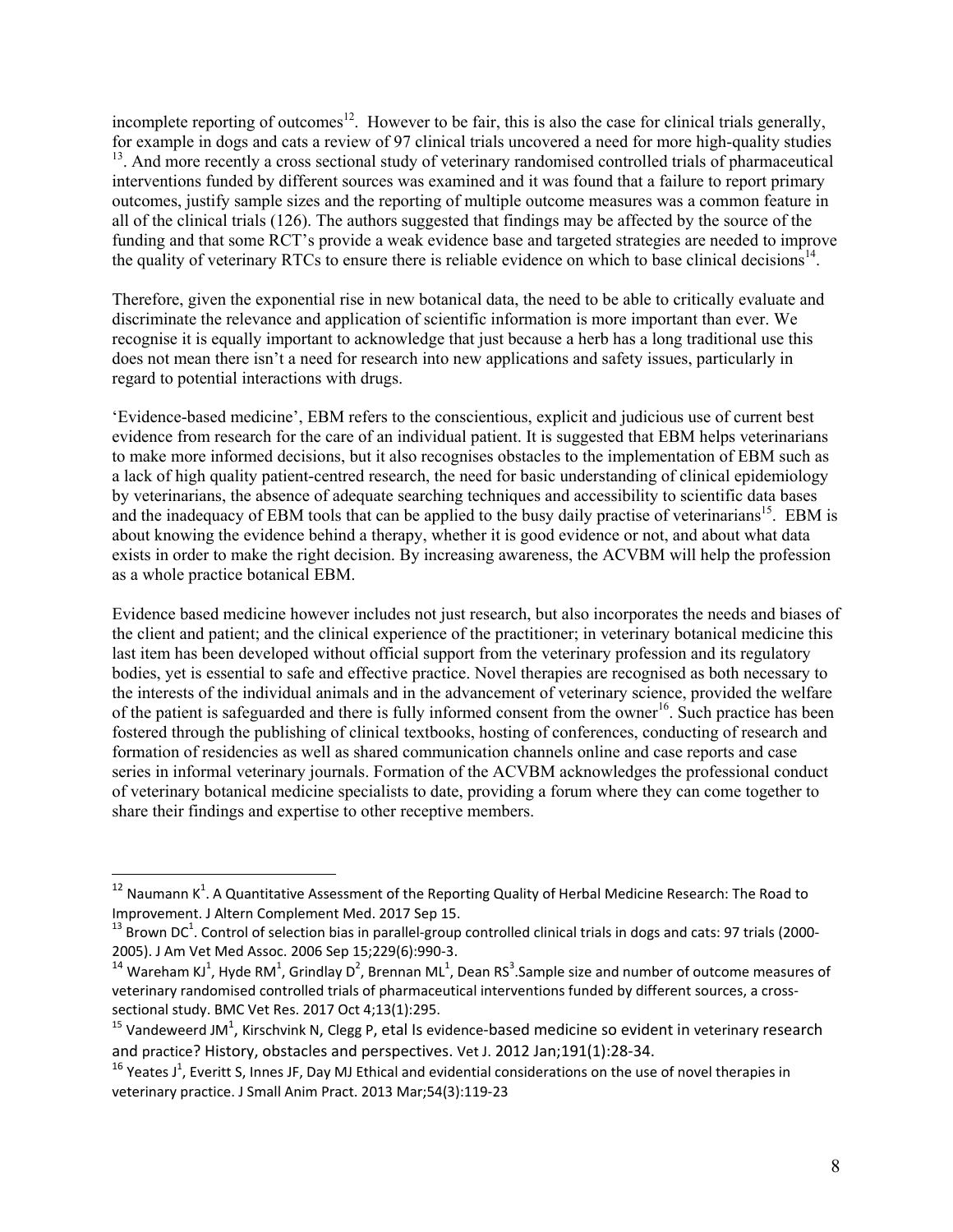There is a vast basis of scientific data to support this specialty. The scientific basis of veterinary botanical medicine includes, but is not limited to,

- The pharmacological basis of herbal medicines
	- o The practice of botanical medicine incorporates complex substances, some of which are well understood in pharmacologic terms, and some that are more nutritional in action. Botanical medicine focuses on preserving the multimodal character of herbal therapies, resulting in more broad-based clinical benefits. It is the belief of veterinary herbalists that this approach offers benefits that are clearly distinct from the use of single compounds such is the focus from Clincal Pharmacology, or the focus on single nutrients as is studied by the College of Nutrition. While the clinical effects of polypharmacy and drug-nutrient interactions are still poorly understood, the use of herbal therapies with recognized clinical actions provides a better starting point for clinical research.
	- o There are over 143000 published journal articles on plant extracts of which there are over 7000 Systematic Reviews or reviews. An example of the extensive work done in one relevant area of animal agriculture can be found in a 2016 review entitled *Herbal Remedies for Coccidiosis Control: A Review of Plants, Compounds, and Anticoccidial Actions.* ……". This paper details recent advances in the use of anticoccidal phytoextracts and phytocompounds in poultry and the review coveres 32 plants and 40 phytocompounds, their biologic actions, mechanisms and prophylactic/therapeutic potential of the compounds<sup>17</sup>. Another example can be found in a 2015 review of the possible pharmacologic basis for the action of herbal medicines in the treatment of epilepsy, which indicates that hundreds of plants have been screened for anti-convulsant activity, with dozens of compounds exhibiting anticonvulsant activity equivalent to that of anticonvulsant drugs. These actions have been well characterized at the receptor level. In addition many complex extracts and single plant-derived compounds exhibit antiinflammatory, neuroprotective, and cognition-enhancing activities that may be beneficial in the treatment of epilepsy<sup>18</sup>.

Veterinarians need to be aware of herb drug interactions and safety of herbs supported by published literature, including toxicology

- Manufacture, quality control and regulatory aspects of botanical medicines, standardization of products via the United States Pharmacopeia (USP) and National Formulary (NF) guarantees that the active constituent found in a botanical medicine remains at uniform concentration from batch to batch.
- Pharmacognosy

o The use of medicinal plants in drug discovery is highly emphasized (based on their traditional and safe uses in different folk and traditional medicine systems)<sup>19</sup>. Each plant medicine has multiple constituents, each constituent can bind to different targets; this branch of herbal medicine is the systematic science of morphological, chemical, and biological properties along with the history, cultivation, collection, extraction, isolation, bioassaying, quality control and preparation of crude drugs of natural origin. While approximately 25% of the prescription drugs dispensed in the USA contain at least one

<sup>&</sup>lt;sup>17</sup> Muthamilselvan T, Kuo TF, Wu YC, Yang WC Herbal Remedies for Coccidiosis Control: A Review of Plants,<br>Compounds, and Anticoccidial Actions. Evid Based Complement Alternat Med. 2016;2016:2657981

<sup>&</sup>lt;sup>18</sup> Sucher N, Carles M A pharmacological basis of herbal mediicnes for epilepsy Epilepsy Behav 2015 Nov 52(PtB) 308‐18

<sup>19</sup> Tewari D, Mocan A, {aranov E etal Ethnopharmacological Approaches for Therapy of Jaundice Part 1 Front Pharmacol 2017 Aug 15;8:518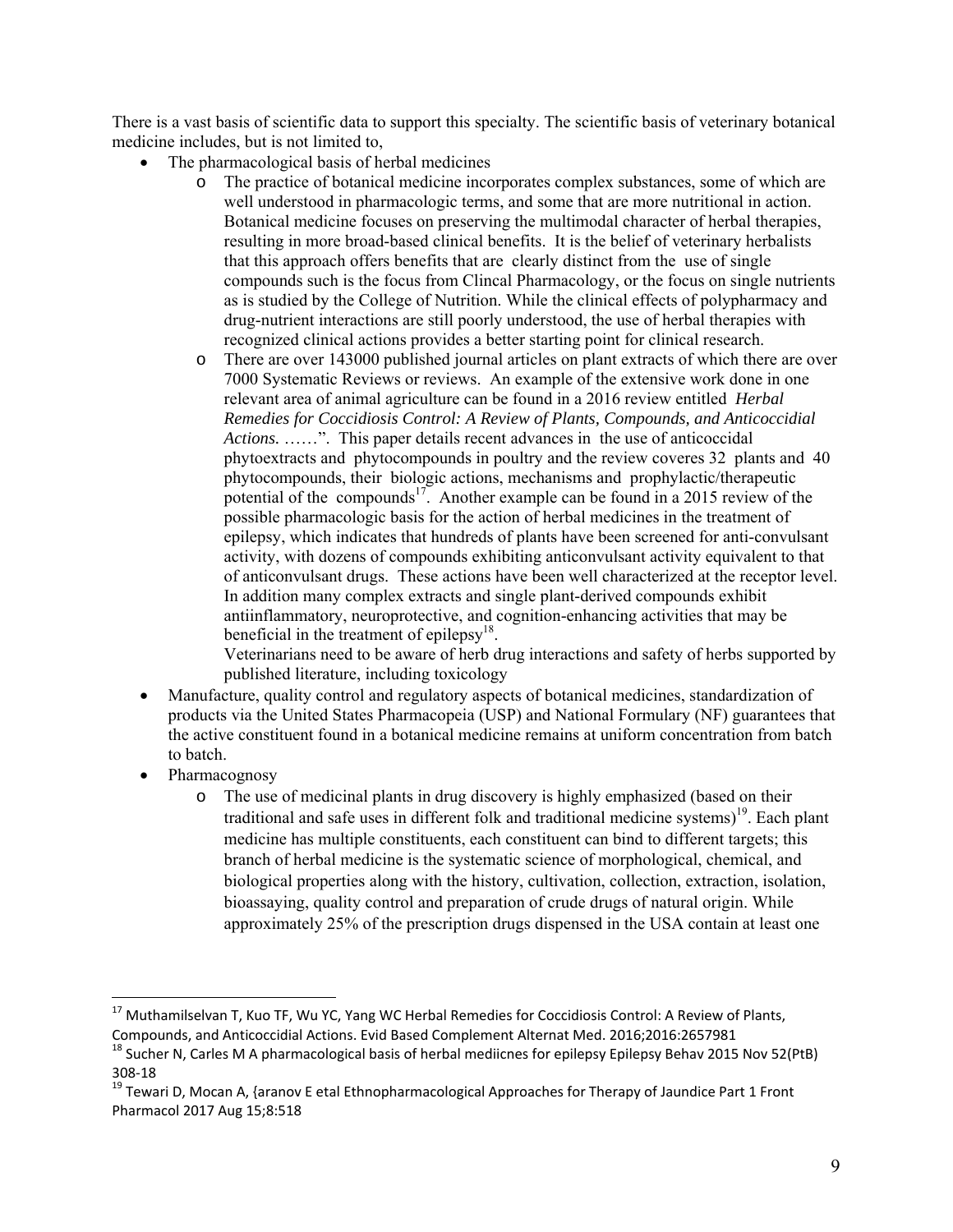active ingredient of plant origin<sup>20</sup> veterinary herbalists do not generally use single active consitituents they use whole herbs; empirical herbal medicine use in veterinary medicine has led to research which can produce new treatments including herbal formulas for common conditions such as atopy<sup>21</sup>.

- Zoopharmacognosy
	- o Veterinary herbalists must be aware of the traditional uses of plant medicines as these uses are in the public domain and remain the basis for use. In addition, there is clear evidence of "medicine-seeking" by animals in the wild (zoopharmacognosy), that may assist veterinarians who treat wild animals.
- Ethnobotanical and Ethnoveterinary medicine
	- o Principles of botanical medicine respect tradition as a source of empirical evidence that informs formal research design. The study of traditional use of plants within a culture is termed ethnobotany, and the study of traditional medicines is known as ethnomedicine, or ethnoveterinary medicine. Research may validate traditional uses. An example of a traditional principle is that of synergy- combining herbs into formulas rather than using single herbs to achieve better patient outcomes<sup>22</sup>. A recent 2016 Review<sup>23</sup> titled *Favorable results from the use of herbal and plant products in inflammatory bowel disease: evidence from experimental animal studies* stated that in the majority of studies herbal therapy reduced the inflammatory activity of experimental colitis and diminished the levels of many inflammatory indices, including serum cytokines and indices of oxidative stress. The herbs examined in the studies were ones derived from ethnomedical use in humans but applied to animal models where mechanisms of action could be understood.
- Detailed knowledge of plant medicines

- o Veterinary herbalists are skilled in plant taxonomy and identification. This skill is unique to herbalists and important to ensure that the correct species of plant is used in herbal products.
- o Veterinary herbalists have in-depth knowledge of combinations of plant species with their expected therapeutic actions, contraindications, herb drug interactions and dosing. This includes the species, constituents, actions, uses, research, doses and application of each botanical medicine or formula.
- o Veterinarian herbalists understand the dosing of herbs with consideration of the variability in plant medicines and clinical and patient factors affecting dosing of botanical medicines. The herbal medicines are variable in form and concentrations and bioavailability; knowing how to relate research to the form of herb is important for efficacy and safety. This is distinct from use of drugs with more consistent formulations, but also distinct from the science of clinical nutritionwhere food ingredients are generally safer than herbal drugs.

<sup>&</sup>lt;sup>20</sup> Ahmad I, Aqil F, Owais M. Modern Phytomedicine: Turning Medicinal Plants into Drugs. Weinheim: Wiley-VCH. 2006.

<sup>&</sup>lt;sup>21</sup> Schmidt V<sup>1</sup>, McEwan N, Volk A, Helps J, Morrell K, Nuttall T. The glucocorticoid sparing efficacy of Phytopica in

the management of canine atopic dermatitis. Vet Dermatol. 2010 Feb;21(1):96-105.<br><sup>22</sup> Yang Y, Zhang Z, Li S, Ye X, Li X, He K. Synergy effects of herb extracts: pharmacokinetics and pharmacodynamic<br>basis. Fitoterapia. 2014

<sup>&</sup>lt;sup>23</sup> Triantafillidis JK, Triantafyllidi A, Vagianos C, Papalois A. Favorable results from the use of herbal and plant products in inflammatory bowel disease: evidence from experimental animal studies. Ann Gastroenterol. 2016 Jul‐ Sep;29(3):268‐81.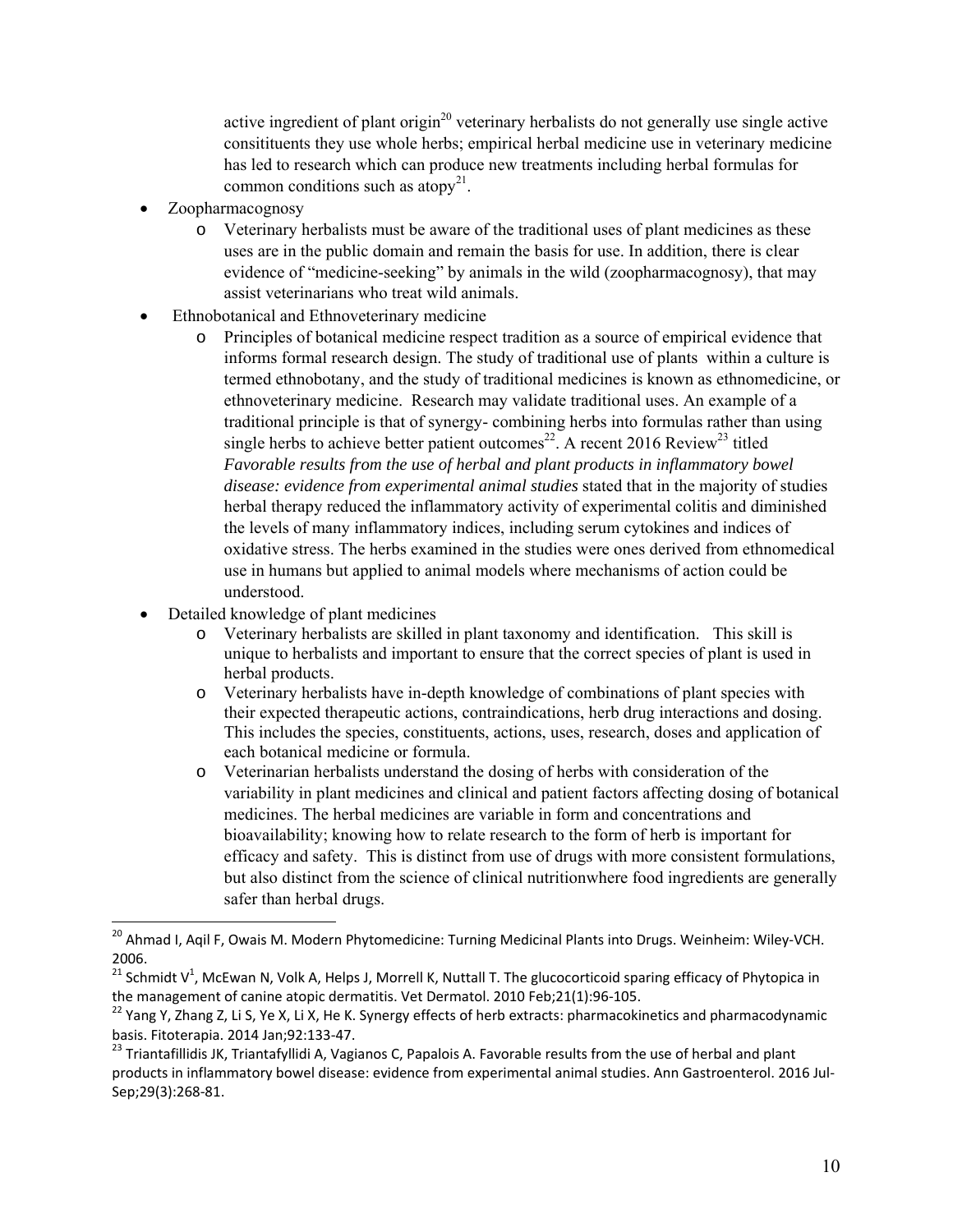Ethical and regulatory aspects of practicing botanical medicine including conservation and avoiding endangered species; and avoidance of use of botanical medicines that can be detected in drug testing in performance animals

### **Relationship to Veterinary Medical Curricula**

The basic principles underlying herbal medicine including anatomy, physiology, pathophysiology and pharmacology are taught in the professional curriculum however herbal medicine is often left to electives. A survey of the AVMA-accredited veterinary institutions (Memon and Sprunger, 2011) reported that 16 (47%) out of 34 respondent colleges offered a complementary and alternative medicine (CAVM) course and herbal therapy was one of the most common topics included in the curricula. The 18 colleges without any course in CAVM or Integrative Veterinary Medicine (IVM) reportedly addressed these topics in other courses, and 4 indicated plans to offer a dedicated CAVM course within the next 5 years<sup>24</sup>. The same survey noted that two-thirds of one school's veterinary graduates encountered clinical situations involving these therapies at least monthly and over 25% experienced them on a weekly or daily basis<sup>25</sup>.

Since then the University of Florida now includes an integrative veterinary medicine focus; Washington State University has included invited speakers in its CAVM course to expand its training in this area. Louisiana State University has recently hired a faculty member to offer clinical services and teaching in CAVM, and the University of California-Davis expanded a rehabilitation service to include integrative medicine. Colorado State University continues to provide training in CAVM. Faculty members at a number of other accredited institutions without dedicated clinical programs have obtained training including botanical medicine<sup>26</sup>.

In addition Cornell University provides the DeeDee Arrison Holistic and Integrative Wellness lectures each year to faculty and students that include herbal medicine; North Caroline State University, Texas A&M University, University of Minnesota, University of Montreal, University of Pennsylvania, University of Prince Edward Island and Auburn Veterinary School have specifically included some herbal medicine training or electives for students. It has recently been proposed in 2016 consensus guidelines for an integrative veterinary medicine curriculum within veterinary colleges that botanical medicine including the origins and major systems of herbal therapy, selected evidence based interventions, adverse events, herb drug interactions and supplement evaluation and regulation form part of the curricula for veterinary students<sup>27</sup>.

Recently a Retrospective Analysis of 5,195 Patient Treatment Sessions in the Integrative Veterinary Medicine Service at the College of Veterinary Medicine, University of Florida demonstrated that 8.3%  $(431)$  of patients received herbal medicine in a 400 day period<sup>28</sup>.

Veterinary Medicine Service: Patient Characteristics, Presenting Complaints, and

  $^{24}$  Memon, M.A. and Sprunger, L.K. 2011. Survey of colleges and schools of veterinary medicine

regarding education in complementary and alternative veterinary medicine. J. Am. Vet. Med. Assoc. 239, 619-623.<br><sup>25</sup> Memon, M.A. and Sprunger, L.K. 2011. Survey of colleges and schools of veterinary medicine<br>regarding educ

<sup>&</sup>lt;sup>26</sup> Memon MA, Shmalberg J, Adair HS etal Integrative veterinary medical education and consensus guidelines for an integrative veterinary medicine curriculum within veterinary colleges *Open Veterinary Journal*, (2016), Vol. 6(1):

<sup>44‐56</sup> <sup>27</sup> Memon MA, Shmalberg J, Adair HS etal Integrative veterinary medical education and consensus guidelines for an integrative veterinary medicine curriculum within veterinary colleges Open Veterinary Journal, (2016), Vol. 6(1): 49<br><sup>28</sup> Shmalberg J, Memon MA A Retrospective Analysis of 5,195 Patient Treatment Sessions in an Integrative

Therapeutic Interventions Veterinary Medicine International Volume 2015, Article ID 983621, 11 pages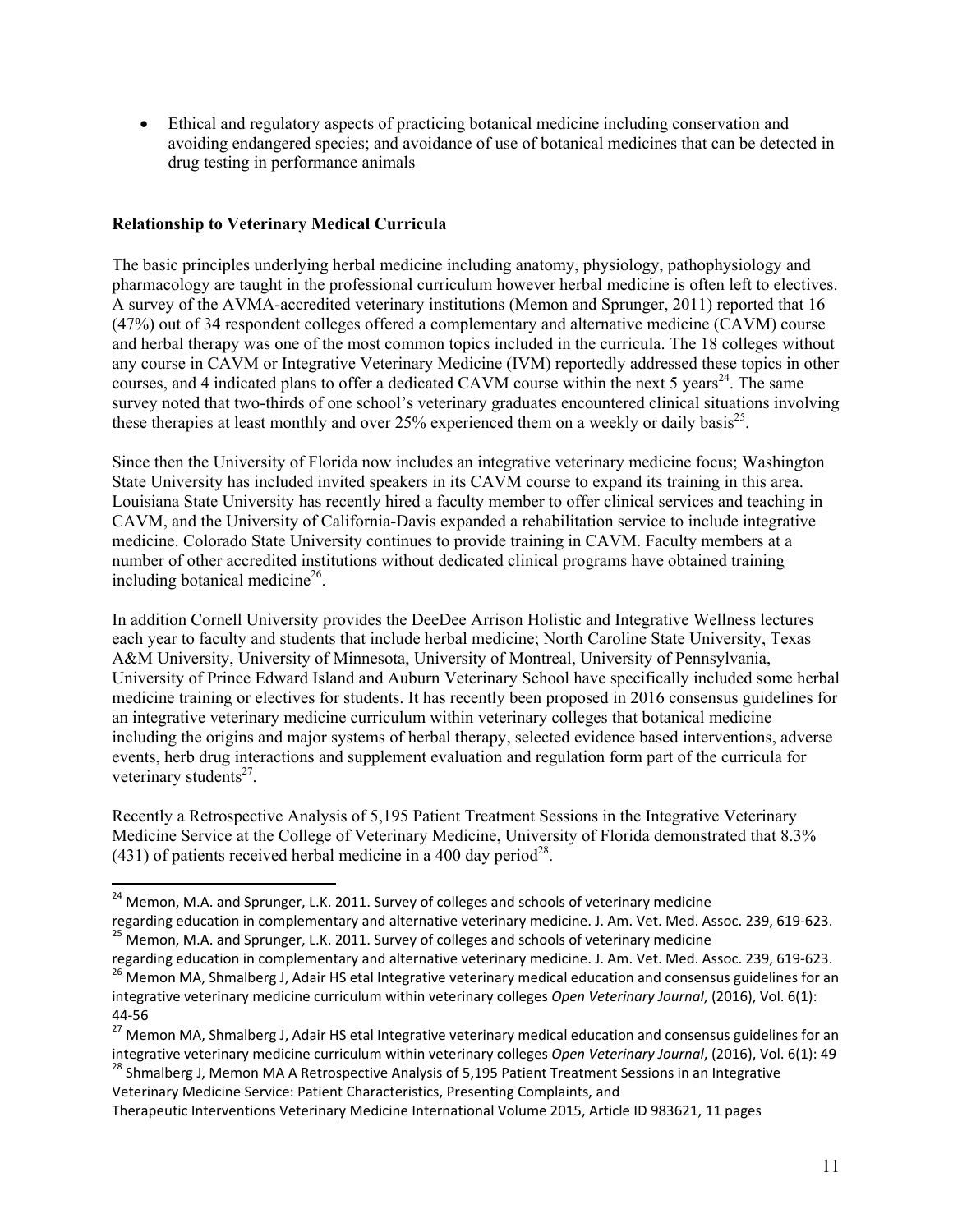Members of the Veterinary Botanical Medicine Association and AHVMA were surveyed by the ACVBM organizing committee in 2016 and those members indicated that they provided the following exernships for veterinary students from local veterinary schools:

- Cornell University 3 students per year
- Ross Mississippi State 8 students per year
- Ohio State 4 students yearly
- Blue Pearl Georgia Veterinary Specialists 10 interns per year
- Kansas State University 1 student per year
- Virginia Maryland 1 every few years
- University Florida 1 per year
- Iowa State 1 per year
- Ontario Veterinary College 2 per year
- UC Davis 6 students per year
- Oregon State University 2-3 per year
- Purdue and Ross University 1-2 students per year
- Western University 1-2 students per year
- $\bullet$  University of Guelph  $4<sup>th</sup>$  year students 20 per year
- Oklahoma State University 2 students per year
- Mid Western University Arizona 10-12 students per year
- Washington State 1-3 students per year
- Atlantic Veterinary College 1-3 students per year

While the training is basic for veterinary students, advanced training is usually acquired after graduation through the availability of industry recognised courses and post graduate qualifications (see Continuing Education Programs) in herbal medicine or through attendance at conferences offering in-depth coverage of these areas.

#### **Employment of Diplomates**

It is estimated that about 100 diplomates will be employed in specialty private practices and integrative practices in the US. In academic institutions, it is estimated that 30 diplomates will be employed in teaching and research positions. In industry, it is anticipated that large pharmaceutical companies and some "natural" pet food companies may employ diplomates as consultants, providing jobs for up to 30 diplomates with a skill set and training distinct from the nutritionists and pharmacologists already working within these companies. As more pet food companies employ herbs as "functional foods", veterinary herbalists can provide ready information on proper identification, sourcing, clinical effects, sustainability and regulatory aspects of using herbs, subject areas which are not covered in nutrition residencies.

#### **Continuing Education Programs**

Current Programs available in Veterinary Herbal Medicine specifically VIN

- 16 hours Intermediate Herbal Medicine
- 12 hours Introduction to Herbal Medicine
- 10 hours Introduction to Veterinary Chinese Herbal Medicine
- 6 hours Using herbs for Liver and Kidney Disease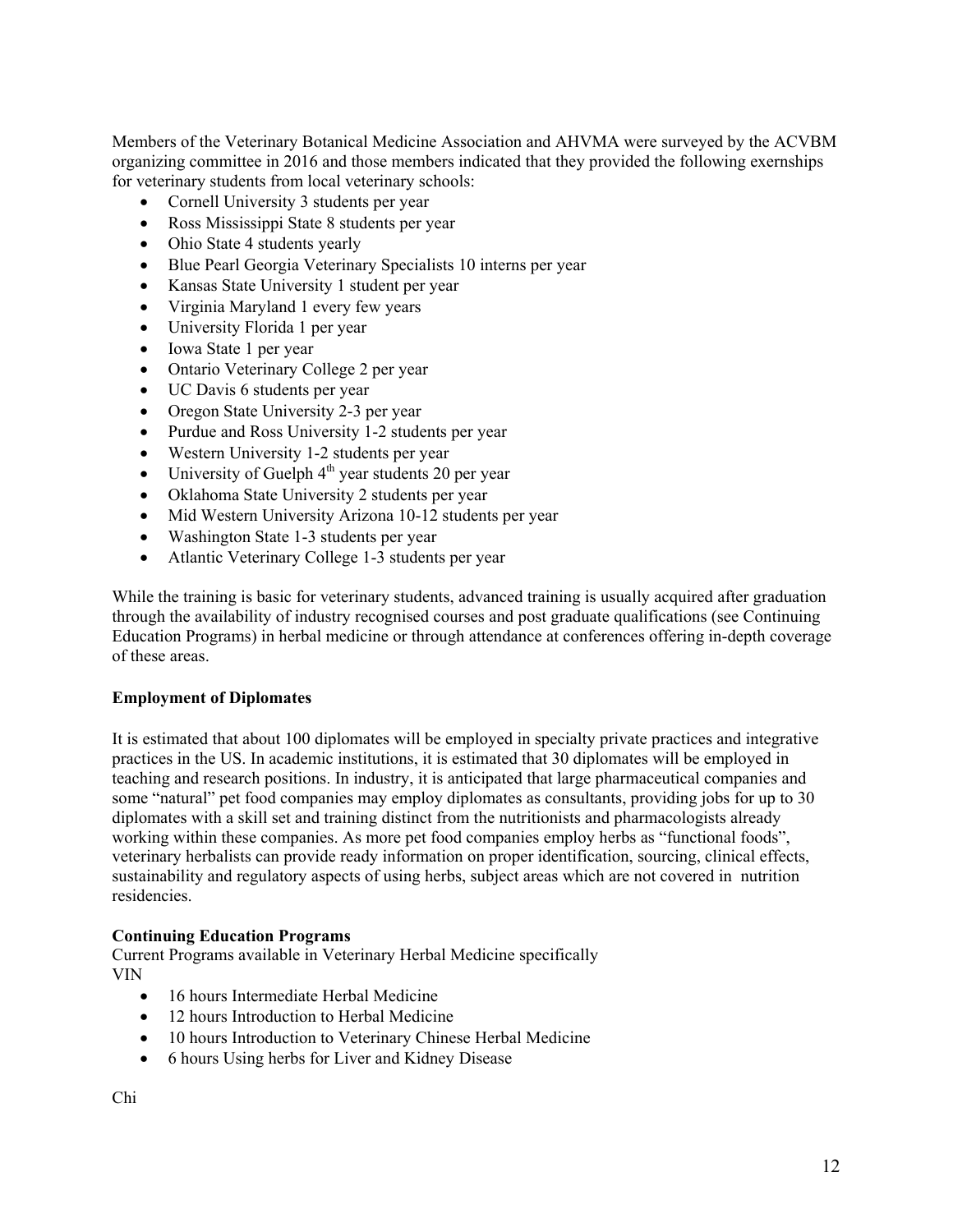150 hour Chinese Veterinary Herbal Medicine Program approved by a majority of state boards, Provides training Veterinary Chinese Herbalist and this contributes towards a Masters degree.

#### IVAS

- 165 hours Veterinary Chinese Herbal Medicine training
- 500 hours Advanced Veterinary Chinese Herbal Medicine training

#### CIVT

- 1305 hours Graduate Diploma Veterinary Chinese Herbal Medicine (Grad Dip VCHM) accredited post graduate degree competency based training
- 945 hours Graduate Diploma Veterinary Western Herbal Medicine (Grad Dip VWHM) accredited post graduate degree competency based training
- 500 hours Foundation Course in Western Veterinary Herbal Medicine
- 445 hours Advanced Western Veterinary Herbal Medicine
- 120 hours Foundation Course Veterinary Chinese Herbal Medicine
- 40 hours Getting Started Veterinary Chinese Herbal Medicine Introductory course
- 24 hours Essentials of Western Veterinary Herbal Medicine

#### Curecore

• 100 hours herbal medicine training

There are conferences and sections within conferences devoted to botanical medicine (The Chi Institute, Veterinary Botanical Medicine Association, AHVMA and American College Veterinary Botanical Medicine). In addition, there are scientific sessions devoted to botanical medicine at the major veterinary medical meetings, such as NAVC, WSAVA, Atlantic Coast Vet Conference, Wild West Veterinary Conference, Western Veterinary Conference, American College Veterinary internal Medicine Forum and American Association of Feline Practitioners. As well Diplomates from many different specialties speak on the use of herbal medicine within their specialties including Oncology, Sports Medicine, Nutrition, Behavior, Dermatology, Exotics, Avian, Internal Medicine, Hospice and Palliative Care, Dairy Cattle and others.

#### **A Sample of Conference titles by Diplomates or academics in the last 5 years that have herbal therapies included in the speakers proceedings:**

- NAVC 2016 Justin Shmalberg, DVM DACVSMR DACVN College of Veterinary Medicine University of Florida, Gainesville, FL Acupuncture and Herbs in Sports Medicine and Rehabilitation
- **NAVC 2016** Theresa DePorter, BS, DVM, DECAWBM, DACVB Use of Nutraceutical and Botanical Therapies To Modify Behavior
- **NAVC 2016** Gary Landsberg BSc, DVM, DACVB, DECAWBM A Behaviorist's Guide To Natural Therapeutics
- **NAVC 2015** Gregory K. Ogilvie, DVM, DACVIM (Internal Medicine, Oncology), DECVIM-CA (Oncology) Top Ten Natural Cancer Therapies: Banerji and Beyond
- NACV 2015 Douglas J. DeBoer, DVM, DACVD Global Innovations in Dermatology includes a discussion on herbal oils.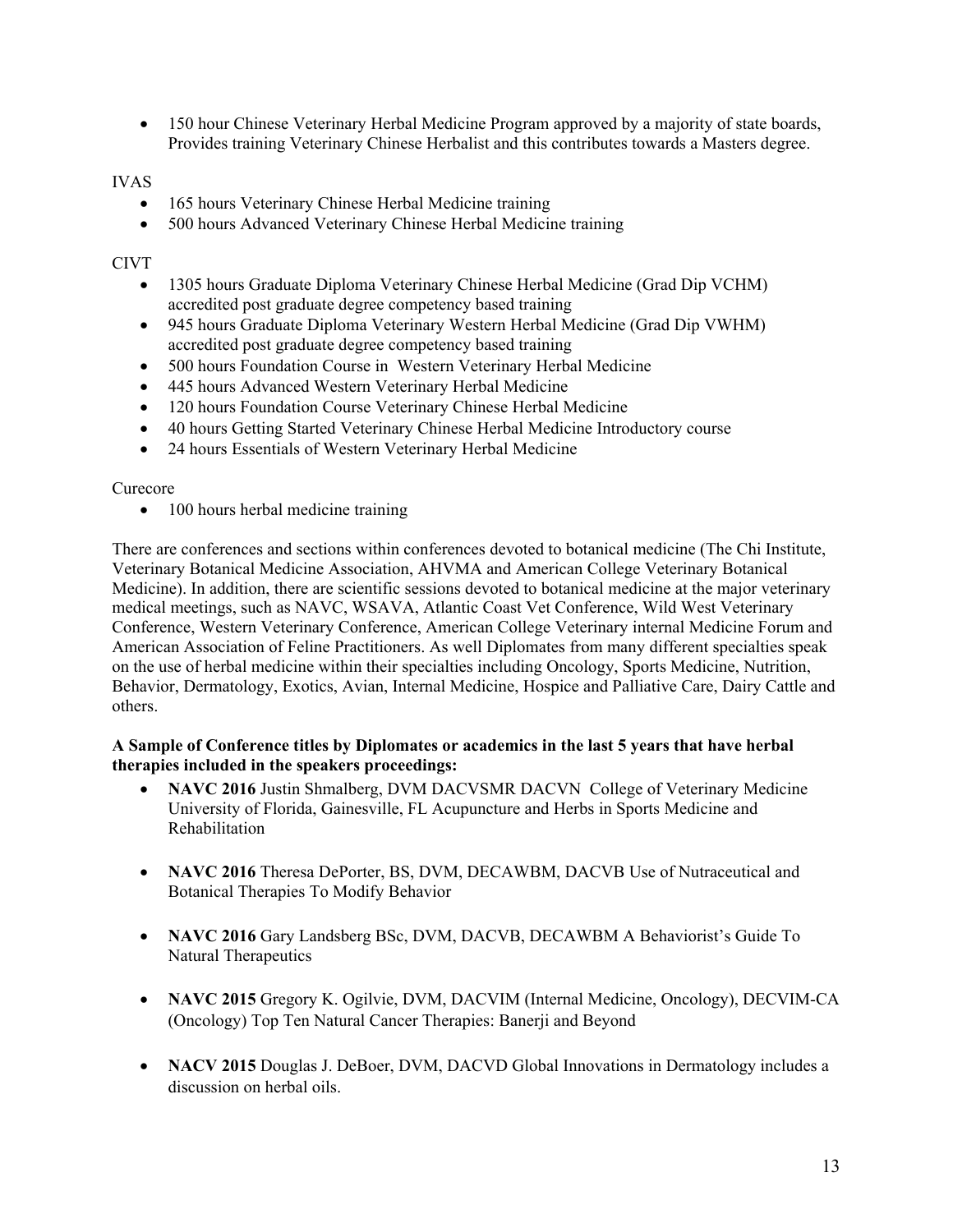- **NAVC 2015** David C. Twedt, DVM, DACVIM Colorado State University Fort Collins, CO Do Supplements Have a Role in the Support of Gastrointestinal and Hepatic Health?
- **Pacific Veterinary Conference 2015** Leah A. Cohn, DVM, PhD, DACVIM (SAIM) Respiratory Diagnostic Testing: Aspirates, Lavage, and More discusses the adjunctive use of Yunnan baiyao.
- **Pacific Veterinary Conference 2015** M. Christine Zink, DVM, PhD, DACVP, DACVSMR, CVSMT Integrative Medicine for the Canine Athlete includes use of herbal therapy.
- **Pacific Veterinary Conference 2015** Michael D. Willard, DVM, MS, DACVIM (SA) Chronic Hepatic Diseases in Dogs discusses silymarin.
- **Atlantic Coast Veterinary Conference 2015** Beth Overley-Adamson, VMD, DACVIM (Oncology) Updates in Oncology discusses reasonable use of integrative medicine.
- **ACVIM 2014** K. Loyd DACVIM etal *In Vitro* Effects of Yunnan Baiyao (Yb) on Coagulation College of Veterinary Medicine, University of Missouri, Columbia, MO, USA, states that YB is a complex herbal remedy used in veterinary medicine to promote hemostasis.
- **ACVIM 2013** S M Boothe DVM, PhD, DACVIM, DACVCP Nutraceuticals and Drug Interactions provide examples of potential herb drug interactions.
- **International Association of Animal Hospice and Palliative Care 2013** Bonnie Wright, DVM, DACVA, cVMA, CVPP, CCRP Pain Management in Hospice and Palliative Care includes herbal supplements.
- **Central Veterinary Conference 2013** Professor Pamela L. Ruegg, DVM, MPVM University of Wisconsin, Madison, WI, USA Treatments Used on Organic Dairy Herds presented information on the use of alternatives including herbal medicines in organic dairy farms.
- **Central Veterinary Conference 2013** Kansas City Michael O. Childress, DVM, MS, DACVIM Complementary and Alternative Medicine for Veterinary Cancer Patients: What You and Your Clients Should Know discusses herbal medicines.
- **Central Veterinary Conference 2013** Washington DC Kendall Taney, DVM, DAVDC Fundamentals of Oral Oncology discusses adjunctive therapy with herbs.
- **Veterinary Cancer Society Conference 2013** Dr. Brian Husbands, DVM, Diplomate ACVIM, CVA East Meets West, an Introduction to Integrative Veterinary Oncology
- **NAVC 2013** Gary P. Oswald, DVM, MS, DACVIM (Internal Medicine) rug and Nutraceutical Therapy of Chronic Inflammatory Liver Disease
- **NAVC 2013** Justin Shmalberg, DVM, DACVN College of Veterinary Medicine University of Florida, Gainesville, FL Beyond Yunnan Baiyao: The Safety, Nutritional Considerations, and Efficacy of Chinese Herbal Products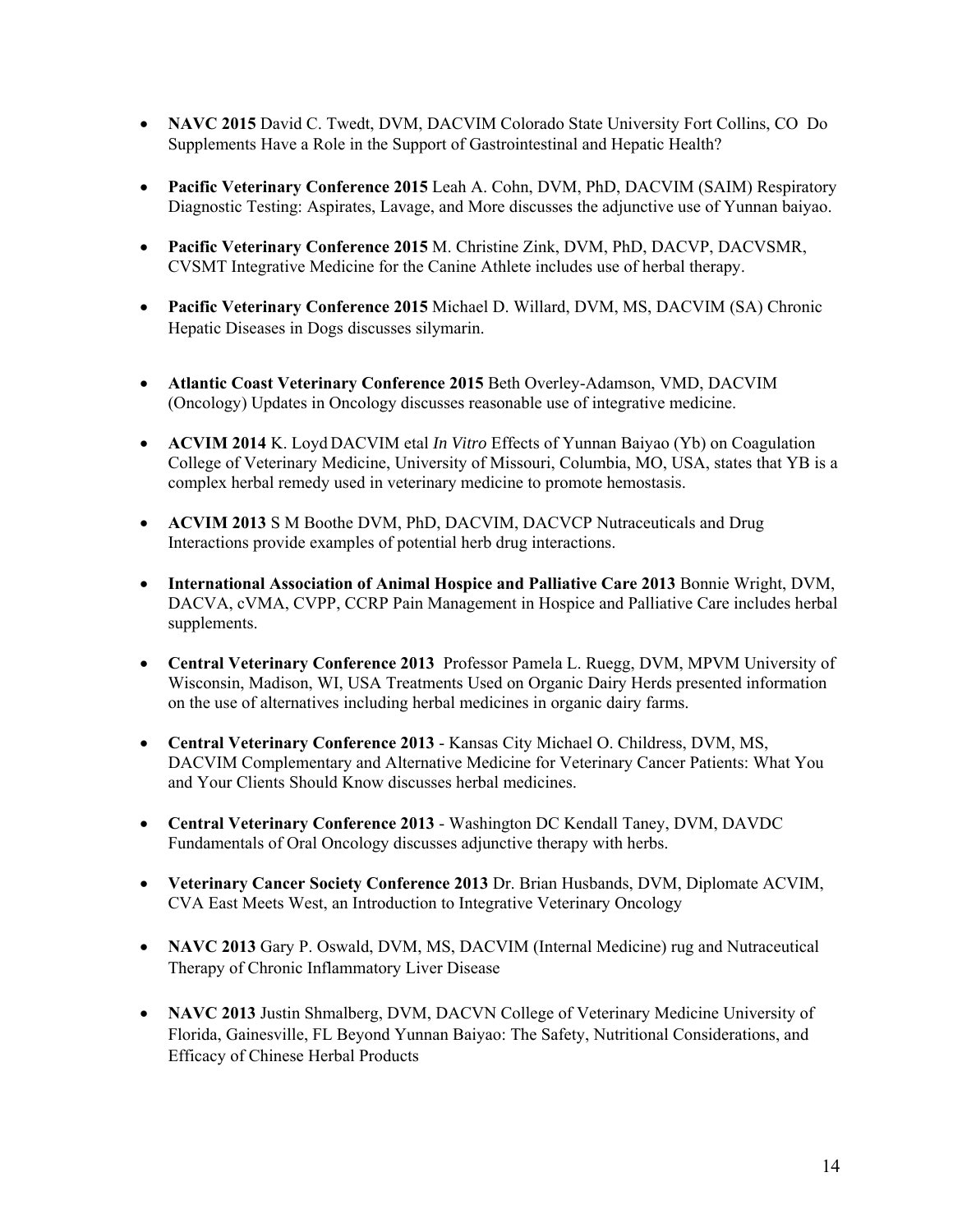- **NAVC 2013** Assoc. Professor R.M. Clemmons, DVM, PhD SACS/College of Veterinary Medicine University of Florida, Gainesville, FL TCVM Treatment of Intervertebral Disk Disease and Spinal Cord Neoplasia
- **NAVC 2013** Assoc. Professor R.M. Clemmons, DVM, PhD SACS/College of Veterinary Medicine University of Florida, Gainesville, FL CVM Treatment of Megaesophogus
- **ACVIM 2012** Frank M. Andrews, DVM, MS, DACVIM Gastric Ulcers in Horses: Pharmacologic and Management Strategies included a discussion on research on Sea Buckthorn berry extract for the treatment and prevention of gastric ulcers in horses.
- **IAAAM 2012** Bethany M. Doescher etal College of Veterinary Medicine, University of Georgia, Athens, GA, USA Serenin Vet<sup>TM</sup>, A Natural Alternative Supplement, Used as an Adjunct for Marine Mammal Behavior Modification. This supplement includes three major medicinal herbs used in veterinary herbal medicine.
- **64th Convention of the Canadian Veterinary Medical Association, 2012** Assoc Professor Art Ortenburger, DVM Department of Health Management, University of Prince Edward Island, Charlottetown, PE, Canada Integrative Medicine Approach to Common Clinical Problems in Large Animals
- **Western Veterinary Conference 2012** Jacquelin J. Boggs, DVM, MS, DACVIM (LAIM) Complementary, Not Alternative? A Practical Review of Non-Western Medicine
- **Atlantic Coast Veterinary Conference 2011** Kristina R. Vygantas, DVM, DACVO Frequently Asked Questions: Conjunctiva and KCS includes *Calendula officinalis* for conjunctivitis.
- **ACVIM 2011** E. Carothers etal Comparison of a Proprietary Herbal Topical Cream to Silver Sulfadiazine in an Equine Wound Model Department of Clinical Sciences, College of Veterinary Medicine, Mississippi State, MS, USA, in which the topical treatment was effective.
- **ACVIM 2011** Mark E. Peterson, DVM, DACVIM Methimazole, Carbimazole & Alternative Medical Therapies for Feline Hyperthyroidism
- **Western Veterinary Conference 2011** Meri Stratton-Phelps, DVM, MPVM, DACVIM (LAIM), DACVN Making Nutrition A Profitable Part of Your Practice horse food and herbs.
- **Western Veterinary Conference 2011** Francis W.K. Smith Jr., DVM, DACVIM (SAIM & Cardiology) Complementary Therapies for Cardiac Diseases discusses a group of herbal therapies for heart disease.
- **Atlantic Coast Veterinary Conference 2010** Emily D. Levine, DVM, MRCVS, DACVB Noise Fears, Sensitivities, and Phobias includes reference to herbal therapies.
- **Atlantic Coast Veterinary Conference 2010** Michael Willard, DVM, MS, DACVIM Chronic Hepatobiliary Diseases of Dogs includes reference to Milk Thistle.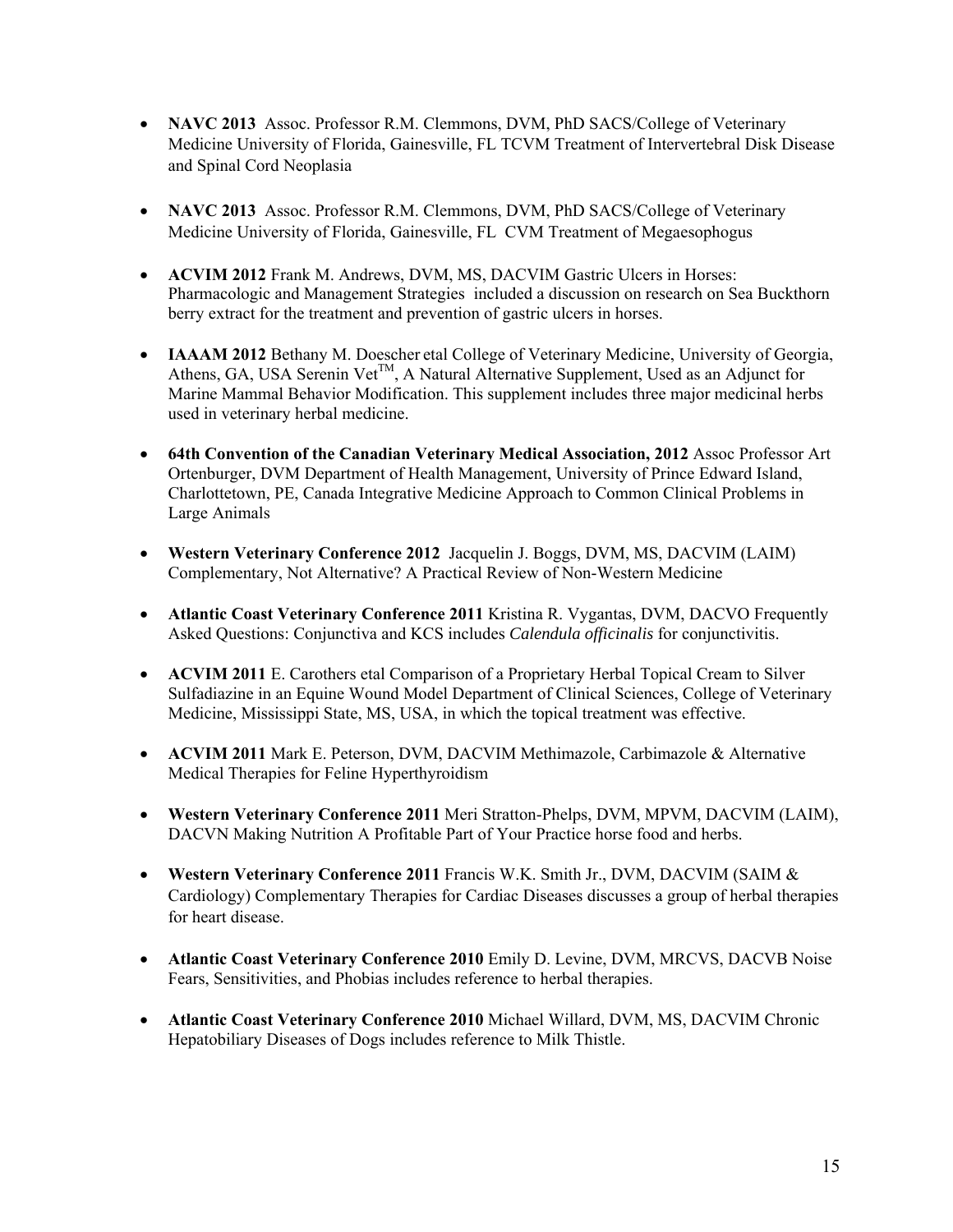**A Sample of Conference titles discussed by veterinary herbalists in the last 5 years that have herbal therapies included in the speakers proceedings:** 

- **Western Vet Conference WVC 2016.** Ihor Basko Medical Mushrooms to Treat Cancer
- **Western Vet Conference WVC 2016.** Nancy Scanlan Herbs for Immune System and Cancer
- **Wild West Veterinary Conference 2016** Rob Silver Applications of Cannabinoid Therapies for Geriatric Conditions
- **Wild West Veterinary Conference 2016** Rob Silver Chronic Kidney Disease- an Integrative Approach
- **Wild West Veterinary Conference 2016** Rob Silver Cannabis for Cancer?
- **Wild West Veterinary Conference 2016** Gregg Todd Applying Traditional Chinese Veterinary Medicine in Respiratory Disease Treatment
- **Wild West Veterinary Conference 2016** Gregg Todd The Treatment of Musculoskeletal Disease Utilizing Traditional Chinese Veterinary Medicine.
- **Wild West Veterinary Conference 2016** Gregg Todd How to Approach Dermatological Cases with Traditional Chinese Veterinary Medicine.
- **Wild West Veterinary Conference 2016** Gregg Todd Common behavior patterns: Their Diagnosis and Treatment with Traditional Chinese Veterinary Medicine.
- NAVC 2016 Huisheng Xie A Severe Atopic Dog, A TCVM Approach
- **NAVC 2016** Huisheng Xie Non-controlled Seizure Dog: A TCVM Approach
- **NYSVC 2016** Barbara Fougere The Evidence Base for Veterinary Herbal Medicine
- **NYSVC 2016** Barbara Fougere Herbal Oncology I
- **NYSVC 2016** Barbara Fougere Herbal Oncology II
- **NAVC 2015** Steve Marsden Integrative Management of Systemic Lupus in a Dog
- **NAVC 2015** Steve Marsden Integrative Management of Musculoskeletal Disorders
- **NAVC 2015** Steve Marsden Integrative Neurology: Disorders of the Back and Hind Limbs
- **WSAVA 2015** X. Huisheng Traditional Chinese Veterinary Medicine for Renal Failure
- **WSAVA 2015** S.H. Xie Traditional Chinese Veterinary Medicine for Itching Dogs
- **WSAVA 2015** B. Fougere How Do Herbs Work? An Introduction to Herbal Modes of Action and Use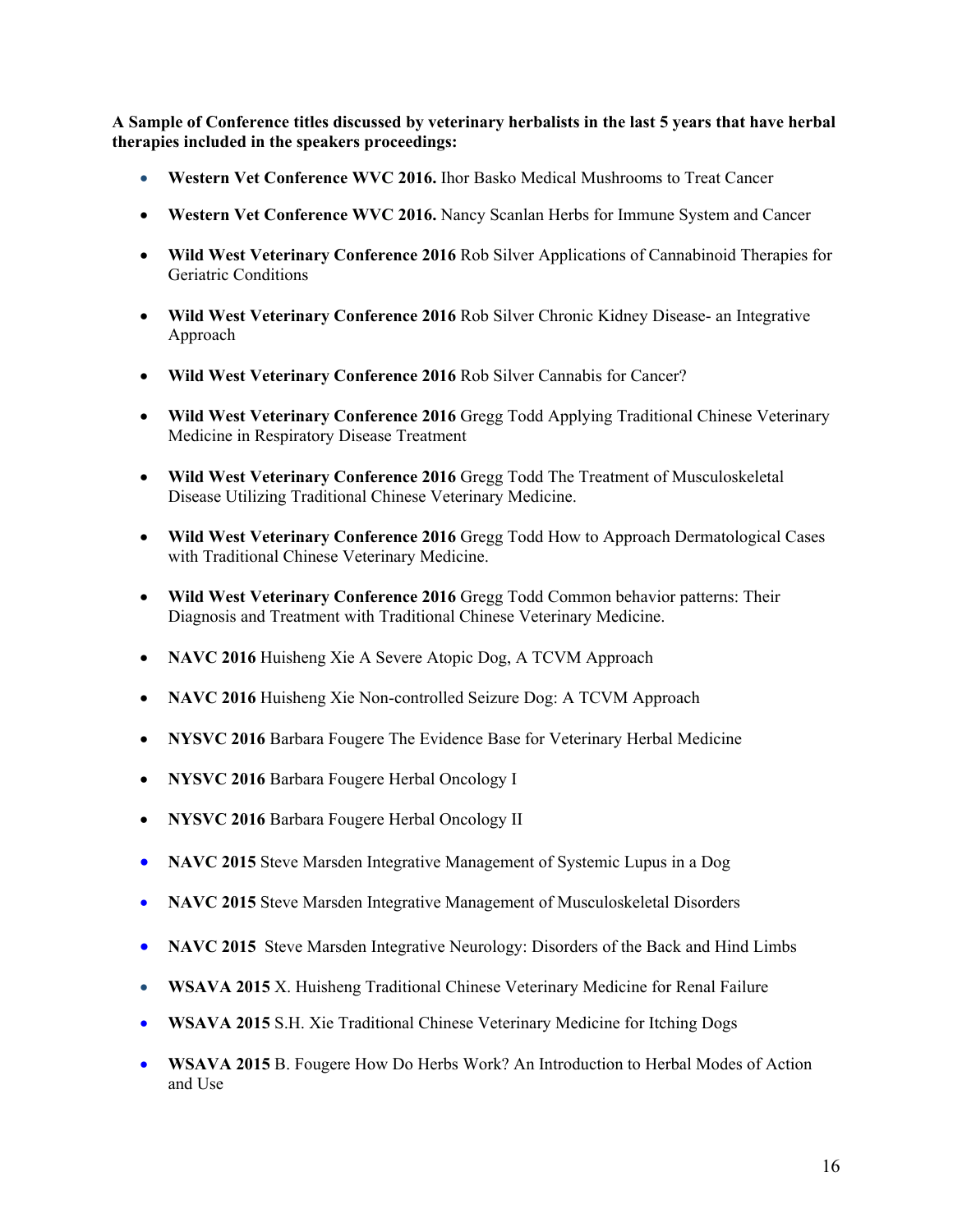- **WSAVA 2015** B. Fougere Veterinary Herbal Medicine Where's the Evidence?
- **NAVC 2014** Huisheng Xie, DVM, PhD College of Veterinary Medicine University of Florida, Gainesville, FL Treatment of Icterus / Hepatitis
- **NAVC 2014** Huisheng Xie, DVM, PhD College of Veterinary Medicine University of Florida, Gainesville, FL How To Use TCVM for the Treatment of Seizures
- **NAVC 2014** Constance DiNatale, DVM Cancer and Immune Dysfunction
- **NAVC 2014** Constance DiNatale, DVM TCVM Approach To Skin Case
- **NAVC 2014** Nancy Scanlan, DVM How Some "Immune Boosters" Really Work and How Best To Use Them
- **Wild West Veterinary Conference 2013** Gregory Todd he Basic Principles of Cardiology in Traditional Chinese Veterinary Medicine
- **Wild West Veterinary Conference 2013** Gregory Todd Diagnosis and Treatment of Common Gastrointestinal Patterns in Traditional Chinese Veterinary Medicine
- **Western Vet Conference WVC 2013** J. Randy Kidd Herbal Medicines for Animals
- **Am College Vet Internal Med Forum ACVIM 2013**. Martha F. Mallicote Acupuncture and Herbal Medicine Used for Treatment of Anhidrosis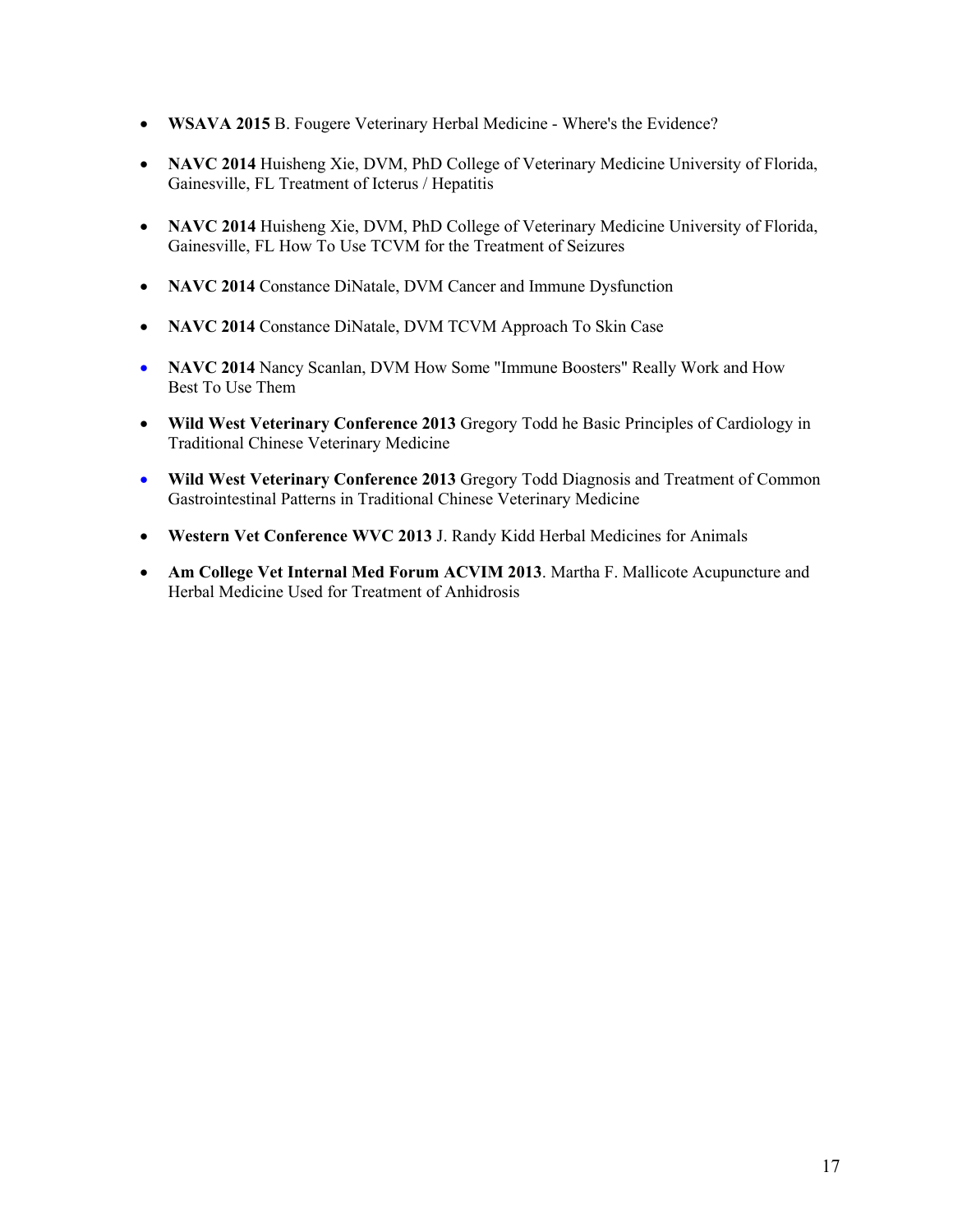- **UC Davis 2013** Madeline S. Yamate Managing Geriatric Patients with Traditional Chinese Medicine
- **Am Assoc Feline Practitioners AAFP 2012** Steve Marsden Perspectives on Feline Hyperthyroidism: Speculated Pathogenesis & Herbal Treatment
- **Am Assoc Feline Practitioners AAFP 2012** Steve Marsden Herbal Management of Feline Chronic Vomiting & Inflammatory Bowel Disease
- **Am Assoc Feline Practitioners AAFP 2012** Robert J. Silver Introduction to the Clinical Use of Nutraceutical and Botanical Therapies
- **Western Vet Conference WVC 2012** Deborah M. Mitchell TCVM Diagnosis and Treatment of Seizures
- **Western Vet Conference WVC 2012** Deborah M. Mitchell Do the Symptoms Match the Picture? TCVM Approach to Skin Disease
- **Canadian Vet Med Assoc CVMA 2012** Deborah M. Mitchell Integrative Medical Approach to Common Clinical Problems in Small Animals
- **Western Vet Conference WVC 2011** Signe E. Beebe Chinese Medicine Approach to Feline Chronic Renal Failure
- **Western Vet Conference WVC 2011** Signe E. Beebe Chinese Herbs to Treat Endocrine Disorders I and II
- **Western Vet Conference WVC 2011** Signe E. Beebe Integrative Cancer Therapies I and II
- **Wild West Veterinary Conference 2011** Cindy Wallis The Use of Chinese Herbal Medicine to Treat Cancer in Dogs
- **Wild West Veterinary Conference 2011** Cindy Wallis Chinese Herbal Medicine for Inflammatory Bowel Disease
- **Wild West Veterinary Conference 2011** Cindy Wallis How to Use Chinese Herbal Medicine
- **UC Davis 2011** Michael Salewski Performance: Strategies for Animal Athletes

#### **Relationships with Existing RVSOs and the Uniqueness of Veterinary Medicine Specialty.**

The ACVBM will be devoted to formalizing and advancing the practice, research and education of veterinary botanical medicine.

The mission of the American College of Veterinary Botanical Medicine is to advance the specialty area of veterinary botanical medicine and to increase the proficiency and competence of veterinarians in the use of medicinal plants by establishing requirements for certification, promoting professional education (both undergraduate and postgraduate), promoting research and disseminating new knowledge to the profession.

The field of veterinary medicine is constantly evolving. The development of veterinary specialties, arise with the accumulation of scientific knowledge in that area. The dramatic increase in botanical medicine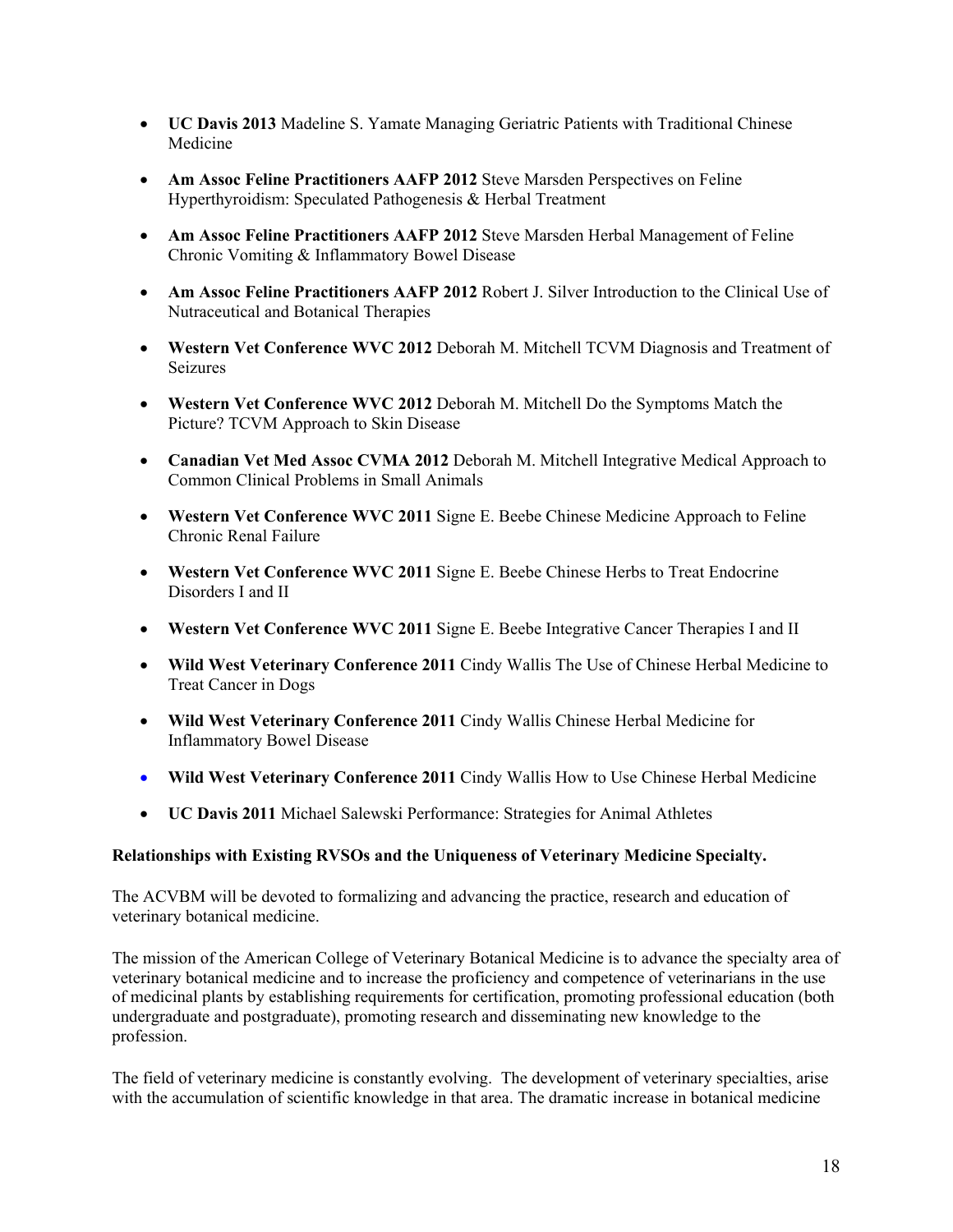journal publications and public interest over the past ten years provides the impetus for the ACVBM to meet a need for expertise by veterinarians in the application of plant-based medicine.

The demand for other ways of treating challenging conditions is recognised<sup>29</sup>. Women are often the caretakers, health educators, and decision makers for their families<sup>30</sup> including pets, and estimates of complementary and alternative medicine use amongst women range from  $36\%$  to  $52\%$ <sup>31</sup>, <sup>32</sup>, 33 with herbs and vitamins being the most used<sup>34</sup>. One study reported that  $67\%$  of clients gave their pets with cancer herbs and supplements, indicating commonplace use<sup>35</sup>. This raises concerns about patient safety, including the risk of interactions, adverse effects and inappropriate use.

Veterinarians are being challenged to know more about non-conventional therapies including herbs<sup>36</sup>. If a veterinarian is not responsive and knowledgeable, owners will likely seek advice from friends, nonprofessional literature and the Internet<sup>37</sup>. The ACVBM would be a resource for the profession, providing easily understood, evidence-based information to support open, respectful and informed discussions between veterinarians and clients. This supports our professions standing and maintains healthcare within the framework of veterinary medicine.

Veterinarians should have access to education about botanical medicine in their undergraduate, vocational and further education to provide advice to clients. Botanical medicine has a scientific basis and veterinarians should be informed of the level of scientific evidence for both benefits and adverse reactions, including potential herb drug interactions. The ACVBM and its Diplomates can serve the profession by acting as a resource for education, information and guidelines for the veterinary profession.

Botanical medicine overlaps and integrates with many specialties as herbs can fill therapeutic "holes" in the veterinarian's treatment armamentarium. While some of these traditional tonics and alteratives have recognized activities, such as antioxidation or microbiome support, some are still not well enough understood to classify them in a physiologic or pharmacologic sense. Herbal antimicrobials are being investigated as alternatives to conventional antibiotics due to increasing antimicrobial resistance. The use of herbs is especially intriguing where clinical proof of efficacy predates our understanding of disease

<sup>&</sup>lt;sup>29</sup> Budgin JB, Flaherty MJ. Alternative therapies in veterinary dermatology. Vet Clin North Am Small Anim Pract 2013;43:189–204

<sup>&</sup>lt;sup>30</sup> The Commonwealth Fund. In: Falik M, editor; Collins K, editor. The Commonwealth Fund Survey of Women's Health: Selected facts on U.S. women's health. Baltimore, MD: Johns Hopkins University Press; 1996.

<sup>&</sup>lt;sup>31</sup> Upchurch DM. Chyu L. Use of complementary and alternative medicine among American women. Womens Health Issues. 2005;15:5.

 $32$  Upchurch DM. Chyu L. Greendale GA, et al. Use of complementary and alternative medicine among American women: Findings from the National Health Inverview Survey, 2002. J Womens Health. 2007;16:102.

<sup>&</sup>lt;sup>33</sup> Kronenberg F. Cushman LF. Wade C. Kalmuss D. Chao MT. Women's use of complementary and alternative medicine: Results of a national, multi-ethnic study in the U.S. Am J Public Health. 2006;96:1236

<sup>&</sup>lt;sup>34</sup> Upchurch DM. Chyu L. Greendale GA, et al. Use of complementary and alternative medicine among American women: Findings from the National Health Inverview Survey, 2002. J Womens Health. 2007;16:102.

<sup>&</sup>lt;sup>35</sup> Lana SE, Kogan LR, Crump KA etal. The use of complementary and alternative therpaies in dogs and cats with cancer. J Am Anim Hosp Assoc 2006; 42:361‐5

<sup>&</sup>lt;sup>36</sup> Memon MA, Sprunger LK. Survey of colleges and schools of veterinary medicine regarding education in complementary and alternative veterinary medicine. J Am Vet Med Assoc 2011;239:619–23.

<sup>&</sup>lt;sup>37</sup> Radatic D. Barges J Evidence –based Integrative Medicine in Clinical Veterinary Oncology. Vet Clin Small Anim 44 (2014) 831‐853.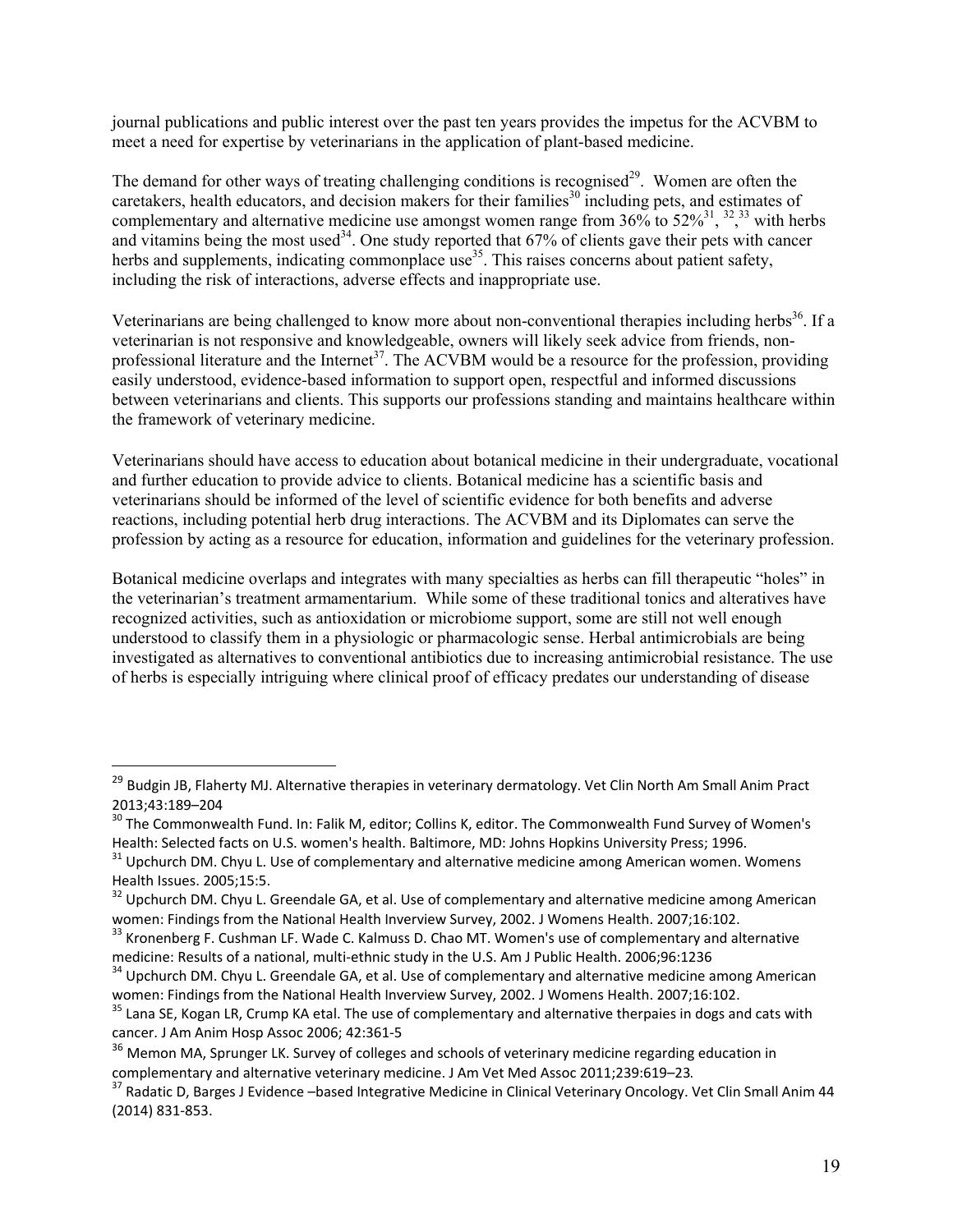pathophysiology, illustrated in a recent review showing herbs and plant therapy are efficacious for IBD in human patients $38$ .

Specialists in canine, feline, and avian practices encounter questions about herbal therapies from their clients frequently. Among veterinarians who offer botanical medicine, herbs are recommended for patients also being concurrently treated by oncologists, internists, surgeons, physical therapy/rehabilitation and reproductive specialists, ophthalmologists, cardiologists, neurologists, behaviorists and dermatologists. Dairy, beef, swine, poultry and food animal specialists may depend upon herbal therapies for the treatment of animals raised for organic food. Plant-based medicines impact the practice of anesthesiology, pharmacology and toxicology and even comprise some of the training for these specialties. Herbal therapies hold potential in the treatment of infectious disease, and therefore impact the bacteriology/mycology, microbiology, parasitology and immunology specialties, as well. Similar to Clinical Nutrition and Clinical Pharmacology, Botanical Medicine may be employed by any other practice area, but not to its fullest safety and efficacy potential.

However, while botanical medicine overlaps many other specialties, the depth of knowledge required of a specialist in phytopharmacology, phytomedicine, raw material identification, and environmental conditions and sustainability is not covered by any of these. Even the College of Clinical Pharmacology, which might be the closest relation of all the specialties, would concentrate on only a subset of the mechanisms by which herbs work without concern for sourcing, ecological considerations or multimodal affects. There are tens of thousands of medicinal plants described in the herbal medicine literature, likely overshadowing the conventional drug pharmacopeia by orders of magnitude. Pharmacology focuses on isolation of a single constituent to characterize and use therapeutically. By contrast, herbalists advocate for the complex actions initiated when a plant or plant extract containing hundreds of compounds with polypharmacy and biological polyvalencyare used. In addition, the discovery process for drugs and herbs differs widely. New drugs are more often designed through the theoretical knowledge of physiologic mechanisms as they are by accident. The effective use of herbal medicine often requires knowledge of their ethnomedical uses - or familiarity with the culture and medical system that popularized the use of a medicinal plant. Ethnobotanical medicine is a specific subspecialty with increasing numbers of peer reviewed publications, and could be supported and explored adequately only if herbal medicine stands alone as a specialty.

No other specialty possesses the unique set of skills and knowledge required by botanical medicine practice. If botanical medicine became a subspecialty of pharmacology or any other RVS, too much additional knowledge and experience would be required of diplomat. An even larger concern is the dilutional effects that training in the other RVS plus herbal medicine would have on the practice of herbal medicine.

There are relationships and commonalities between veterinary botanical medicine and the following RVSOs:

American Board of Veterinary Toxicology: Toxicologists are familiar with toxic principles of plants. Botanical medicine specialists, who are necessary to provide complementary information on plant use and abuse, also consider many of the plants that are considered toxic by toxicologists as therapeutic. Herbal medicine specialists will be more informed on dosing that "makes the medicine or the poison". The botanical medicine diplomate can also provide information on botanical support for animals that are

<sup>&</sup>lt;sup>38</sup> Triantafyllidi A, Xanthos T, Papalois A, Triantafillidis JKHerbal and plant therapy in patients with inflammatory bowel disease. Ann Gastroenterol. 2015 Apr‐Jun;28(2):210‐220..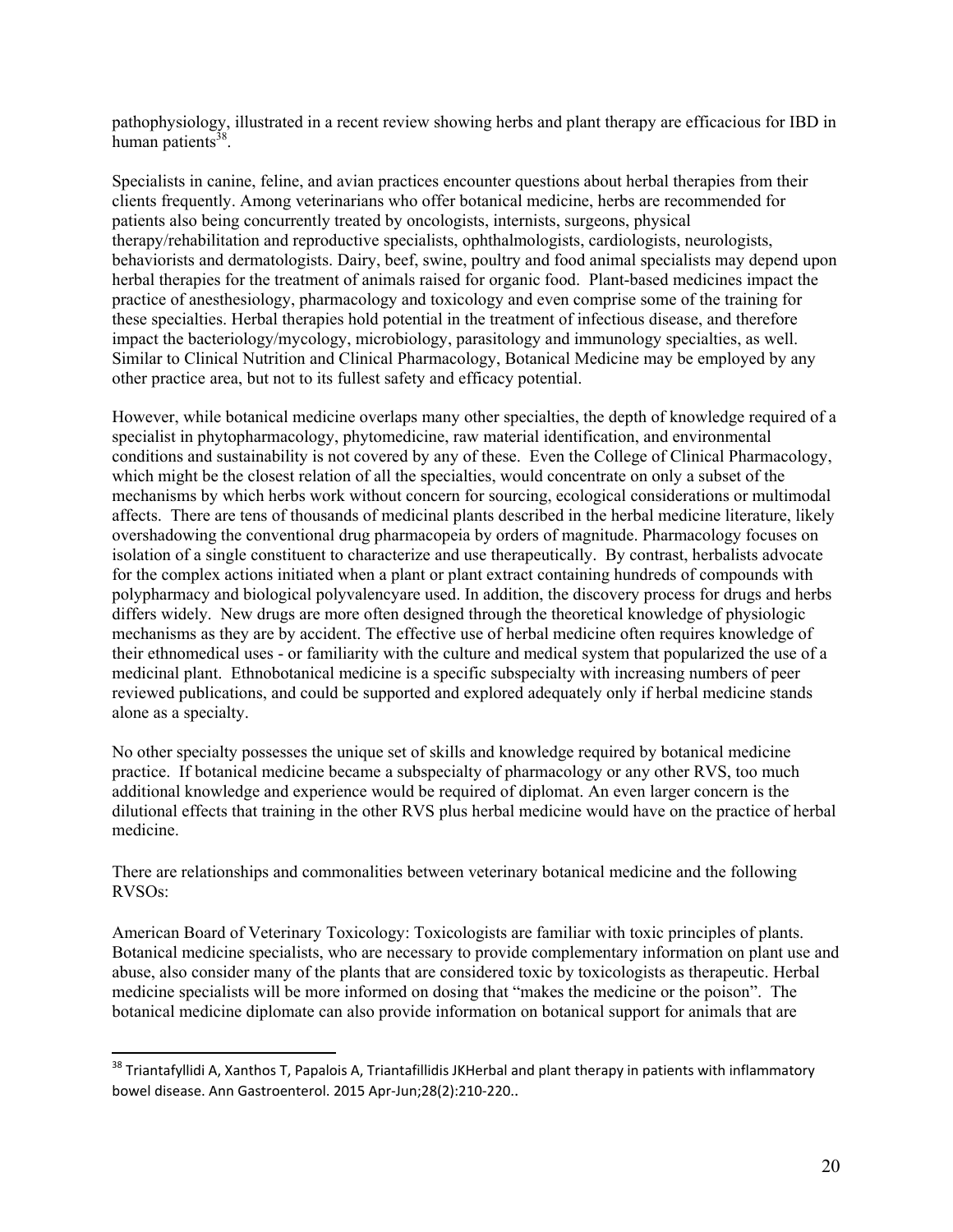poisoned such as *Silybum marianum* for amanita poisoning and also provide input into reducing the toxicity of certain drugs- such as *Silybum marianum* providing a protective effect against gentamycin induced toxicity.

American College of Laboratory Animal Medicine: There exists a large body of literature examining the effects of herbal medicines in experimental animals, and research in animal models is fundamental to human studies in herbal medicine. The botanical medicine diplomate can advise on suitable dosages of herbs and plant constituents and appropriate herbs the conditions being investigated based on herbal medicine principles and ethnobotanical information.

American College of Poultry Veterinarians: There is increasing research on the use of herbs and plant extracts in poultry production although most poultry veterinarians do not identify with herbal medicine use. The botanical medicine diplomate can act as an interface between industry research and clinical medicine and advice on potential treatment of diseases, prevention of disease and also in treatment of backyard chickens.

American College of Theriogenologists: Reproduction and fertility is an area of specific research in human herbal medicine and increasing publication in veterinary medicine. This is represented by Dr Reed Holyoak DVM, PhD, DACT Professor of Theriogenology, OK State Univ who incorporates botanical medicine in the treatment of reproductive and fertility issues in horses. He teaches veterinarians in the use of plants, but as in every other facet of medicine, this is a mere introduction to a larger field that requires additional training in order to make competent use of it.

American College of Veterinary Anesthesia and Analgesia. Some herbs have the potential to interact with anaesthesia. With increasing use of herbs by the public the botanical medicine diplomate can advise on use, research topics and the benefits of using some herbs in conjunction with anesthesia as well as input into the potential for herbs and plant extracts such as cannabis for analgesia. The botanical medicine diplomat would serve as a resource to anesthesiologists and veterinarians as pet owners continue to find and administer new over the counter herbal supplements to their animals.

American College of Veterinary Behavior: Because herbal remedies are already available to the public, veterinarians are frequently consulted about the value of herbal anxiolytics, sedatives, and antidepressants even while lay dog trainers recommend them routinely. The botanical medicine diplomate can support veterinary behaviourists in having more in-depth knowledge about these over-the-counter remedies and how they will interact with pharmacologic interventions. The veterinary botanical specialist may also advise or be involved in research on herbs and plant extracts that have potential use in a number of clinical conditions associated with behavioural issues. Veterinarians are already utilising herbal training to inform research directions for companies investigating herbal alternatives to drugs for companion animals.

American College of Veterinary Clinical Pharmacology: An important basis of herbal medicine is the pharmacology and mechanisms of actions of plants and plant extracts, however they differ from drugs in their complexity, and in the underlying ethnomedical knowledge base used to initiate study of them. The botanical medicine diplomate can provide context to client and referring veterinarian inquiries, from both the ethnomedical and pharmacologic perspectives. The botanical medicine specialist might also collaborate with veterinary clinical pharmacologists on research design, herb-drug-nutrient interactions and other clinical issues. In addition, the botanical medicine specialist can help pharmacology researchers determine botanical substitutes with similar or different pharmacologic activity in cases where an initial plant choice is unavailable or considered endangered.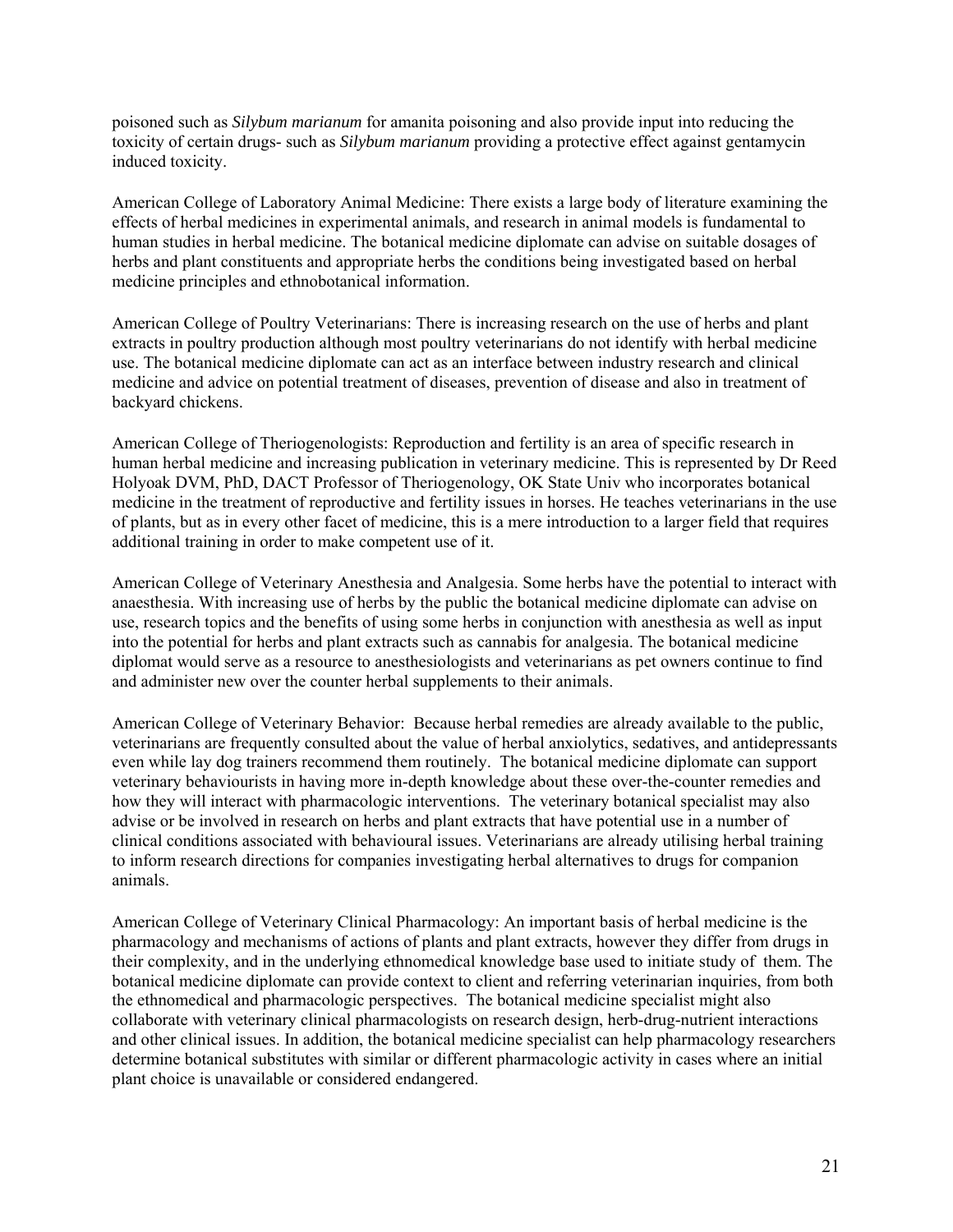American College of Veterinary Dermatology: Studies have stated that people seek complementary and alternative therapies for (among other things) relief of chronic discomfort, and chronic dermatologic disorders (especially allergies)<sup>39</sup> that prove difficult to resolve comprise a major proportion of cases seen by general practitioners and Dermatology specialists. Veterinary herbalists are presented with a large proportion of chronic dermatological conditions that are poorly responsive to conventional treatment or where pet owners seek other options. Many herbs and formulas have the potential to improve patient quality of life and the herbal medicine diplomate can be involved in directing research in this area and working together on challenging cases. Some diplomate dermatologists have been trained in herbal medicine.

American College of Veterinary Internal Medicine: Metabolic diseases are common in equine and small animals. The herbal medicine diplomate will be trained to apply herbal medicine strategies and integrative medicine for chronic metabolic disorders where conventional treatment may not be successful or where herbal medicine can augment medication or protect from side effects or sequelae of the disorder. Botanical medicine diplomats would act as important consultants in the design of clinical trials that incorporate herbal therapies.

American College of Veterinary Nutrition: Functional foods including herbal medicines are being employed in therapeutic diets and products in veterinary medicine. The herbal medicine diplomate will be able to advise on suitable herbs to meet therapeutic needs in product development in the pet food industry and also provide advice on the addition of herbs to veterinary nutritionist-formulated diets and diet plans to benefit the patient therapeutically.

American College of Veterinary Ophthalmology: Diseases which are refractory to conventional medicine or progressive in nature can be attenuated by herbal medicines and plant extracts. A botanical medicine diplomate can advise on research and treatment on challenging cases and product development. Some therapeutic products containing herbs have been developed by a ACVO Diplomate Dr Carmen Colitz, DVM, PhD.

American College of Veterinary Preventive Medicine: In the field of production animals, environmental health, and antibiotic resistance, the botanical medicine diplomate can provide advice on research, potential for residues and appropriate herb use to improve public health and food safety especially in the areas of organic production.

American College of Veterinary Sports Medicine and Rehabilitation: The botanical medicine diplomate can advise on appropriate herbal medicine use to support rehabilitation of patients and for avoiding herb and plant extract doping of performance animals.

American College of Zoological Medicine: The botanical medicine diplomate can advise on appropriate treatment strategies for challenging cases in zoo medicine. Herbal medicine diplomats will be familiar with the zoopharmacologic, ethnoveterinary and ethnobotanical research related to the animal's geographic and cultural background, providing potentially more scientifically supported herbal therapies.

American College Veterinary Emergency & Critical Care: The botanical medicine diplomate can provide advice on integrative treatment of critical care cases where options may be limited such as acute liver and

<sup>&</sup>lt;sup>39</sup> Tumpang MA, Ramli NA, Hussain Z Phytomedicines are efficient complementary therapies for the treatment of atopic dermatitis: A review of mechanistic insight and recent updates. Curr Drug Targets 2017 Sep 13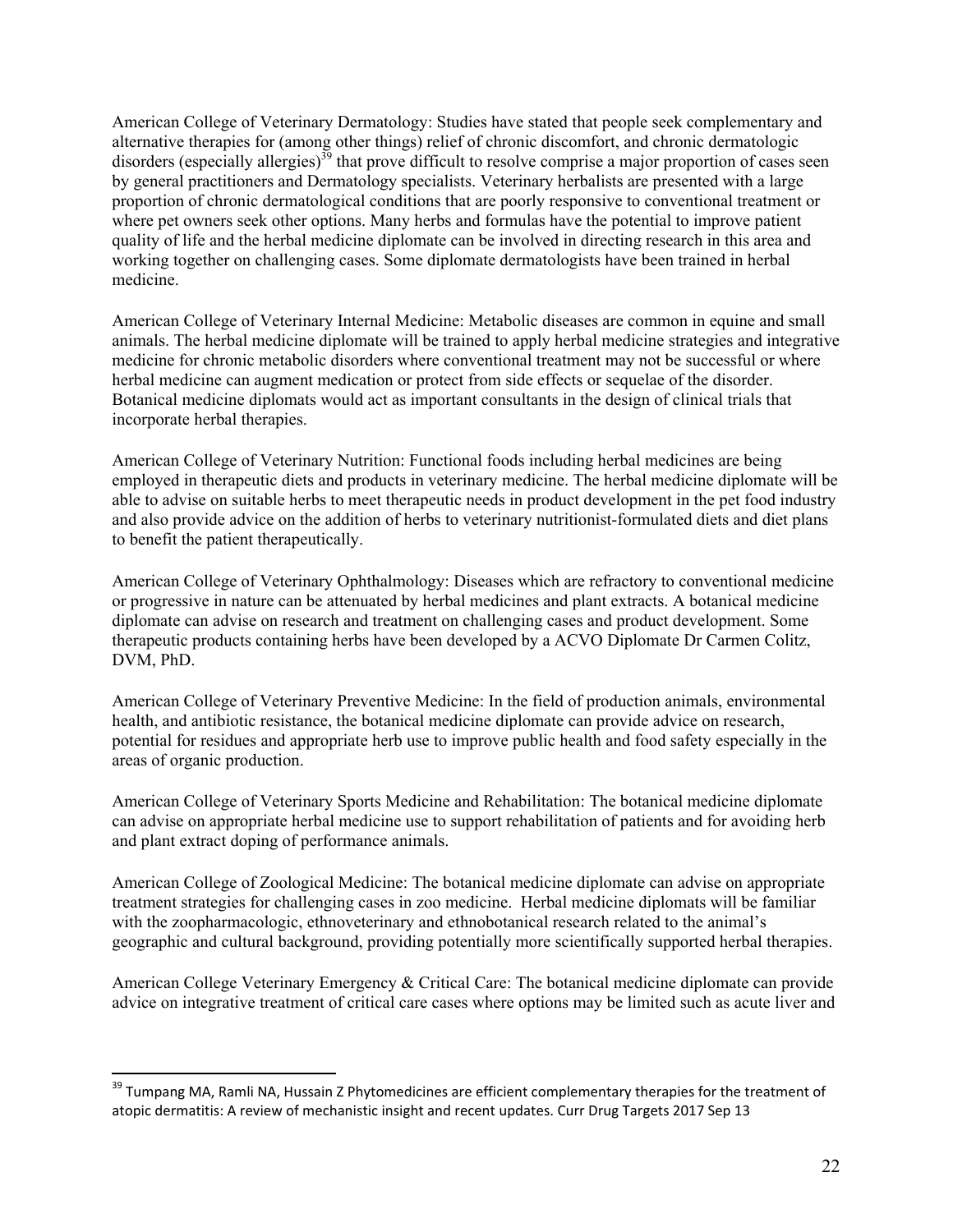kidney failure that may benefit from the addition of botanical medicine. The formulaYunnan baiyao is already being used in critical care practice and warrants further research<sup>40</sup>.

American Veterinary Dental College: A number of veterinary dental products contain essential oils and herb extracts and research in human dentistry includes research on herbs often using dogs as models. Having the link between botanical medicine and dentistry might accelerate preventative medicine in one of the most common disorders of small animals.

### **INDUSTRY AND PROFESSIONAL SUPPORT**

A brief internet search will show that the number of companies offering herbal remedies for every animal condition is rapidly expanding. The vast majority of these companies, owned by lay entrepreneurs, are supported by no veterinary knowledge at all. The establishment of a veterinary botanical medicine specialty will serve to highlight the role of veterinarians in the medical treatment of animals, whether the medication is OTC or prescription. The establishment of this specialty will address the growing interest, demand and use of alternatives and adjuncts to conventional drugs in production animals, equines and small animals coupled with the recognition that herbal medicine offers a substantial scope of pharmacological actions and benefits in addition to conventional medicine for challenging medical issues. The herbal medicine diplomate must have an expanded understanding in the areas including, but not limited, to principles of herbal medicine (whether ethnomedical or scientific principles are being used in decision-making); the herbs (pharmacology, the correct portion of the plant that has medicinal properties, preparation, manufacture, indications, palatability, application, compatibilities with other herbs, herb drug interactions, contraindications, dosing); therapeutic strategies, herbal nutrition, phytopharmacology and this is in addition to basic knowledge of traditional medical and surgical veterinary problems.

In a survey conducted in 2016 by the ACVBM organising committee to approximately 800 members of AHVMA and 240 members of VBMA, 103 veterinarians responded (9.9%).

- 86% had been referred a clinical case from a veterinarian in the past 12 months.
- 72% of respondents had been referred between 10 and more than 50 cases over the past 12 months.
- 45% of respondents had been referred between 1 and more than 50 clinical cases from a board certified specialist in various fields for herbal medicine treatment in the past 12 months.
- 96% of veterinary herbalists had provided advice to a veterinarian on the use of herbs in the past 12 months.
- 40% had consulted to between 10 and 50 veterinarians over the past 12 months.
- 70% of the advice to other veterinarians covered case management, herb choice, herb dose and herb drug interactions.
- 34% of respondents provided a training service or internship for veterinary students.
- 55% of veterinarians had formal training in Western or Chinese herbal medicine.
- 22% of respondents had provided advice/ consulting to industry and pharma on use of herbs, product formulation or safety.

<sup>&</sup>lt;sup>40</sup> Murphy LA, Panek CM, Bianco D, Nakamura RK Use of Yunnan Baiyao and epsilon aminocaproic acid in dogs with right atrial masses and pericardial effusion. J Vet Emerg Crit Care (San Antonio). 2016 Sep 26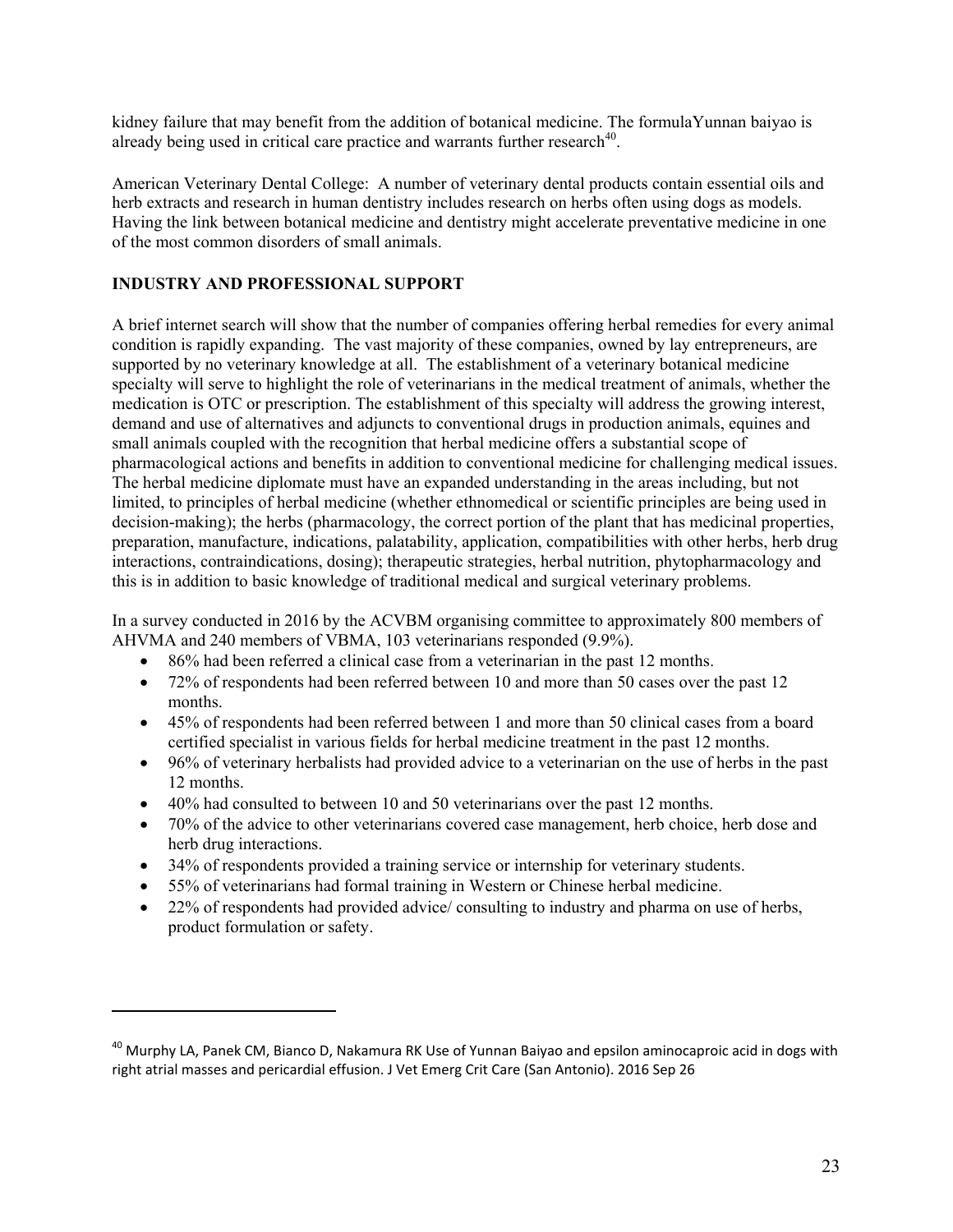The ACVBM Organising committee has received support for this petition from a selection of academics at veterinary schools; diplomates in private specialist practices, veterinary students, organic dairy industry boards and members of the general public (See Appendix XI & III).

### **ACVBM BYLAWS**

The Bylaws (**Appendix I**) were prepared according to the guidelines in the ABVS *Criteria for Establishment of a Veterinary Specialty Organization*. Specific entities required in the Bylaws include information on the following:

I. Name of the organization is the American College of Veterinary Botanical Medicine (ACVBM). The ACVBM has been incorporated under the laws of the State of Delaware as a not-for-profit, tax-exempt organization for the purposes set forth herein, and in the Certificate of Incorporation. The corporation has no members.

II. The statement of objectives and limitations.

III Board of Directors- authority, composition, terms of office

IV Meetings, elections

V Officers

VI Executive Director

VII Diplomates and Membership categories, including duties, privileges and methods of selection for each category, are detailed in the Bylaws.

VIII Governance

IX Committees

X Admission to ACVBM Speciality training program including details on eligibility for candidacy.

XI ACVBM Speciality Training Programs including Standard Resdiency Trainign Program and Alternate Resdiency Training Program. This is detailed under Appendix 4 Residency Program

XII Diplomate Examination and Certification. This is detailed under Appendix 6 Outline of Proposed Examination and under Appendix 4 Residency Program

XIII Indemnification

XIV Amendments

XV Adoption of Bylaws

XVI American Board of Veterinary Specialities Representative

#### **Organization of ACVBM Specialty**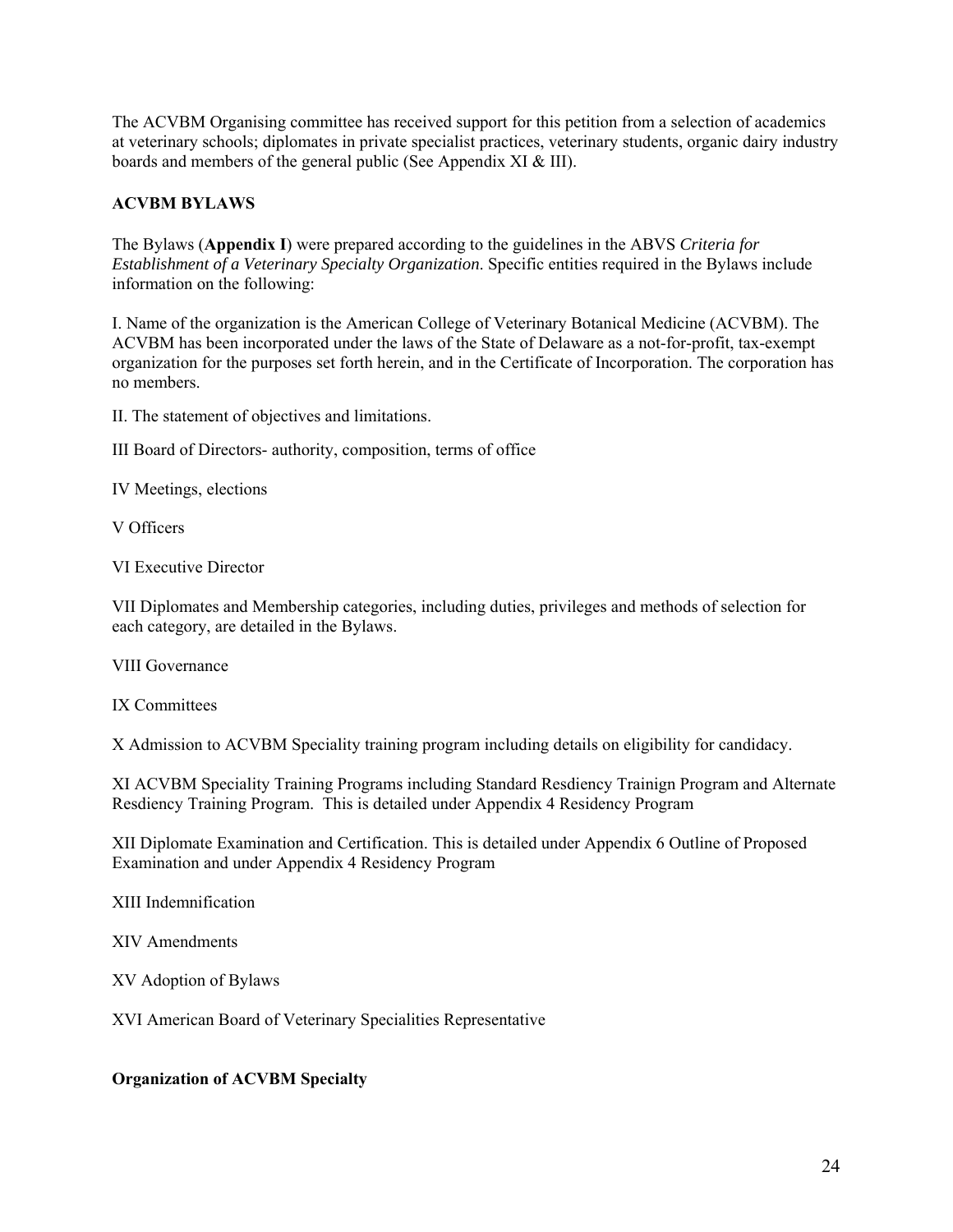The organizing committee has selected the following committee structure and membership to undertake its functions. Further information is found under **Appendix I Bylaws** and **Appendix II Policies and Proceedures.** 

- Executive committee
- Nominating/Membership committee
- Credentials And Residency Committee
- Examination Committee
- Appeals Committee

#### **Establishment of an organizing committee**

Eligibility criteria for members of the organizing committee were chosen as having acknowledged expertise in veterinary botanical medicine and as recognised educators and practitioners of botanical medicine. According to the bylaws of the AVMA, committee members had to fulfill at least one of the following criteria:

- Be a professor of this specialty in a college or department of veterinary medicine
- Be an author of important publications resulting from research or practice in this specialty
- Have at least 10 years experience in this specialty and, by teaching, research, or practice, have contributed substantially to the development of the specialty
- Have advanced training in the specialty and have demonstrated competency through teaching, research, or practice in the specialty to which more than fifty (50%) or more of the individual's professional time is devoted

Original committee members were identified by nomination, that generated the names of 22 candidates. Candidates were discussed and contacted. The consensus was that 16 individuals would be sufficient to provide a diverse range of expertise in small and large animal botanical medicine. It was also determined that the organizing committee should include both practicing and academic veterinarians and diplomates who practice botanical medicine from diverse geographical areas. Over the past 12 months we have expanded the committee to 20, comprised of 8 Diplomates with interests in botanical medicine and 12 veterinary herbalists. The committee is comprised of:

# **Organising Committee:**

- 1. Signe Beebe Current President Elect ACVBM
- 2. Erin Bannick DVM, DACVIM (Oncology)
- 3. Ihor Basko Current Chairperson of the ACVBM
- 4. Joe Castro DVM, ECFVG, PhD, Diplomate American Board Veterinary practitioners; Diplomate American Board Veterinary Surgery
- **5.** Carmen Colitz DVM, PhD, Diplomate ACVO
- **6.** Curtis Wells Dewey DVM Diplomate ACVIM (Neurology) Diplomate ACVS
- 7. Connie DiNatale Past President
- 8. Barbara Fougere Current President of the ACVBM
- 9. Joyce Harman Vice President the ACVBM
- 10. Reed Holyoak DVM MS PhD Diplomate ACT
- 11. Hubert Karreman
- 12. Cynthia Lankenau Secretary/Treasurer of the ACVBM
- 13. Steve Marsden Board member of the ACVBM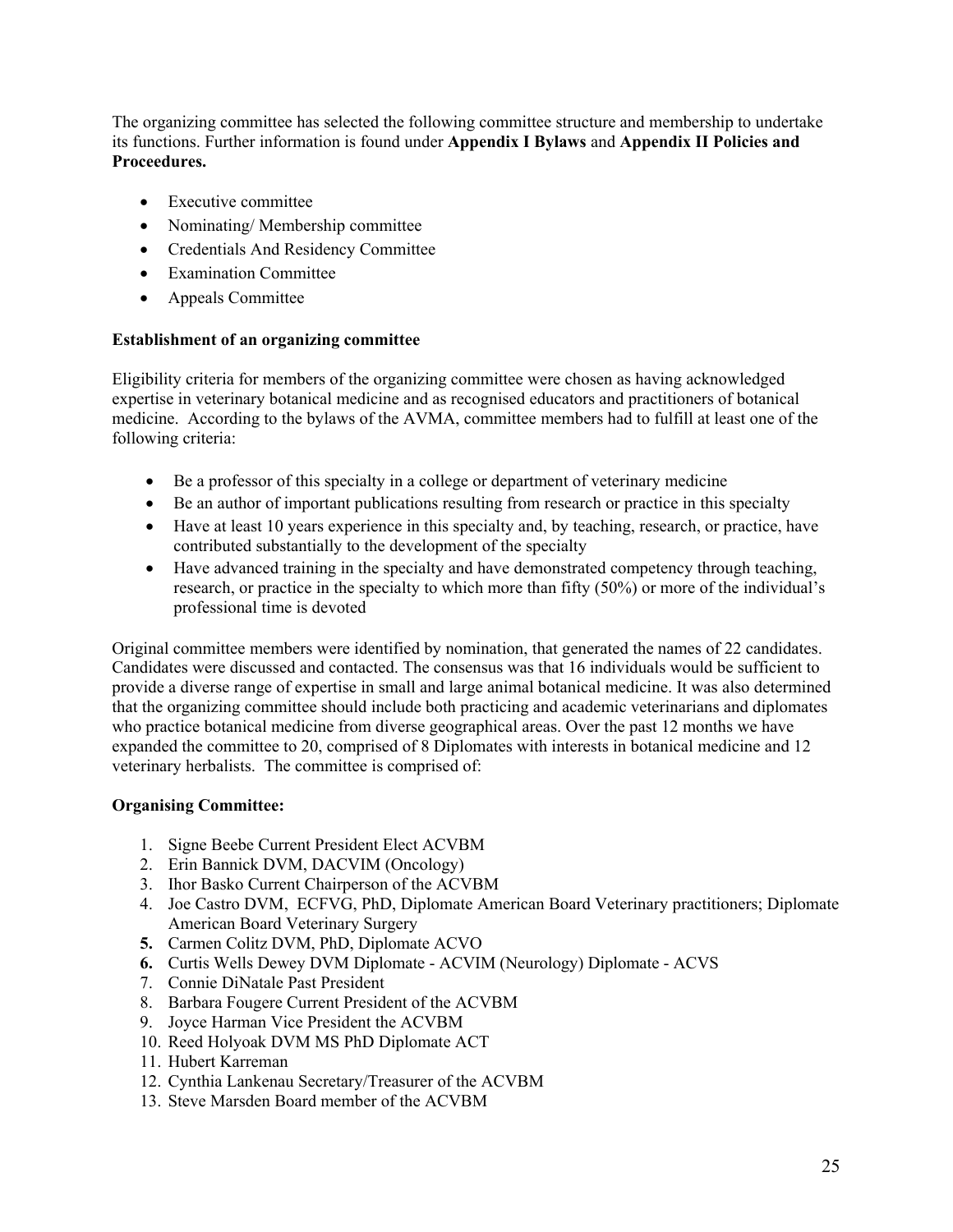- 14. Richard Palmquist Board member
- 15. Donna Raditic DVM DACVN
- 16. Nancy Scanlan
- 17. Justin Shmalberg DVM Diplomate ACVN Diplomate ACVSMR
- 18. Rob Silver
- 19. Susan Wynn DVM, DACVN advisor to the ACVBM Board
- 20. Huisheng Xie Board member of the ACVBM

#### **Standards for admission to membership ACVBM**

(Abridged from Bylaws (Appendix I) and Policies and Procedures (Appendix II)

a. The ACVBM will examine only veterinarians who:

- Are a graduate of a college of veterinary medicine accredited by the AVMA; or possess a certificate issued by the Commission for Foreign Veterinary Graduates (ECFVG) or are legally qualified to practice veterinary medicine in some state, province, territory, or possession of the United States, Canada, or other country
- Are licensed to practice veterinary medicine
- Meet the education, training, and experience requirements established by the ACVBM
- Demonstrate unquestionable moral character and ethical professional behavior

b. The ACVBM will certify only those veterinarians who have met established training and/or experience requirements and attained acceptable scores on comprehensive examinations administered by the ACVBM, demonstrating their fitness and ability to practice the specialty.

#### **Other Policies and Procedures:**

#### **Requirements for training and experience and prerequisites for examination**

The eligibility requirements and experience prerequisities for taking the examination have been based on those of other established RVSOs.

#### **Approved routes through education, training, and experience to qualify candidates for examination (See Appendix IV)**

There will be two routes for satisfying the credentials requirements: a standard residency training path and an alternative residency training path.

1. *STANDARD RESIDENCY TRAINING PATH*: Minimum 3 years residency under guidance of ACVBM mentor or a PhD in a field related to botanical medicineand one (1) peer reviewed/refereed publication.

2. *ALTERNATIVE RESIDENCY TRAINING PATH:* Minimum 3 years experience in practice with greater than 50% time devoted to botanical medicineand 1 peer reviewed/refereed publication

Candidates must submit a completed application form from the ACVBM, a copy of their current veterinary license, curriculum vitae, three letters of reference, ACVBM Master Log of Activities and one (1) peer-reviewed/refereed publication (See **Appendix IV** Residency Guidelines for full details).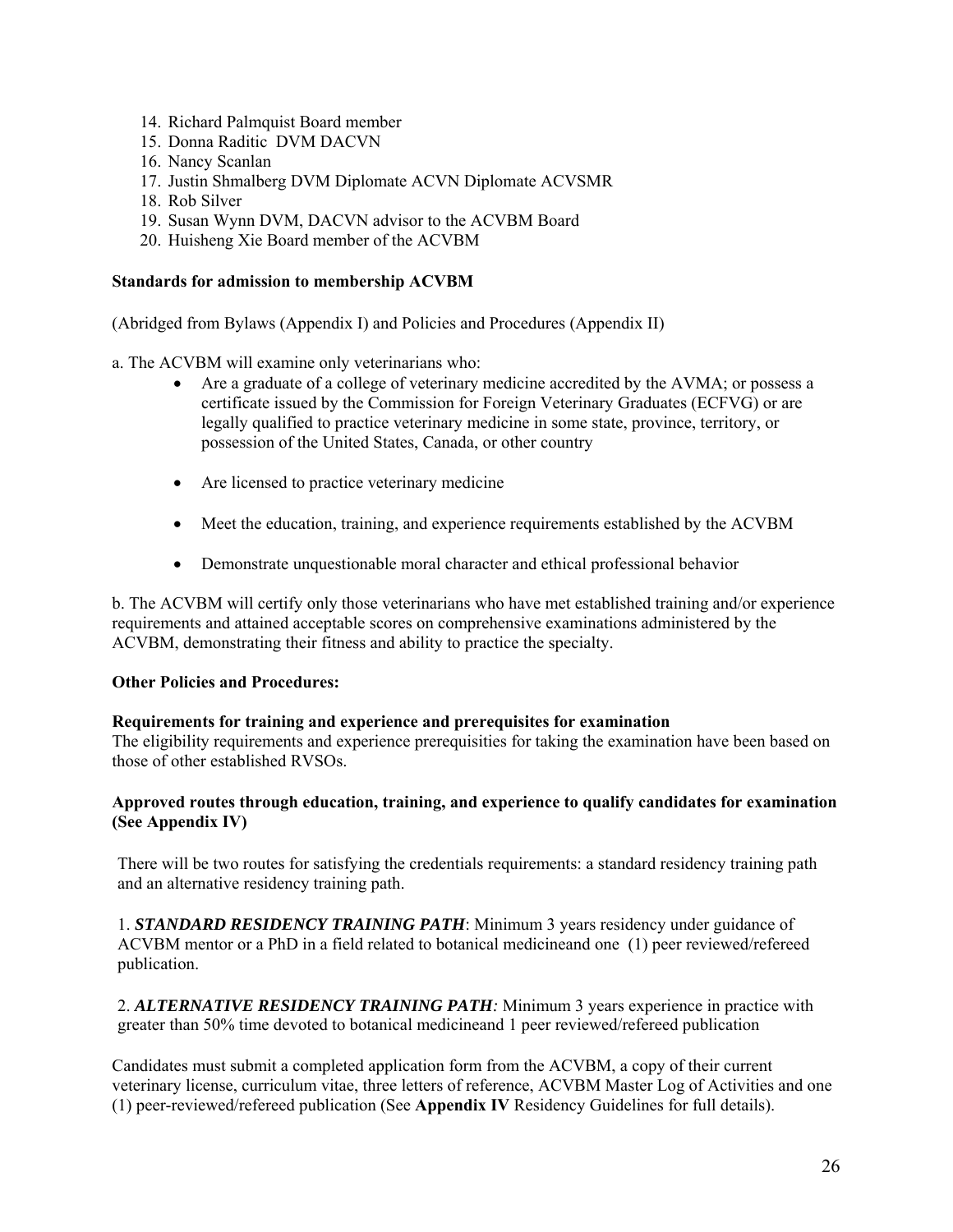### **Experience requirements relevant to the objectives of the ACVBM specialty**

Candidates will not be required to have a waiting period between formal training and eligibility to sit for the examination.

#### **Certificates attesting to diplomate status**

Certificates will be issued indicating that the individual is a diplomate of the American College of Veterinary Botanical Medicine. The certificates will not be time limited.

**Establish a formal appeal procedure for candidates in case of an adverse decision by the ACVBM**  (See Appendix II Policies and Procedures)

#### **Provision of special training beyond the professional veterinary degree to enhance the ability of candidates to meet certification requirements and to maintain the competence of diplomates.**

Botanical medicine training is available through industry recognised courses and post graduate qualifications in herbal medicine or through attendance at conferences offering in-depth coverage of these areas. The Education Committee will work toward expanding and enriching existing programs, including CE opportunities offered. The establishment of new residencies in botanical medicine will be a priority.

#### **Scope of activities**

The ACVBM will avoid agreements or contracts that lead to activities outside the scope of the stated objectives.

#### **Contents of Constitution, Bylaws and Policies and Procedures Documents**

The ACVBM will notify the ABVS of any and all changes to the Bylaws and *Policies and Procedures* documents at the time of the next annual report.

#### **Incorporation of ACVBM**

The ACVBM has legal incorporation as a not-for-profit educational organization within the state of Delaware with tax exemption under section 501 ( C )(3) or 501 ( C ) (6) of the Internal Revenue Service Code.

Criteria for recognition of ACVBM

#### **1. Improvement in veterinary services provided to the public**

Veterinary Botanical Medicine is concerned with the diagnosis, treatment and health maintenance, or health improvement of animals using specialized knowledge of botanical medicines and principles. Botanical medicines include plant preparations (dried, powdered, tinctures, glycetracts, vinegars, wines, pills, salves, oils, teas, granules) and extracts such as essential oils, or constituents as well as combinations or formulas. These are applied to conditions and health maintenance across the production animal industry and companion animals for a number of reasons including:

- alternatives to growth promoters and antibiotics and anthelmintics in the face of resistance issues
- growing consumer demand for organic produce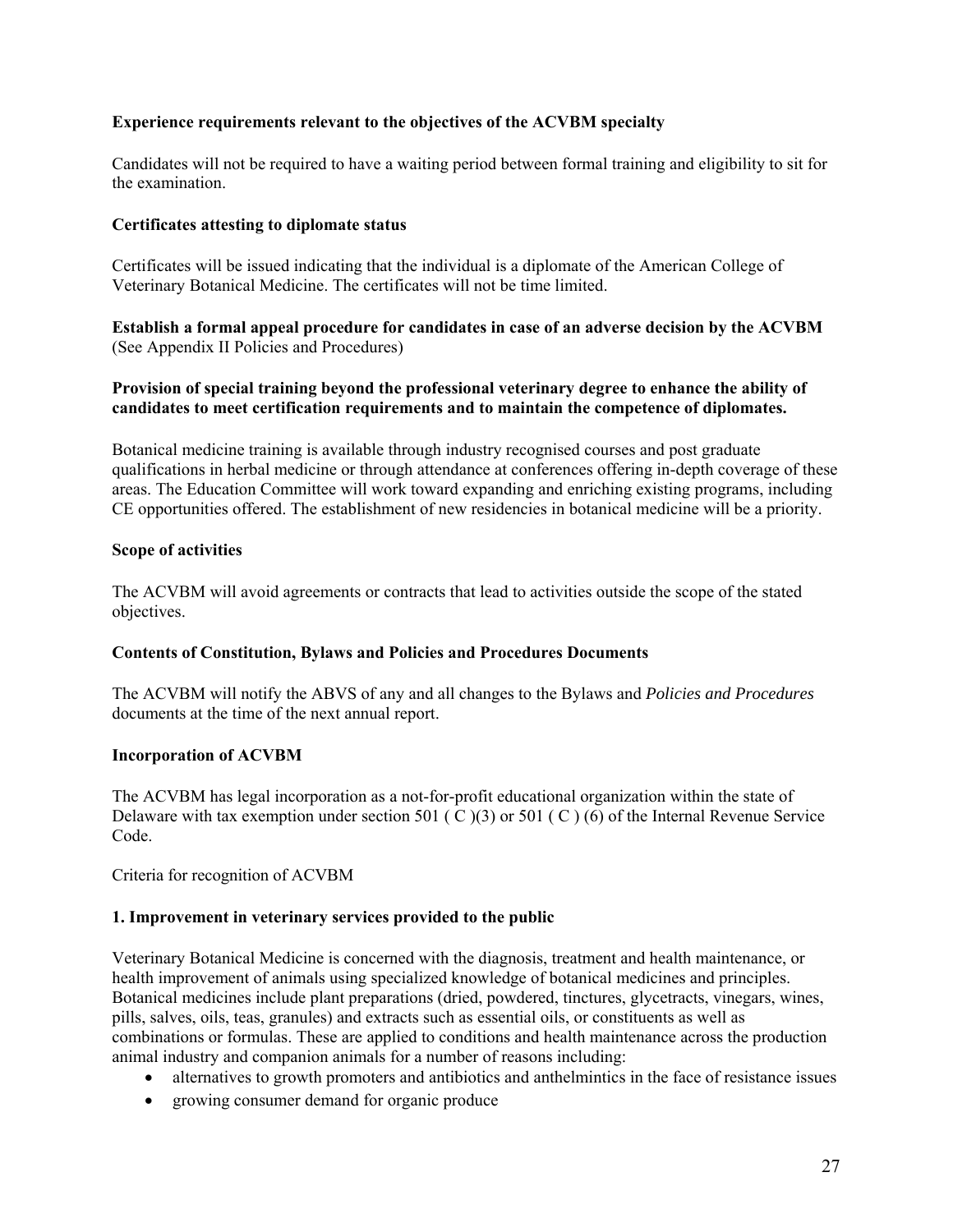- human health and environmental concerns about chemical and drug use and residues in livestock, in aquaculture and poultry and on companion animals
- treatment options for animals that are refractory to conventional care, suffering drug related side effects or where conventional options have a low evidence base or safety concerns
- the rising demand by companion animal owners and some organic producers for botanical medicines as a preferred method of treatment

The need for palliative treatments in the growing field of animal palliative care and hospice. The public is exposed to a plethora of herbal suggestions on the Internet, many of which are ineffective and some that may be harmful, for their animals' health, as consumers take it upon themselves to fill the gap in the current veterinary profession paradigm. Were veterinarians in a position of having absolutely no knowledge of herbal medicine, the absence of a veterinary botanical medicine college that could provide safe answers to the public might be excusable; but now that veterinarians have discovered botanical medicines that safeguard animal well-being while responsibly filling a demonstrated public need, the veterinary profession has an obligation to provide such a college, where the needs of the public and their animals can be prioritized.

Safety of patients is paramount. The ACVBM can help guide policy and regulation and advise on appropriate use of botanical medicines based on product quality, efficacy and safety. Currently members of the ACVBM have been involved in product development, research and regulation, and with the College accepted by the Profession, this will give more strength to the profession's involvement in ensuring animal safety from an informed perspective. The discussion on medical cannabis for example is one where some ACVBM members have substantial expertise.

Diplomates can also offer referral service for clients seeking integrative botanical medicine approaches to help solve complex health problems. They can explain the level of evidence of botanical treatment protocols and help clients make an informed choice. The goal of an integrative approach is to enhance overall health, prevent disease, and to alleviate debilitating symptoms that often affect patients with chronic disease.

Expertise in veterinary botanical medicine meets a growing consumer demand from animal owners and producers. It has a substantial evidence base compared to some other integrative and complementary therapies. The benefits of botanical medicines for improving animal health and providing evidence of these reasons are emphasized under the following section.

# **Companion Animals**

Trends identified in the ACVBM White Paper  $2016<sup>41</sup>$ , from data supplied by the National Animal Supplement Council (NASC ) show an enormous growth in the popularity of herbs used on the treatment of companion animals:

- **Canine Data**: Total administrations of the top 25 herbal ingredients for dogs was 42,087,369 in 1999, the first year of tabulating this data. The number of administrations grew over the 17 years recorded to 244,797,878 administrations, estimated for the year 2015. This represents 500% growth.
- **Equine Data**: Total administrations of the top 25 herbal ingredients for horses was 8,385,566 for 1999, the first year of recording this data. This value increased in 17 years of data recording to 42,476,440 administrations estimated by the end of 2015. This is also a 500%

<sup>&</sup>lt;sup>41</sup> Silber R, Bookout B, Karreman H Documentation of Trends in the Public Acceptance of Botanical Therapies: Consumer Buying Patterns, Patterns of Use and Industry Correlates 2016 January Organizing Committee Report‐ SeeAppendix X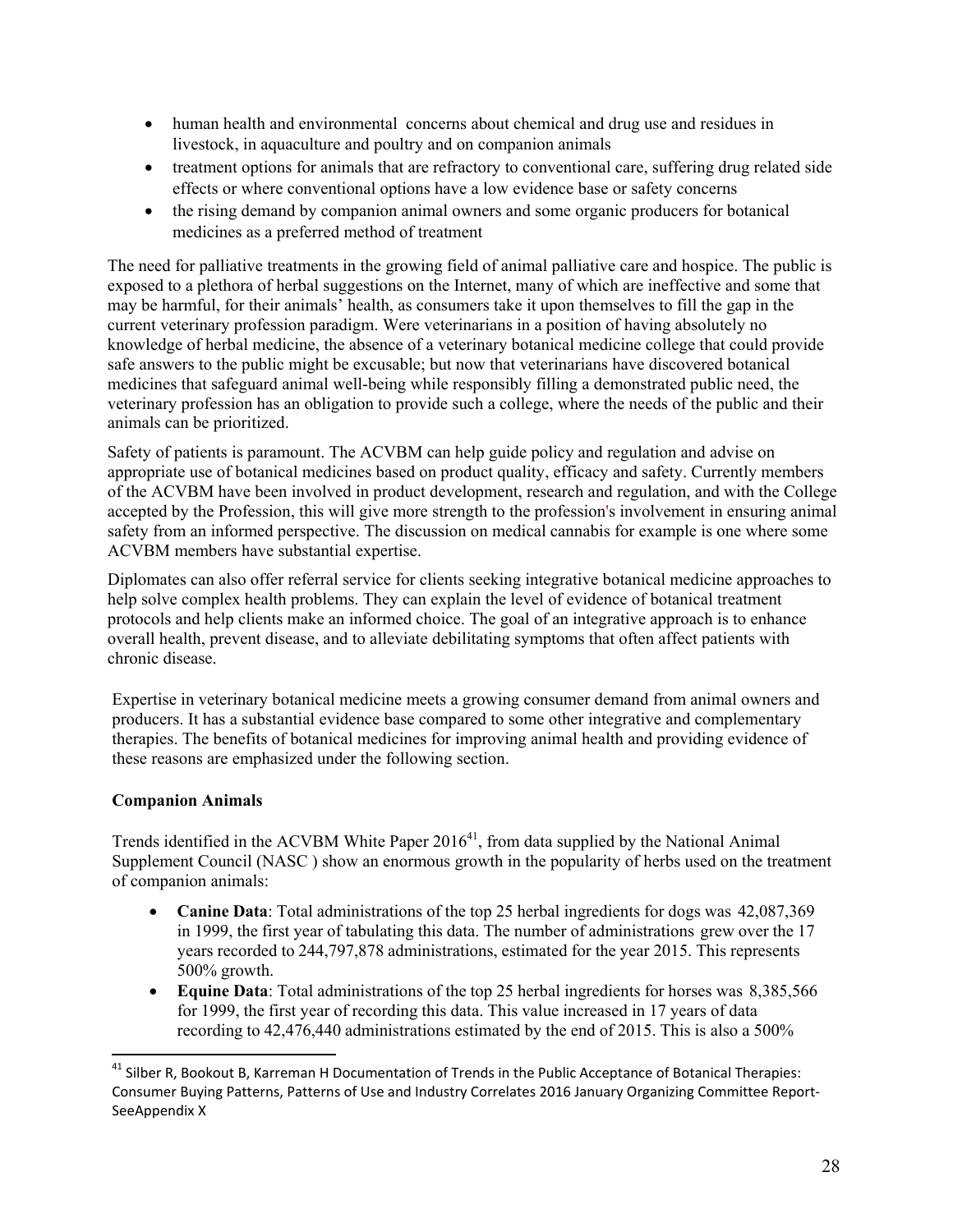growth in number of administrations.

- **Feline Data**: Total administrations of the top 25 herbal ingredients for 1999 for cats was 5,638,172 and was expected to increase to 81,495,270 by the end of 2015. Although cats are experiencing a down turn in number of visits to their veterinarians, the number of administrations of the top 25 herbal ingredients increased 14.5 times during this 17 year period being monitored.
- **Combined Data**: Total administrations of the top 25 herbal ingredients for Dogs, Cats and Horses combined for 1999 was 56,111,107. This value increased over 17 years to an estimated 368,769,588 by the end of 2015. This is a 650% increase in the administrations of these top 25 herbal ingredients, which implies a similar increase in use of these herbal supplements in all species measured.

This 2016 white paper suggests that with the growth of interest in herbal medicine among veterinarians and consumers, most animal supplement companies are in need of scientifically-derived information regarding the safety, herb-drug interactions, and clinical applications regarding herbal therapies in veterinary species, that could be facilitated by the establishment of the ACVBM.

# **Bovine Practice and Organic Production**

The growth in interest of bovine (AABP ) practitioners toward complementary and alternative medicine was investigated between 2006 and 2010 using surveys<sup>42</sup>. Approximately 80% of the veterinarians were interested in evidence-based alternative therapies, and in particular for the treatment of mastitis. From 2006 to 2010 interest increased significantly ( $p<0.01$ ) in alternative treatment approaches for calf diarrhea, metritis, infertility, pneumonia and digital dermatitis/foot rot. In general veterinarians with organic clients were more interested in these alternative non-drug therapies than those veterinarians without organic clients. They were particularly interested in treatments with a rational pharmacological basis. The majority of evidence-based complementary and alternative therapies are based on botanical remedies. This survey of the growth of bovine veterinarians' interest in CAVM between 2006 and 2010 supports the need for the establishment of a College of Veterinary Botanical Medicine as a resource for these veterinarians to better establish the science that underlies these therapies. For industry, the graduation of Board-certified veterinarians with scientific and clinical expertise in botanical medicine and phytopharmacology will be invaluable as companies develop and bring evidence-based botanical products to the marketplace to address the needs of these bovine practitioners and their clients.

Letters (Appendix XII) from the Midwest Organic Dairy Producers Association and the Northeast Organic Dairy Producers Alliance (representing 836 organic dairy producers in the Eastern US) express their enthusiastic support for the creation of the ACVBM. They also expressed that many of their producers are not served by veterinarians with interest or skills in botanical/ holistic medicine. They state that the ACVBM could provide information and experience to support regular veterinarians.

Trends in Consumer Use of Herbal Therapies for Pets

• The American Pet Products Association National Pet Owners Survey 2015-2016

The APPA survey was mined for data regarding the trends in the use of herbal supplements by pet owners of dogs, cats and horses.

**The percentage of dogs and cats given medications** of any kind increased to 77% over the

 $^{42}$  Sorge US, Bastan A, Karreman H Interest of Bovine Practitioner in Complementary and Alternative Veterinary medicine in 2006 and 2010) College of Veterinary Medicine, Dept. Veterinary Population Medicine, University of Minnesota, Saint Paul, MN 55108 Advance Research in Agriculture and Veterinary Science vol2(1&2)2015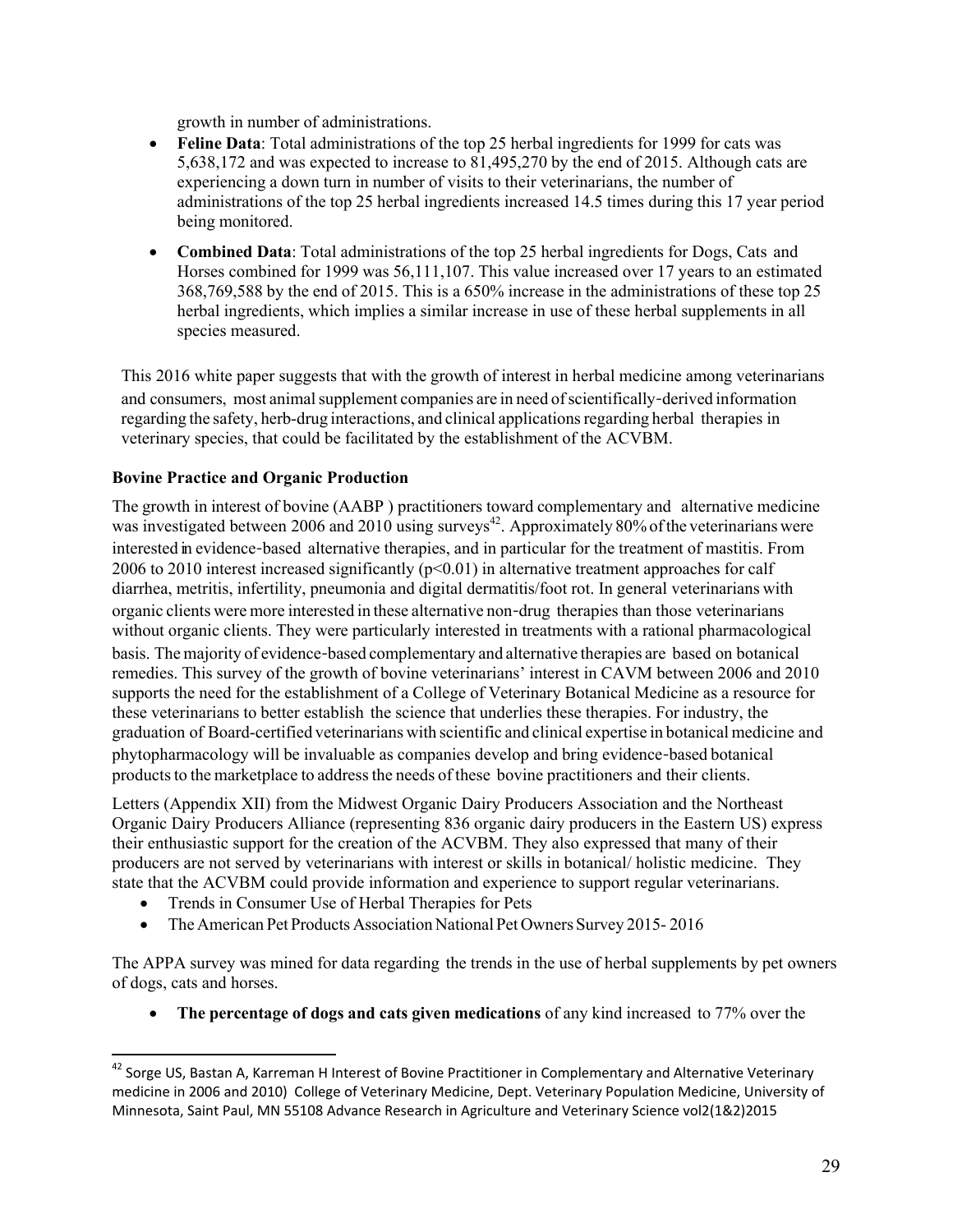past 12 months. 10 years ago this was 52%, indicating a trend toward better acceptance of administration of medications, and better palatability strategies. More than 90% of horses have been administered medication or supplements this past year.

 **The percentage of pets receiving dietary supplements** excluding vitamins was 12% for dogs (9.3 million dogs), 6% for cats (5.15 million cats), and 5% for horses (375,000 horses).

Consumers source their dietary supplements from the following outlets: *(Multiple response question, therefore total may exceed 100%)*

- 1. **Dogs**: from Veterinarian (28%), Internet (22%), Pet chain superstore (16%), Pet store independent (13%), Discount/Mass marketing (16%) Hardware store (6%), Other (6%)
- 2. **Cats**: from Veterinarian (17%); Pet chain super store (25%); Internet (17%); Grocery store (17%); Discount Mass marketing (25%)
- 3. **Horses**: from Internet (33%); Veterinarian (25%); Feed store (17%) Tack shop (8%) Other  $(17%)$

Consumers source their information about dietary supplements from the following outlets: (*Multiple response questions, therefore total may exceed 100%)*

- 1. **Dogs**: from Veterinarian (65%), Internet (44%), Friends & Relatives (28%); past experience (32%); Pet store personnel (16%), Television (12%); Groomer (15%)
- 2. **Cats**: from Veterinarian (47%); Internet (42%); Friends & Relatives (33%); past experience (35%); Pet store personnel (13%); Television (10%); Other (8%)
- 3. **Horses**: from Veterinarian (73%); Internet (48%); past experience (60%); Breed club and societies (17%); Feed store personnel (25%), Farrier/Trainer (50%) Other
- Analysis of Survey Data
- Veterinarians are the major source of supply to pet owners for herbal supplements
- Veterinarians are the major source of information about using herbal supplements to pet owners
- The market share that herbal supplements have, in comparison to more commonly used products like food, bedding, tack, collars is relatively small (average 11% for dogs, cats and horses).

The data from the above white paper concludes that the market share for herbal remedies and other alternative therapies has been growing sufficiently over the years since 1990 that this survey has been conducted, such that the APPA has now created a specific category in this survey to measure the trends in this growing segment.

Since 1990 there has been a steady growth in consumer demand for dietary supplements that contain herbal ingredients. Most consumers consult with their veterinarian regarding supplements, and most consumers purchase their dietary supplements from their veterinarian.

Thus, veterinarians are in a unique position of providing evidence based information to their clients about products they believe, based on the best information available, will augment their existing clinical protocols.

It is known that herbs can interact adversely with pharmaceutical therapies, and that not all herbs are safe or effective. Currently we lack an adequate body of evidence-based information, or Board certified veterinarians, to guide the use of herbal therapies concurrent with conventional therapies. In some cases,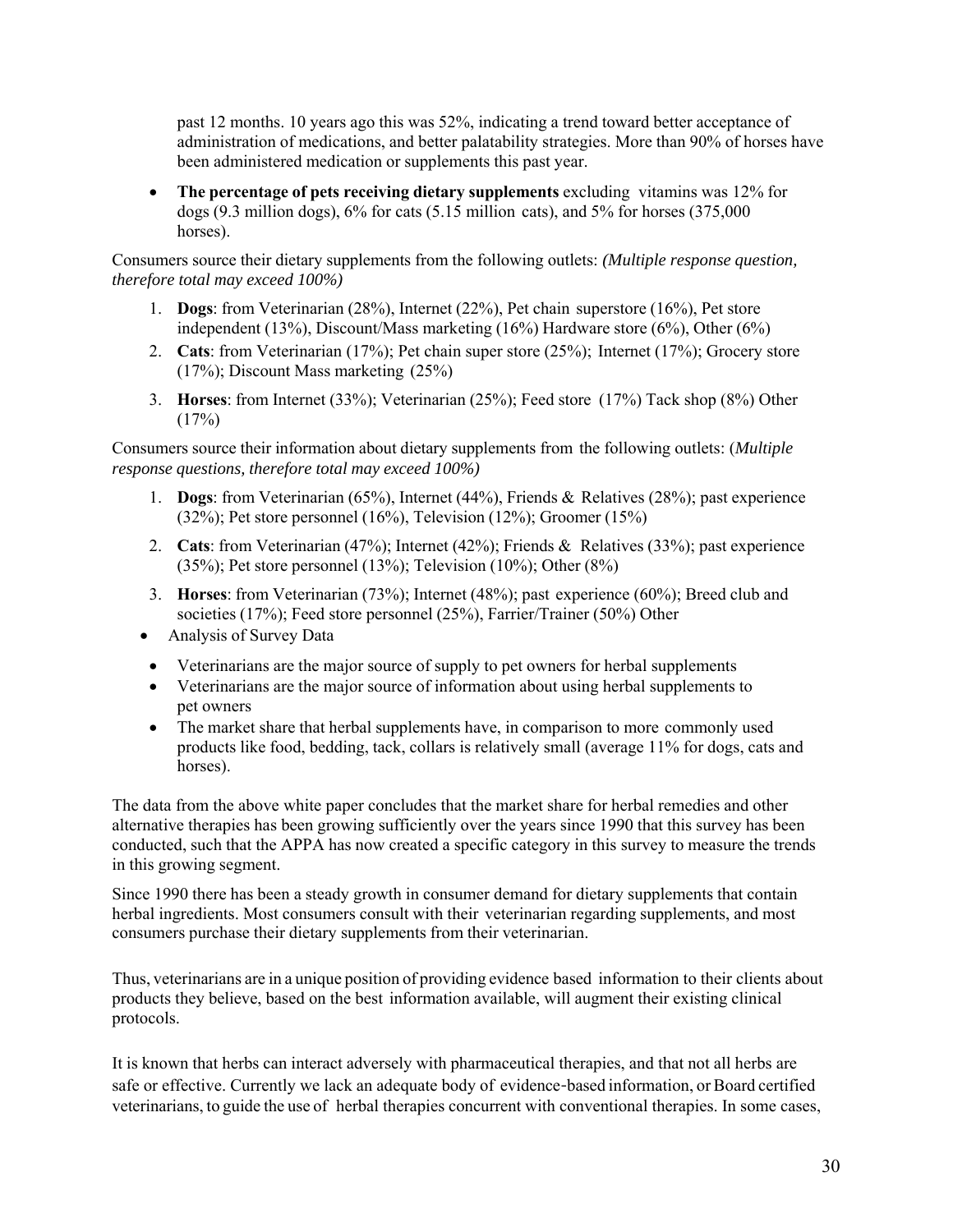herbal therapies can serve as complete substitutes, where appropriate, for conventional therapies. Without these safeguards and without a College of Veterinary Botanical Medicine to accredit boardcertified specialists in herbal therapies, the consumer is left without adequate protections that would provide safe and effective options for the use of the botanical therapies that they are requesting and are currently using anyway.

The consumer, the marketplace and the Veterinary profession are ready for the establishment of the ACVBM for all of the reasons stated above. A specialty board would gather the diverse sources of information into a cohesive package; establish post-graduate training, fellowship and research opportunities; and determine criteria for, and administration of the process for certification. The overall goal of the specialty is to encourage and facilitate advanced training of veterinarians in botanical medicine to support the veterinary profession, industry (including aquaculture, dairy, swine, poultry, companion animals, equine and other production species) consumers and industry bodies such as NASC.

# **2. Necessary number of potential diplomates**

The uniqueness of this new specialty is that it is using treatments outside of the established pharmacological research model, yet still having a strong rational basis in pharmacology. The field is rapidly growing and interest among veterinarians and students is high. For example, current membership of the Veterinary Botanical Medicine Association has doubled in less than 5 years to 260 members. More than 3000 veterinarians are trained in Chinese or Western Botanical Medicine by IVAS, Chi or VBMA. The fact that the Delphi process identified 44 veterinarians who fulfilled the AVMA criteria for membership of the organizing committee is evidence that a pool of qualified potential diplomates already exists.

### **3. The specialty of veterinary botanical medicine and its base of scientific knowledge and practice**

There is a very large base of scientific knowledge to support this specialty including proceedings of several RVSO meetings and symposiums, textbooks, journals and journal articles. A further indication of the growth of the discipline has been the establishment of :

- Grants have supported research in botanical medicine (for example by http://www.ahvmf.org have supported Dr Ronald Koh BVM MS Certified Veterinary Chinese Herbalist and Assistant Professor, LSU School of Veterinary Science currently involved in a research project: The efficacy of acupuncture and Chinese herbal medicine on survival and quality of life in dogs with multicentric lymphoma receiving CHOP chemotherapy: a randomized controlled trial. - See more at: http://www.lsu.edu/vetmed/vcs/people/faculty/faculty/koh.php#sthash.hnPgAPMT.dpuf).
- Scholarships (such as through the University of Tennessee scholarship in Integrative Medicine underway 7/15/2014-12/14/16 which involves substantial herbal medicine training
- Academic positions that support botanical medicine services, research or teaching in several universities including:
- Dr Keum Hwa Choi DVM, MS, PhD, CVA, MSOMD, LAc, Diplomate NCCAOM Associate professor Department of Veterinary Clinical Studies University of Minnesota one of her current research areas is herbal medicine for managing cancer cases (http://www.vetmed.umn.edu/bio/veterinary-clinical-sciences/keum%20hwa-choi);
- Dr Mushtaq Memon BVSc, MSc, PhDDiplomate, American College of Theriogenologists Trained in Chinese Veterinary Herbal Medicine (http://vcs.vetmed.wsu.edu/people/faculty/ho/memon).
- Dr Justin Shmalberg BA DVM Diplomate, American College of Veterinary Nutrition and American College of Veterinary Sports Medicine and Rehabilitation Clinical Associate Professor and Service Chief Integrative Medicine Department of Small Animal Clinical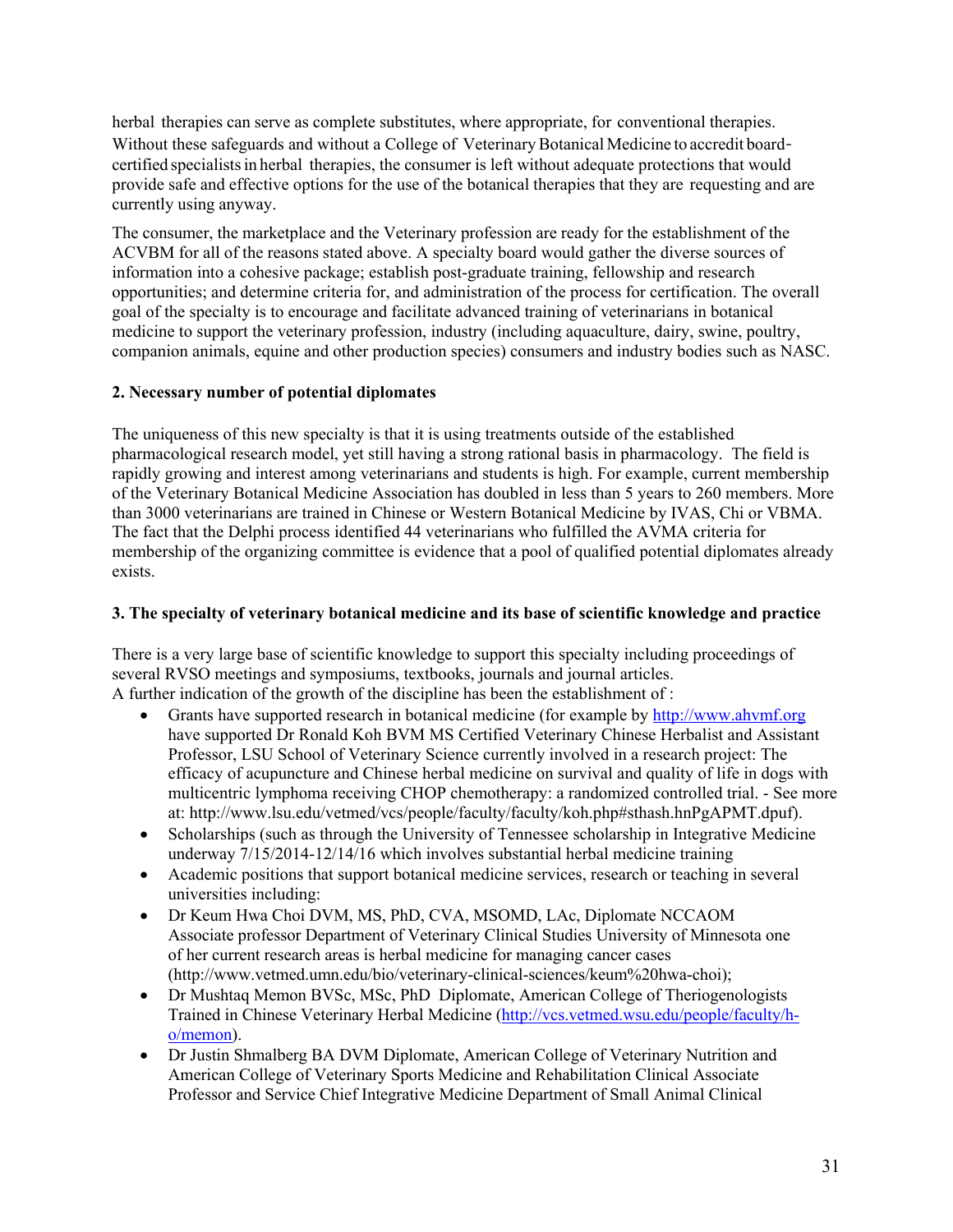Sciences College of Veterinary Medicine University of Florida (http://www.vetmed.ufl.edu/about-the-college/faculty-directory/justin-shmalberg/)

- Dr Christine Egger DVM MVSc Diplomate of the American College of Veterinary Anesthesia Trained in Veterinary Herbal Medicine Professor College of Veterinary Medicine The University of Tennessee and coauthor of Pain Management in Veterinary Practice which has a section on herbal medicine (http://www.vet.utk.edu/faculty/egger.php).
- Dr Dwight Bowman Professor of Parasitology Cornell University College of Veterinary medicine, who published Kato S, Bowman DD, Brown DL. Efficacy of Chenopodium ambrosioides as an antihelmintic for treatment of gastrointestinal nematodes in lambs. J. Herbs, Spices, Med. Plants 7:11-25. 2000
- Dr Dorothy Brown American College of Veterinary Surgeons, Diplomate Professor of Surgery, Department of Clinical Studies University of Pennsylvania School of Veterinary Medicine who investigated Coriolus versicolor in dogs Brown Dorothy Cimino, Reetz Jennifer Single agent polysaccharopeptide delays metastases and improves survival in naturally occurring hemangiosarcoma. Evidence-based complementary and alternative medicine : eCAM 2012: 384301, 2012.
- Dr Reed Holyoak DVM, PhD, DACT Professor of Theriogenology, OK State Univ Department head. Incorproates herbal approaches in the treatment of reproductive issues in horses. Published on the use of Chinese herbs in paraparesis of dogs J Trad Comp med Dec 2015.
- Dr Manuel Roberto Cortinas Assistant Professor Practice University of Nebraska Lincoln School of Veterinary Medicine has a special interest in ethno veterinary and botanical methods of parasite control and organic livestock approaches as a tool to address anthelmintic and insecticide resistance.

# **Current Research**

Among the colleges of veterinary medicine in the U.S., Canada and Mexico, there are 3 projects recruiting or recently completed:

University of Florida: Acupuncture and Herbal Medicine for treatment of side effects during CHOP therapy. http://research.vetmed.ufl.edu/clinical-trials/small-animal/acupuncture-and-herbal-medicine-fortreatment-of-side-effects-during-chop-therapy/

University of Pennsylvania: Novel Therapeutic for Dogs with Cataracts. http://www.vet.upenn.edu/research/clinical-trials/penn-vet-clinical-trials/clinical-trial/novel-therapeuticfor-dogs-with-cataracts

Washington State University: Clinical Effectiveness of Phycox in Elbow Osteoarthritis in Dogs. http://vcs.vetmed.wsu.edu/research/clinical-studies/elbow-arthritis

# **Presentations including herbal medicine and plant extracts at RVSOs and Symposiums 2013-2015**

# **ACVIM**

Effect of a Supplement (SmartGut® Ultra) on Gastric Ulcer Scores and Gastric Juice pH. F. Andrews; P. Lofton; G. Gammon; P. Camacho; J. Cartmill; F. Garza Jr; M. Keowen; M. Kearney Proceedings of the ACVIM Forum, 2013, Seattle WA.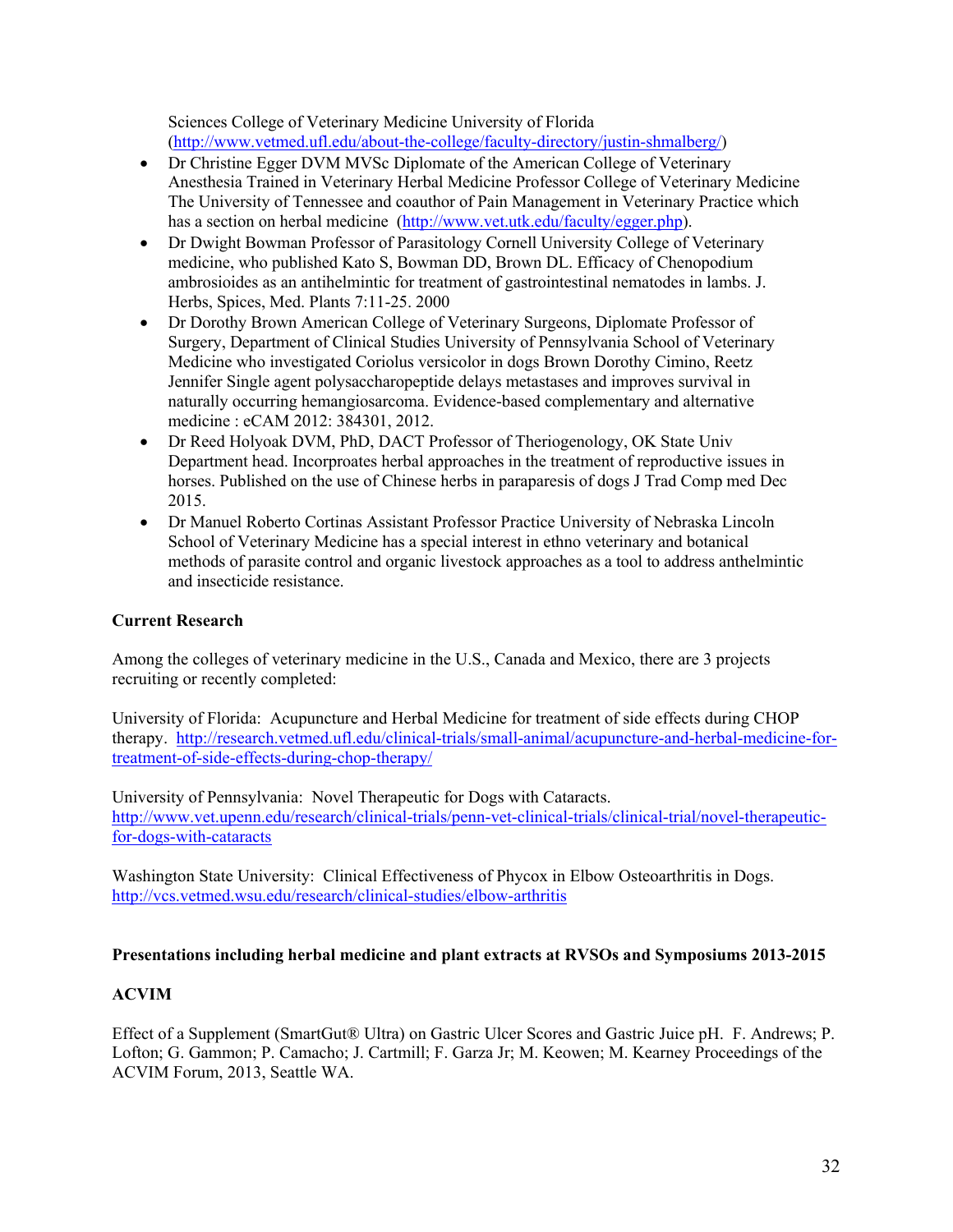In Vitro Effects of Yunnan Baiyao (Yb) on Coagulation. K. Loyd; L.A. Cohn; S.A. Smith. Proceedings of the 2014 ACVIM Forum, Nashville TN.

# **ACVO**

Kim SH, Lee ER, Park SW, Park S, Noh H, Seo K. Effect of Cepae extract on corneal haze after applying the modified big bubble technique in dogs. Proceedings of the ACVO, 2014, Fort Worth, TX.

Chen Y, Lin CT. The retinal protective and antioxidative effects by nutritional antioxidant supplelents in high intraocular pressure induced retinal ischemia in rats. Proceedings of the ACVO, 2013, Puerto Rico.

Kado F, Guou C, Kawada H, Blessinng K. Nutraceutical Optixcare EH ameliorates oxidative stress in rats. Proceedings of the ACVO, 2013, Puerto Rico

Miller EJ, Gemensky-Metzler AJ, Wilkie DA, Colitz CMH. Effects of grape seed extract, lutein, and omega-3 fatty acids on lens epithelial cell behavior in vitro and ex vivo. Proceedings of the ACVO, 2013, Puerto Rico

# **VCS**

Pondugula S, Ferniany G, Ashraf F, Abott K, Flannery P, Smith B, Mansour M, Colemana E, Bird R, Smith Annette. A plant-based dietary fatty acid inhibits the growth of canine and human B-cell lymphoma cells by downregulating the activity of multidrug transporters. Proceedings of the Veterinary Cancer Society, Oct 17-19, 2013, Minneapolis, MN.

Levine C. Effects and synergy of feed ingredients on canine neoplastic cell growth. Proceedings of the Veterinary Cancer Society, 2015, Tysons VA.

# **ACVB**

Pike AL, Horwitz DF. An open label prospective study of the use of L-theanine (anxitane) in storm sensitive client owned dogs. Proceedings of the Veterinary Behavior Symposim, July 25, 2014, Denver, CO.

# **WINSS**

Combalin E, Sanchez C, Lambert C, Serister S, Henrotin YE. Synergistic beneficial effects of curcuma extract, green tea extract and hydrolysed collagen in bovine chondrocytes in monolayer culture. The Waltham International Nutritional Sciences Symposium, October 1-4, 2013, Portland OR.

Clero D, Feugier A, Grandjean D. Interest of a pre-exercise nutritional supplementation on working dogs serum inflammation and oxidative stress markers evolution during a standardized mid-intensity exercise. The Waltham International Nutritional Sciences Symposium, October 1-4, 2013, Portland OR.

Martineau AS, Leray V, Talbot C, Breniaux M, Ouguerramm K, Nguyen P. Effect of simultaneous omega 3 PUFA and curcumin supplementation on insulin sensitivity and plasma lipids in obese dogs. The Waltham International Nutritional Sciences Symposium, October 1-4, 2013, Portland OR.

#### **Veterinary Text Book Titles from the last 10 years in Veterinary Herbal Medicine include:**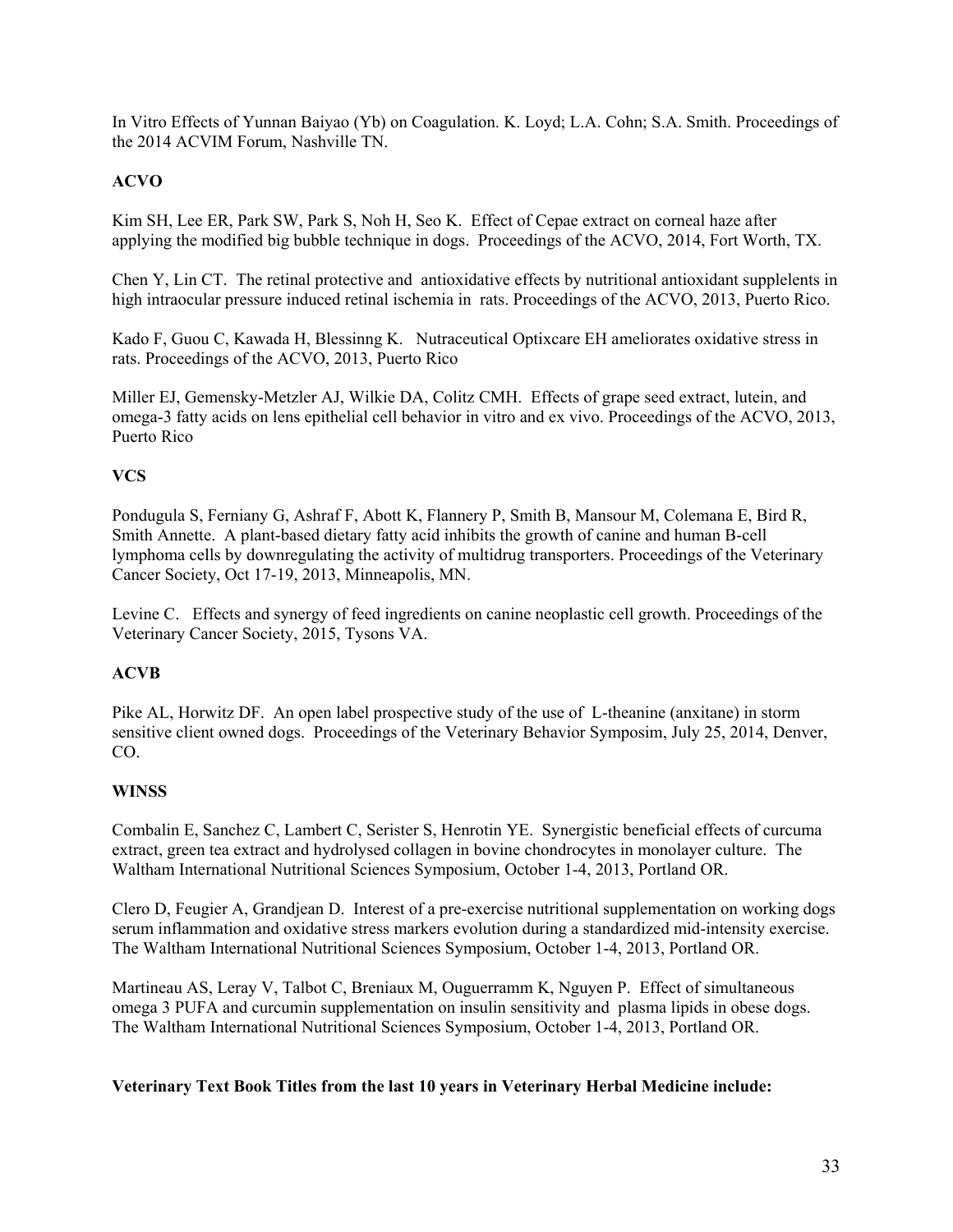- 2016 Practical Guide to Traditional Veterinary Chinese Medicine Equine Practice Xie H Chi Institute of Chinese Medicine
- 2014 Practical Guide to Traditional Chinese Veterinary Medicine Dr H Xie Redwing Books
- 2014 Essential Guide to Chinese Herbal Formulas Dr Steve Marsden CIVT
- 2012 Chinese Herbal Formulas for Veterinarians Drs Beebe & Salewski, Chen & Chen Redwing Books
- 2012 Chinese Veterinary Herbal Handbook Xie H, Frank L, Preast V Chi Institute of Chinese Medicine
- 2010 Xie's Chinese Veterinary Herbology Wiley-Blackwell
- 2010 Ethnoveterinary Botanical Medicine: Herbal medicines for Animal Health CRC Press
- 2007 Integrating Complementary Medicine into Veterinary practice Goldstein R Ed
- 2007 Veterinary Herbal Medicine Dr Susan Wynn, Dr B Fougere Elsevier
- 2006 Clinical Handbook of Chinese Veterinary Herbal Medicine Beebe, S., Salewski, M Herbal Medicine Press, 2006
- 2005 Psychoactive Herbs in Veterinary Behaviour Medicine Schwartz S Wiley

# **Samples of Text Book Chapter Titles from the last 5 years in Veterinary Herbal Medicine include:**

- 2016 Chapter in Principles and Practices of Veterinary Technology Sirois M Chapter 19 pp 494:507
- 2014 Chapter in Veterinary Clinics of North America: Small Animal Practice Lisa Pesch Holistic Pediatric Veterinary Medicine Pages 355-366
- 2014 Chapter in Veterinary Clinics of North America: Small Animal Practice Advances in Veterinary Oncology Evidence Based Integrative Medicine in Clinical Veterinary Oncology pp831-855
- 2014 Chapter in BSAVA manual of canine and feline neurology Treatment of neurological disorders with traditional Chinese veterinary medicine. Chrisman, C. L. Pages: 496-507
- 2014 Chapter in Pain management in veterinary practice. Egger, C. M.; Love, L.; Doherty, T. Chapter 15 Traditional Chinese Herbal Medicine and Homeopathy in Pain Management practice Pages:  $xiii + 447$  pp. Wiley Blackwell
- 2014 Chapter in Anthelmintics: Clinical Pharmacology, Uses in Veterinary Medicine and Efficacy Quick W. pp,89-108 ,pp,155-176
- 2013 Chapter in Veterinary Clinics of North America: Small Animal Practice Jeanne B. Budgin, Molly J. Flaherty Alternative Therapies in Veterinary Dermatology Pages 189-204
- 2013 Chapter in Behaviour Problems of the Dog Landsberg G, Hunthausen W, Ackerman L Chapter 9 Complementary and Alternative Therapies for behaviour problems. Saunders Elsevier
- 2011 Chapter in Complementary Medicine for Veterinary Technicians and Nurses Scanlan N Chapter 10 Wiley Blackwell

# **Journal Publications.**

Further, over the last 15 years there has been an increasing publication of research on plant extracts in animals, with more than 10000 studies published from 2010 to 2014 alone.

# **Table 1. Publications in pub med, plant extracts and animals for each 5 year period since 1990.**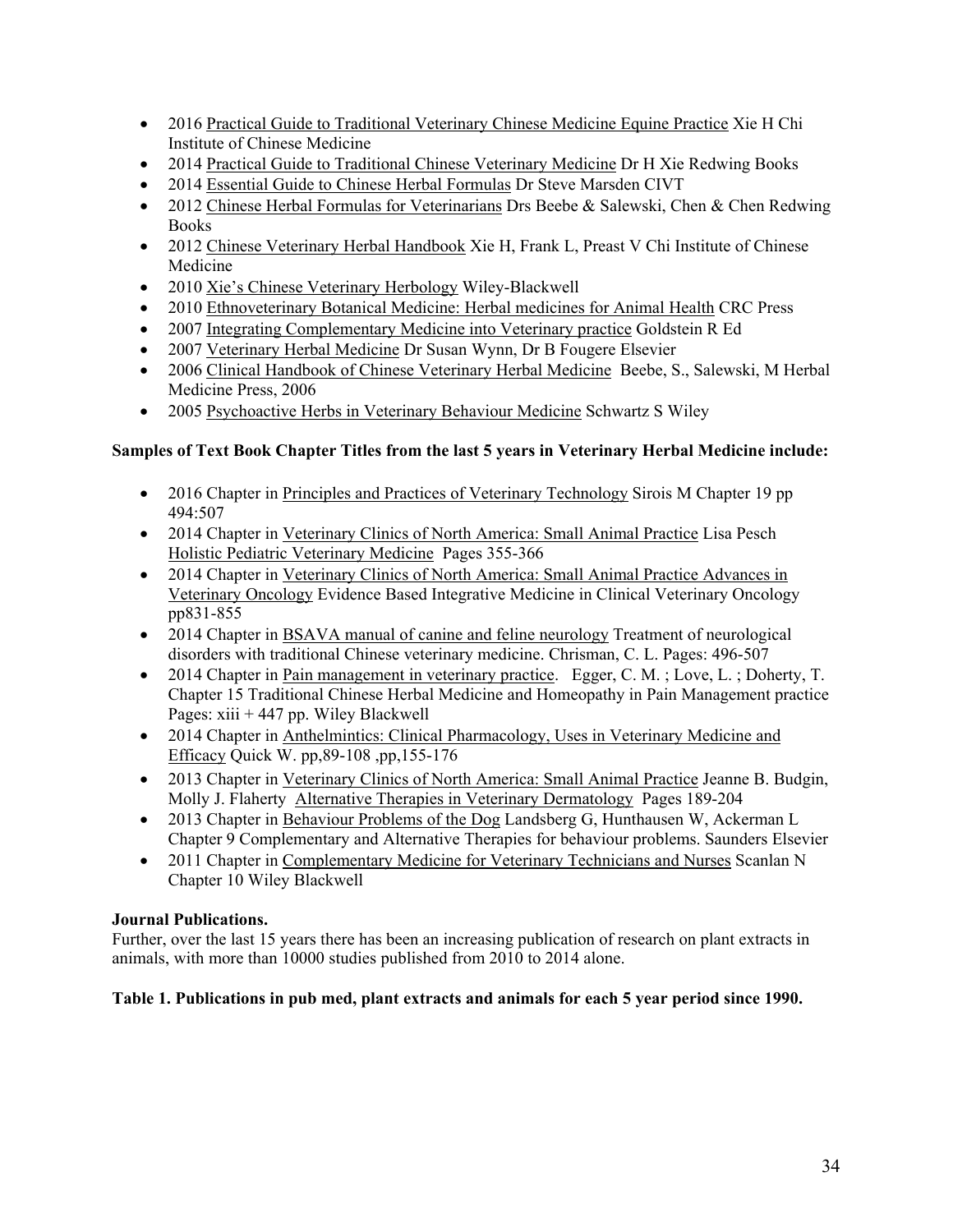

Publications since 1990 include over 2000 systematic reviews and meta-analyses using animal models. Recent examples in 2016 include the use animal models and herbal and plant products in:

- $\bullet$  Inflammatory bowel disease<sup>43</sup>
- $\bullet$  Asthmatic inflammation<sup>44</sup>
- Ischemic stroke $45$
- Neurodegenerative diseases $46$

The scientific evidence and publications regarding veterinary herbal medicine is growing. The scientific basis of *in vivo* studies that elucidate mechanisms of action of botanical medicines and their constituents coupled with *in vitro* studies provides a solid scientific basis and supports the claim that this speciality is distinct and identifiable. Included in this petition is a list of 12 selected whole papers (Appendix VIII) demonstrating a broad range of research in the use of botanical plants and extracts in veterinary medicine and published abstracts from USA, European and Australian journals from the last ten years (Appendix IX). These pertain directly to *in vivo* studies and a few selected *in vitro* studies in veterinary medicine (such as a recent one on yunnan baiyao in canine hemangiosarcoma cells<sup>47</sup>) and we have excluded the many thousands of laboratory animal studies forming a strong scientific case for pocket pets. This sample of published materials demonstrates the broad extent and application of science related to veterinary herbal medicine. Journals publishing articles are outlined for each veterinary medicine area following:

#### **Veterinary botanical medicine and Aquaculture**

Journals publishing peer reviewed studies on plant medicine for fish disease and health

- Aquaculture
- J Applied Ichthyology

• Veterinary Parasitology

<sup>&</sup>lt;sup>43</sup> Triantafillidis JK, Triantafyllidi A, Vagianos C, Papalois A. Favorable results from the use of herbal and plant products in inflammatory bowel disease: evidence from experimental animal studies. Ann Gastroenterol. 2016 Jul‐ Sep;29(3):268‐81.

<sup>&</sup>lt;sup>44</sup> Liu F<sup>1</sup>, Xuan NX<sup>1</sup>, Ying SM<sup>1</sup>, Li W<sup>1</sup>, Chen ZH<sup>1</sup>, Shen HH<sup>2</sup>. Herbal Medicines for Asthmatic Inflammation: From Basic Researches to Clinical Applications. Mediators Inflamm. 2016;2016:6943135.<br><sup>45</sup> Seto SW, Chang D, Jenkins A, Bensoussan A, Kiat H. Angiogenesis in Ischemic Stroke and Angiogenic Effects of

Chinese Herbal Medicine. J Clin Med. 2016 Jun 6;5(6)

<sup>&</sup>lt;sup>46</sup> Solanki I, Parihar P, Parihar MS.Neurodegenerative diseases: From available treatments to prospective herbal therapy. Neurochem Int. 2016 May;95:100-8.<br><sup>47</sup> Wirth KA, Kow K, Salute ME, Bacon NJ, Milner RJ. In vitro effects of Yunnan Baiyao on canine hemangiosarcoma

cell lines. Vet Comp Oncol. 2014 Jun 29.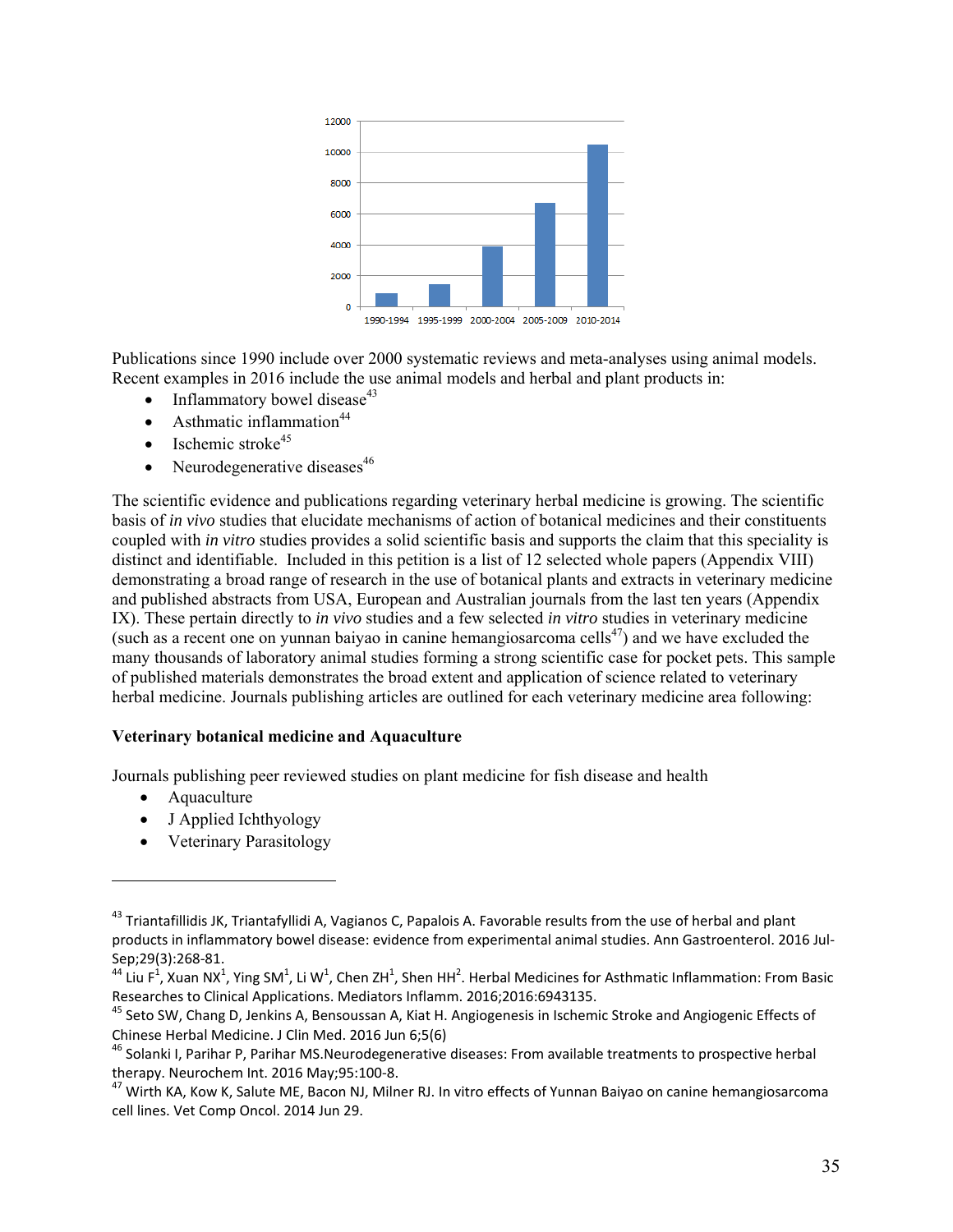- Fish and Shellfish Immunology
- Fish Physiology and Biochemistry
- Journal of Fish Diseases
- Veterinary Pharmacology and Therapeutics
- North American Journal of Aquaculture

A recent (2015) review in Veterinary Pharmacology and Therapeutics reports promising effects of many herbal medicines for treating parasitic diseases caused by protozoa and metazoan, and broad activity against bacteria and fungi. The review lists the main findings and methodologies of the latest research on herbal medicines to stimulate and accelerate research recognizing the current issues regarding indiscriminate use of chemicals and antibiotics in aquaculture<sup>48</sup>. For example Valladao et al. (2015) were successful in treating severe cases of ichthyophthiriasis in *Piaractus mesopotamicus* fish using two-hour daily baths of the essential oil of *M. alternifolia* for five days, which shows that this has great potential for use in aquaculture<sup>49</sup>. Likewise a review of the use of immunostimulant herbs in aquaculture as an alternative to drugs, chemicals, growth promoters and antibiotics concludes they can be used as alternatives to these agents primarily because they are easily obtained, inexpensive, act against a broad range of pathogens and are biodegradable $50$ .

Appendix IX-A outlines the abstracts of 14 recent journal articles demonstrating the importance of botanical medicines in aquaculture and supported by a further 35 journal titles published since 2010 from a possible 350 articles published in the last 5 years on plant extracts and fish.

#### **Veterinary botanical medicine and Small Animals**

Journals publishing peer reviewed studies on plant medicine for canine and feline medicine

- American Journal Veterinary Research
- Veterinary Dermatology
- The Veterinary Journal

- Journal of Feline Medicine and Surgery
- Applied Animal Behavior Science
- Journal of Veterinary internal Medicine
- Journal Applied Animal Research
- Veterinary Comparative Oncology
- Journal Veterinary Pharmacology and Therapeutics
- Veterinary Clinics of North America Small Animal

Human use of botanical medicines often informs research for veterinary use. Chou etal (2016) reported on the efficacy of cranberry extract for urinary tract conditions in dogs. An *in vivo* and *in vitro* component of the study on 12 dogs with a history of recurrent UTI demonstrated that oral administration of cranberry extract in 6 dogs prevented development of UTI in patients and adherence of E Coli to kidney cells and

<sup>&</sup>lt;sup>48</sup>Valladao G, Gallani S, Pilarski F Phytotherapy as an alternative for treating fish disease J Vet Pharmacol Therap 38 417‐428 2015.

<sup>&</sup>lt;sup>49</sup> Valladão GM, Gallani SU, Ikefuti CV, da Cruz C, Levy-Pereira N, Rodrigues MV, Pilarski F. Essential oils to control ichthyophthiriasis in pacu, Piaractus mesopotamicus (Holmberg): special emphasis on treatment with Melaleuca<br>alternifolia. J Fish Dis. 2016 Jan 18.

 $50$  Galina J, Yin G, Ardo L, Jeney Z The use of immunostimulating herbs in fish. An overview of research Fish Physiol Biochem 2009 35:669‐676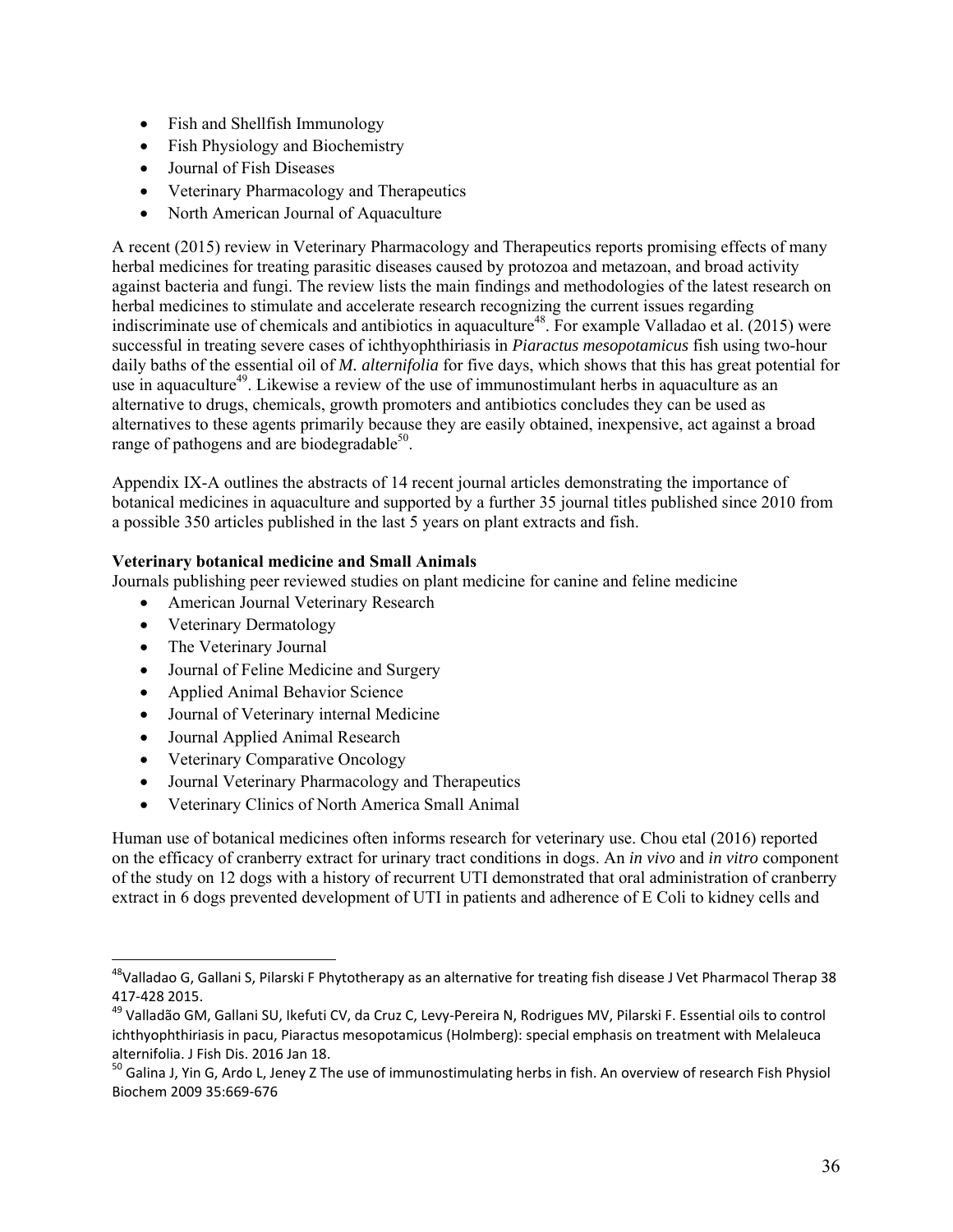compared equally to antibiotics over 6 months<sup>51</sup>. The potential for cranberry in the management of recurrent UTIs is promising in the era of antibiotic resistance.

Some of the challenging clinical cases such as atopic skin disease may benefit from traditional botanical medicine. Marsella etal (2010) reported in Veterinary Dermatology on a multicentre trial undertaken with the University of Florida, the Animal Dermatology Clinic (San Diego, CA), Colorado State University and the Veterinary Referral Center of Colorado. It involved the use of a powdered formulation of the fruit *Actinidia argute* (hardy kiwi). This fruit has been traditionally used for health in traditional Asian medicine. In this randomized, placebo controlled trial involving 76 dogs, the preparation was found to be a promising treatment for mild to moderate canine atopic dermatitis when used for 8 weeks. While the molecular mechanism underlying the therapeutic effects remains to be elucidated it was well tolerated and no clinical adverse effects were reported $52$ .

Similarily another proprietary formula consisting of three herbs used in both Chinese and Western botanical medicine, *Rehmannia glutinosa*, *Paeonia lactiflora* and *Glycyrrhiza uralensis* was investigated by Ferguson etal (2006) and reported in Veterinary Dermatology for treatment of atopic dermatitis in 120 dogs in a randomized, double-blind, placebo controlled, parallel group design, large-scale study. The efficacy of the combined formula was demonstrated to be at least as good as, and in many cases superior to, that reported for other systemic steroid-sparing agents that are administered to dogs with AD, such as antihistamines, pentoxifylline, arofylline, leukotriene inhibitors and misoprostol. This study was a follow up to a previous study on the same combination that demonstrated reduced erythema and pruritus in canine AD with mild diarrhoea and flatulence observed in a small minority of dogs supporting the safety of the formula<sup>53</sup>.

Further in 2010, Schmidt etal reported in Veterinary Dermatology a double-blind randomized placebocontrolled trial including 22 dogs that demonstrated that the same formula containing *Rehmannia glutinosa*, *Paeonia lactiflora* and *Glycyrrhiza uralensiswas* can be an effective glucocorticoid sparing agent in canine atopic dermatitis<sup>54</sup>.

More recently in The Veterinary Journal Blaskovic etal (2014) reported on 48 dogs diagnosed with atopic dermatitis that were included in a randomized, double-blinded, placebo-controlled, multicentre clinical trial. Dogs were treated with a topical formulation containing PUFAs and essential oils including neem oil, rosemary extract, lavender oil, clove oil, tea tree oil, oregano extract, peppermint extract and cedar bark extract or placebo once weekly for 8 weeks. There was significantly more improvement in pruritus scores in the treatment group than in the placebo. No adverse reactions were observed. The study concluded it was safe and beneficial in ameliorating the clinical signs of atopic dermatitis<sup>55</sup>.

<sup>&</sup>lt;sup>51</sup> Chou HI, Chen KS, Wang HC, Lee WM. Effects of cranberry extract on prevention of urinary tract infection in dogs and on adhesion of Escherichia coli to Madin-Darby canine kidney cells. Am J Vet Res. 2016 Apr;77(4):421-7.<br><sup>52</sup> Marsella R, Messinger L, Zabel S, Rosychuck R, Griffin C, Cronin PO, Belofsky G, Lindemann J, Stull D. A

randomized, double‐blind, placebo‐controlled study to evaluate the effect of EFF1001, an Actinidia arguta (hardy kiwi) preparation, on CADESI score and pruritus in dogs with mild to moderate atopic dermatitis. Vet Dermatol. 2010 Feb;21(1):50‐7.

<sup>53</sup> Nagle TM, Torres SM, Horne KL et al. A randomized, double-blind, placebo-controlled trial to investigate the efficacy and safety of a Chinese herbal product (P07P) for the treatment of canine atopic dermatitis. Veterinary Dermatology 2001; 12: 265–74

 $^{54}$  Schmidt V<sup>1</sup>, McEwan N, Volk A, Helps J, Morrell K, Nuttall T. The glucocorticoid sparing efficacy of Phytopica in the management of canine atopic dermatitis. Vet Dermatol. 2010 Feb;21(1):96-105.<br><sup>55</sup> M. Blaskovic , W. Rosenkrantz , A. Neuber , C. Sauter-Louis , R.S. Mueller , The effect of a spot-on formulation

containing polyunsaturated fatty acids and essential oils on dogs with atopic dermatitis The Veterinary Journal 199 (2014) 39–43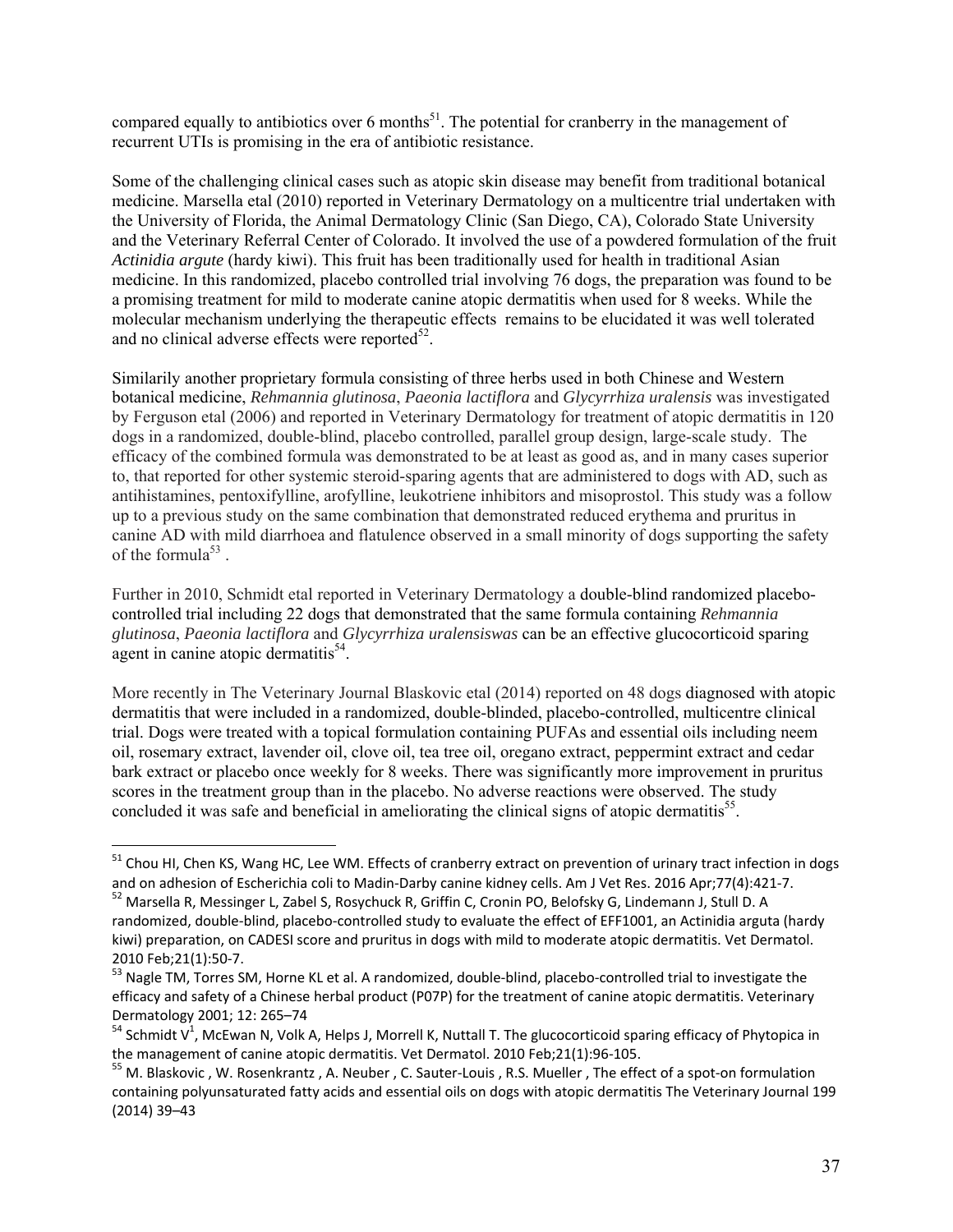In recognition of some of the limitations of antibiotics and antifungals in small animal conditions, essential oils from plants have also been investigated for their potential use in veterinary medicine, including a randomised controlled trial (Kim etal 2009) in 11 dogs with otitis externa, where essential oils were compared favourably to antibiotics<sup>56</sup>; Nardoni etal (2016) reported in the Journal of Feline Medicine and Surgery a comparative open field study involving 14 cats with *Microsporum canis.* The study compared an essential oil based shampoo containing *Thymus serpyllum* (2%), *Origanum vulgare* and *Rosmarinus officinalis* (5% each) and oral itraconazole was as effective as a conventional treatment (oral itraconazole  $+ 2\%$  miconazole/2% chlorhexidine shampoo) concluding that the natural treatment would seem an interesting, natural alternative to conventional topical treatment<sup>57</sup>.

Likewise essential oils of Citrus aurantium 1%, Lavandula officinalis 1%, Origanum vulgare 0.5%, Origanum majorana 0.5%, Mentha piperita 0.5% and Helichrysum italicum var. italicum 0.5%, in sweet almond oil and coconut oil in a commercial product Malacalm was investigated by Nardoni etal (2014) for the treatment of *Malassezia pachydermatis*. The treatment was compared to placebo and to conventional therapy (based on ketoconazole 10 mg/kg/day and chlorhexidine 2% twice a week for 3 weeks) in a randomised controlled trial. At the end of the treatment trial, both treatment groups improved significantly without adverse events. In follow-up on day 180, recurrence of clinical signs was observed in all the subjects treated conventionally, but none of those dogs treated with the essential oil formula had recurrence. The study concluded that the formula appeared to be a safe tool for limiting recurrences of this condition<sup>58</sup>.

Essential oils have also been investigated for their effects on small animal behaviour. In the Journal of the American Veterinary Medical Association, Wells (2006) reported on the use of lavender essential oil to reduce travel-induced excitement in dogs associated with travel. 32 dogs were exposed to car travel without lavender oil and compared to travel with lavender oil and their behaviour quantified. Dogs spent significantly more time resting and sitting and less time moving and vocalizing during the experimental condition<sup>59</sup>. Graham etal (2005) reported in Applied Animal Behaviour Science<sup>60</sup> on the influence of essential oil olfactory stimulation (control, lavender, chamomile, rosemary and peppermint) on the behaviour of 55 dogs housed in a rescue shelter. It is suggested that the welfare of sheltered dogs may be enhanced through exposure to appropriate forms of olfactory stimulation. Lavender and chamomile were particularly beneficial, resulting in activities suggestive of relaxation and behaviours that are considered desirable by potential adopters. More recently Ellis and Wells (2010) identified catnip rather than lavender as being a herb that may hold potential as environmental enrichment for captive domestic cats<sup>61</sup>.

Finding alternatives to chemical parasiticides has led to the development of a number of commerical products using botanicals. A study reported in Parasitology Research 2008 (Abdel-Ghaffar et al )

 $56$  Sang-Hun Kim1, Suk Kim2, Hyung-Kyou Jun1, Duck-Hwan Kim1,\* Efficacy of aromatherapy for the treatment of otitis externa in dogs Korean J Vet Res(2009) 49(1) : 85~89

<sup>&</sup>lt;sup>57</sup> Nardoni S, Costanzo AG, Mugnaini L, Pisseri F, Rocchigiani G, Papini R, Mancianti F. An open-field study comparing an essential oil-based shampoo with miconazole/chlorhexidine for hair coat disinfection in cats with<br>spontaneous microsporiasis. J Feline Med Surg. 2016 Jan 18.

ss<br>S. Nardoni , L. Mugnaini , L. Pistelli , M. Leonardi , V. Sanna , S. Perruccia, F. Pisseri , F. Mancianti Clinical and mycological evaluation of an herbal antifungal formulation in canine Malassezia dermatitis Journal de Mycologie Médicale (2014) 24, 234-240<br><sup>59</sup> Wells DL. Aromatherapy for travel-induced excitement in dogs. J Am Vet Med Assoc. 2006 Sep 15;229(6):964-7.

 $^{60}$  Graham L, Wells D, Hepper P The influence of olfactory stimulation on the behaviour of dogs housed in a<br>rescue shelter Applied Animal Behaviour Science 91 (2005) 143–153

 $61$  Ellis S, Wells D The influence of olfactory stimulation on the behaviour of cats housed in a rescue shelter Applied Animal Behaviour Science 123 (2010) 56–62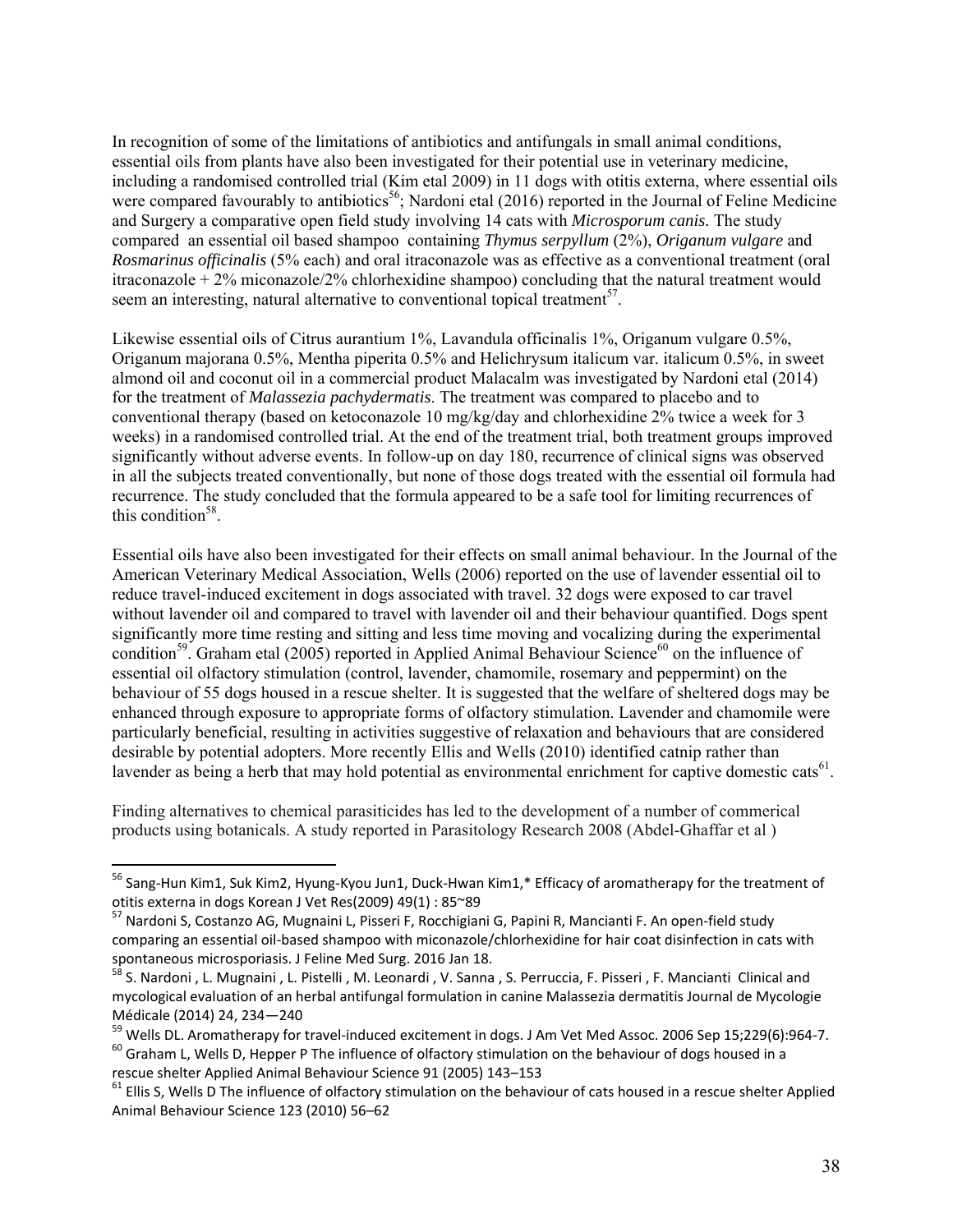discussed the concerns about indiscriminate use of parasiticides that may pollute the environment, but also adversely affects the animal and human health. In this uncontrolled study 10 dogs infested with S. scabiei mites were treated with a neem seed shampoo derived from the neem tree (*Azadirachta indica*) that was shown to be effective against sarcoptic mange in dogs. 80% of dogs had hair regrowth and no clinical signs at 2 weeks. The remaining 20% showed only moderate mite counts and improved clinical signs. Furthermore, the topical treatment with neem seed extract shampoo was well tolerated and safe<sup>62</sup>.

More recently an interest in herbal medicines for integrative cancer care has led to studies including Yunnan Bai Yao (Chinese medicine) as a potential adjunctive therapy for canine hemangiosarcoma through the University of Florida Veterinary School<sup>63</sup> published in Veterinary Comparative Oncology and in 2011 at the University of Pennsylvania Veterinary School with coriolus (a fungal botanical medicine) shown to improve quality of life and outcomes in dogs with hemangiosarcoma <sup>64</sup>.

The growing publication of studies in veterinary and allied journals attests to the recognition that botanical medicines offer the potential to improve treatment of many common conditions that affect cats and dogs. There are over 400 journal articles published on plant extracts and canine and feline research. Studies in animals have led to improvements in the treatment of human diseases as well. It should also be acknowledged that dogs are often used as models for studying the effects of botanical medicines of humans. For example *H hirsute* has been demonstrated to have cholesterol lowering effects in dogs (van Dooren etal 2015)<sup>65</sup>. *Calendula officinalis* has been used to treat acetic acid induced ulcerative colitis in German Shepherds as a model for the human disease. 10 dogs were randomly allocated to receive a placebo of saline or calendula via enema, and calendula was effective in resolving the ulceration<sup>66</sup>.

Appendix IX-B outlines the abstracts of 25 recent journal articles demonstrating the broad range of studies of botanical medicines in canine and feline medicine and supported by a further 30 journal titles published in the last 10 years on plant extracts and canine or feline.

# **Veterinary Botanical Medicine and Cattle including Dairy**

Journals publishing peer-reviewed studies on plant medicine for cattle medicine

- BMS Veterinary Research
- Research in Veterinary Science
- Journal Dairy Science

- American Journal of Animal and Veterinary Science
- Canadian Veterinary Journal
- Veterinary immunology and Immunopathology
- Animal Feed Science and Technology
- Animal Reproduction Science

 $^{62}$  Abdel-Ghaffar F, Al-Quraishy S, Sobhy H, Semmler M. Neem seed extract shampoo, Wash Away Louse, an effective plant agent against Sarcoptes scabiei mites infesting dogs in Egypt. Parasitol Res. 2008 Dec;104(1):145-8<br><sup>63</sup> Wirth KA, Kow K, Salute ME, Bacon NJ, Milner RJ. In vitro effects of Yunnan Baiyao on canine hemangio cell lines. Vet Comp Oncol. 2014 Jun 29.

<sup>&</sup>lt;sup>64</sup> Brown DC, Reetz J. Single agent polysaccharopeptide delays metastases and improves survival in naturally occurring hemangiosarcoma. Evid Based Complement Alternat Med. Volume 2012, Article ID 384301, 8 pages 65 van Dooren I, Faouzi Mel A, Foubert K, Theunis M, Pieters L, Cherrah Y, Apers S. Cholesterol lowering effect in

the gall bladder of dogs by a standardized infusion of Herniaria hirsuta L. J Ethnopharmacol. 2015 Jul 1;169:69-75.<br><sup>66</sup>Mehrabani D, Ziaei M, Hosseini SV, Ghahramani L, Bananzadeh AM, Ashraf MJ, Amini A, Amini M, Tanideh N effect of calendula officinalis in therapy of acetic Acid induced ulcerative colitis in dog as an animal model. Iran Red Crescent Med J. 2011 Dec;13(12):884‐90.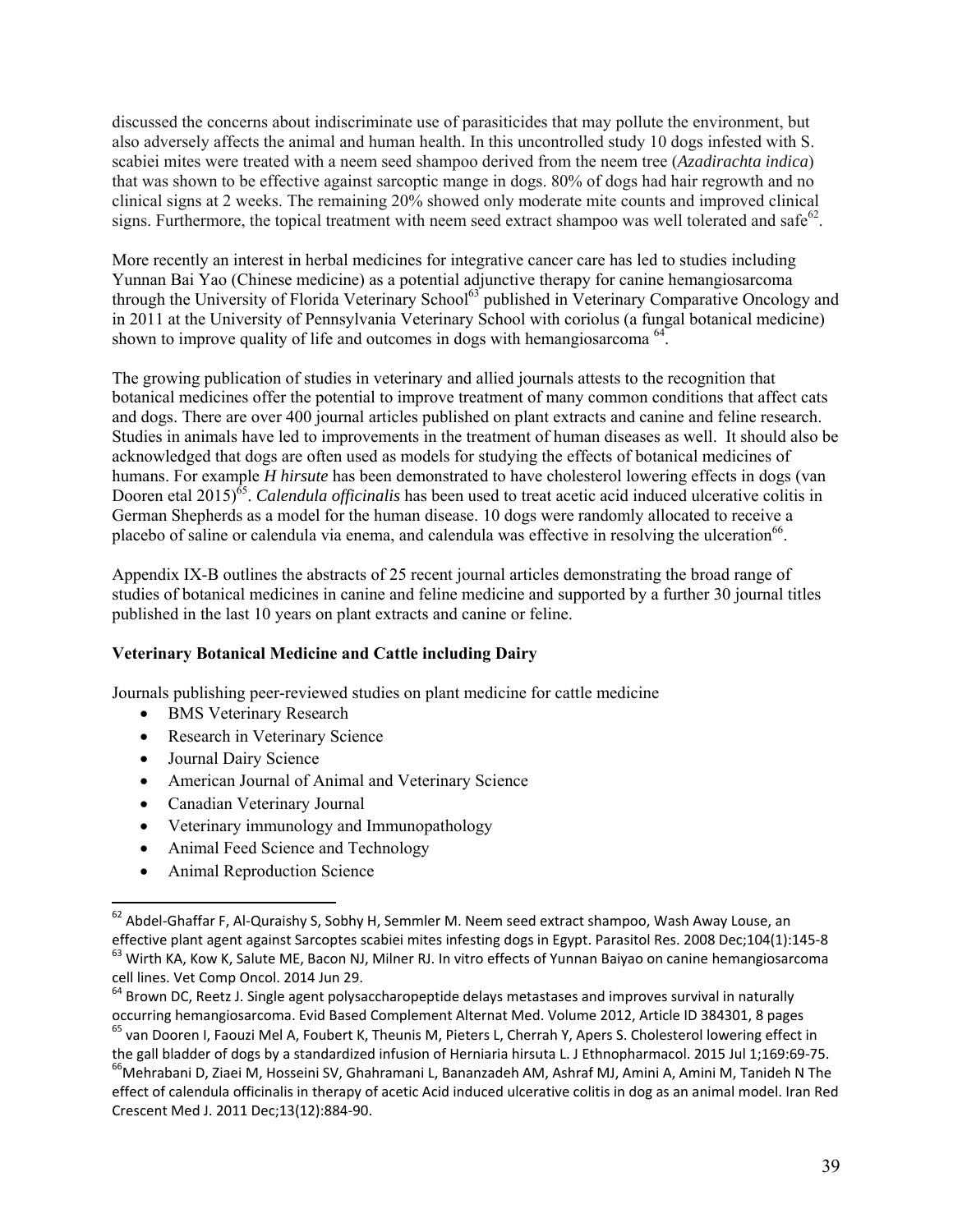- Veterinary Parasitology
- Journal Veterinary Internal Medicine
- Theriogenology
- Livestock Science

- Journal of Parasitic Diseases
- International Journal of Environmental Research and Public Health

Non-antibiotic treatments are needed in organic dairy herds <sup>67</sup> that has prompted a plethora of studies on botanical medicines and plant compounds such as essential oils<sup>68</sup> and proprietary botanical formulas<sup>69</sup> for the treatment of mastitis. More broadly though, the use of antibiotics is being increasingly discouraged in the dairy industry because their presence in dairy milk may have potential downstream effects on population health and the agri-food chain<sup>70</sup>.

Analysis of the published literature including the Journal of Dairy Science and a review in Natural Products Communication Journal(Mullen etal 2014; Taga etal 2012) shows that many botanical medicines including essential oils have significant antibacterial, antifungal and anti-inflammatory effects. A recent study through the Texan A & M & Florida Schools of Veterinary medicine and published in the Canadian Veterinary Journal evaluated a combination botanical product containing Western herbs for intramammary treatment of mastitis and demonstrated a faster recovery for the treatment group compared to the control group with median intervals from end of treatment to recovery of 4.6 d and 6.5 d, respectively<sup>71</sup>. A similar study showed a benefit with the Chinese herb *Panax ginseng* via intra mammary administration. Results indicated an immunomodulatory effect and the study concluded the beneficial effect of the extract could be used as alternative therapy in the control of mastitis at drying off, either alone or in conjunction with dry cow antibiotic therapy published in Veterinary immunology and Immunopathology<sup>72</sup>.

Another area of investigation is the use of botanical medicines as alternatives to anthelmintics. A recent study published in the Journal of Parasitic Diseases demonstrated that the anthelmintic efficacy of crude neem (*Azadirachta indica*) leaf powder against strongyle infections in cattle was equivalent to fendendazole when compared to infected untreated controls. It was concluded that crude neem leaf powder has anthelmintic property and it can further be studied to isolate the active component to produce herbal anthelminthics<sup>73</sup>. In the International Journal of Environmental Research and Public Health study on the potential of botanical medicines to protect human health investigated the influence of neem

 $^{67}$  Mullen KA, Lee AR, Lyman RL, Mason SE, Washburn SP, Anderson KL. Short communication: an in vitro assessment of the antibacterial activity of plant-derived oils. J Dairy Sci. 2014 Sep;97(9):5587-91<br><sup>68</sup> Taga I, Lan CQ, Altosaar I. Plant essential oils and mastitis disease: their potential inhibitory effects on pro-

inflammatory cytokine production in response to bacteria related inflammation. Nat Prod Commun. 2012 May;7(5):675‐82. Review.

 $^{69}$  Pinedo P, Karreman H, Bothe H, Velez J, Risco C Efficacy of a botanical preparation for the intramammary treatment of clinical mastitis on an organic dairy farm. Can Vet J. 2013 May;54(5):479-84.<br><sup>70</sup> Taga I, Lan CQ, Altosaar I Plant essential oils and mastitis disease: their potential inhibitory effects on pro-

inflammatory cytokine production in response to bacteria related inflammation. Nat Prod Commun. 2012 May;7(5):675‐82. Review.

<sup>&</sup>lt;sup>71</sup>Pinedo P, Karreman H, Bothe H, Velez J, Risco C Efficacy of a botanical preparation for the intramammary treatment of clinical mastitis on an organic dairy farm. Can Vet J. 2013 May;54(5):479-84.

treatment of clinical mastitis on an organic dairy farm. Can Vet J. 2013 May;54(5):479-84.<br><sup>72</sup> Baravalle C<sup>1</sup>, Dallard BE, Cadoche MC, Pereyra EA, Neder VE, Ortega HH, Calvinho LF. Proinflammatory cytokines and CD14 expression in mammary tissue of cows following intramammary inoculation of Panax ginseng at drying off. Vet Immunol Immunopathol. 2011 Nov 15;144(1‐2):52‐60.

<sup>&</sup>lt;sup>73</sup> Jamra N, Das G, Singh P, Haque M. Anthelmintic efficacy of crude neem (Azadirachta indica) leaf powder against bovine strongylosis. J Parasit Dis. 2015 Dec;39(4):786‐8.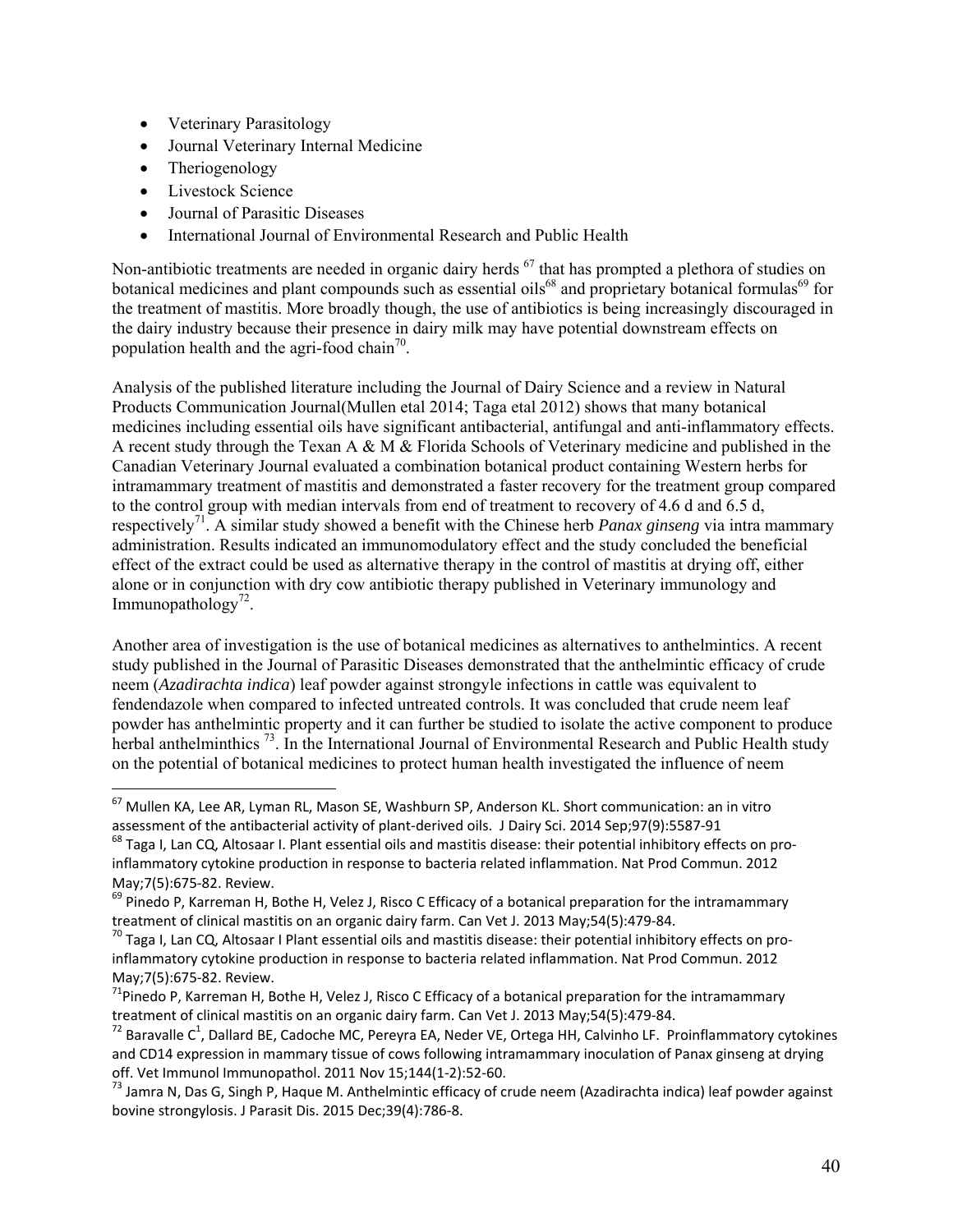(*Azadirachta indica*) materials (leaf, bark, and oil) on the survival of a strain of *E Coli* (Ec0157) in dairy manure : the neem leaf and bark supplements eliminated the pathogen in less than 10 days with a D-value (days for 90% elimination) of 1.3 d. In contrast, nearly 4 log CFU EcO157/g remained after 10 d in neemfree manure control. Control of this pathogen at the source (manure) are critical as produce crops are often grown in proximity to animal raising operations. The study concluded application of inexpensive neem supplements to control pathogens in manure and possibly in produce fields may be an option for controlling the transfer of foodborne pathogens from farm to  $fork^{74}$ .

Appendix IX-C outlines the abstracts of 25 recent journal articles demonstrating the amount of literature on botanical medicines for mastitis in dairy cattle medicine as well as a few studies on metritis and retained placenta. We have included a sample of recent literature, mainly *in vivo* and a few interesting *in vitro* studies from over 400 possible articles published in the last 10 years on plant extracts and cattle.

# **Veterinary Botanical Medicine and Equids**

Journals publishing peer reviewed studies on plant medicine for equine medicine

- Equine Veterinary Journal
- Veterinary Parasitology
- American Journal of Veterinary Research
- Canadian Veterinary Journal
- Compendium Continuing Education
- Veterinary Journal
- Parasitology Research

Despite the 500% growth in herbal administrations to horses over the past 16 years<sup>75</sup> published research on equids and botanical medicine is still relatively limited. A review by Williams etal 2008 in Veterinary Journal pertinent to herbal supplementation in horses discussed several equine studies including one where *Panax ginseng* has been found to exert an inhibitory effect on pro-inflammatory cytokines and cyclooxygenase-2 expression; that equine studies have tested the anti-inflammatory effects of a single dose of ginger, post-exercise; echinacea was reported to have anti-inflammatory and antioxidant properties; yucca contains steroid-like saponins, which produce anti-inflammatory, antioxidant and antispasmodic effects and horses fed garlic at  $>0.2$ g/kg per day developed Heinz body anaemia<sup>76</sup>. Another study suggested that Sea Buckthorn berry may be efficacious in the prevention of worsening of nonglandular gastric ulcers in horses during times of stress<sup>77</sup>. These point to potential benefits in equine health.

The recognition of the potential of botanical medicine to improve equine health care and expand treatment options is further exemplified by investigations into multiple plant agents for challenging conditions such as *Prunella vulgaris* for equine infectious anemia virus (EIAV)<sup>78</sup>, and a review by

<sup>&</sup>lt;sup>74</sup> Ravva SV, Korn A. Effect of Neem (Azadirachta indica) on the Survival of Escherichia coli O157:H7 in Dairy

Manure. Int J Environ Res Public Health. 2015 Jul 10;12(7):7794-803.<br><sup>75</sup> Silver R, Bookout B, Karreman H Documentation of Trends in the Public Acceptance of Botanical Therapies:<br>Consumer Buying Patterns, patterns of Use a

 $^{76}$ Williams CA, Lamprecht ED. Some commonly fed herbs and other functional foods in equine nutrition: a review. Vet J. 2008 Oct;178(1):21‐31.

 $^{77}$  Reese RE, Andrews FM, Elliott SB, et al. The effect of seabuckthorn berry extract (Seabuck Complete) on prevention and treatment of gastric ulcers in horses. Presented at the Proceedings of the 9th International Equine Colic Research Symposium, Liverpool. June 8–11, 2008.

<sup>&</sup>lt;sup>78</sup> Brindley MA, Widrlechner MP, McCoy JA, Murphy P, Hauck C, Rizshsky L, Nikolau B, Maury W Inhibition of lentivirus replication by aqueous extracts of Prunella vulgaris. Virol J. 2009 Jan 20;6:8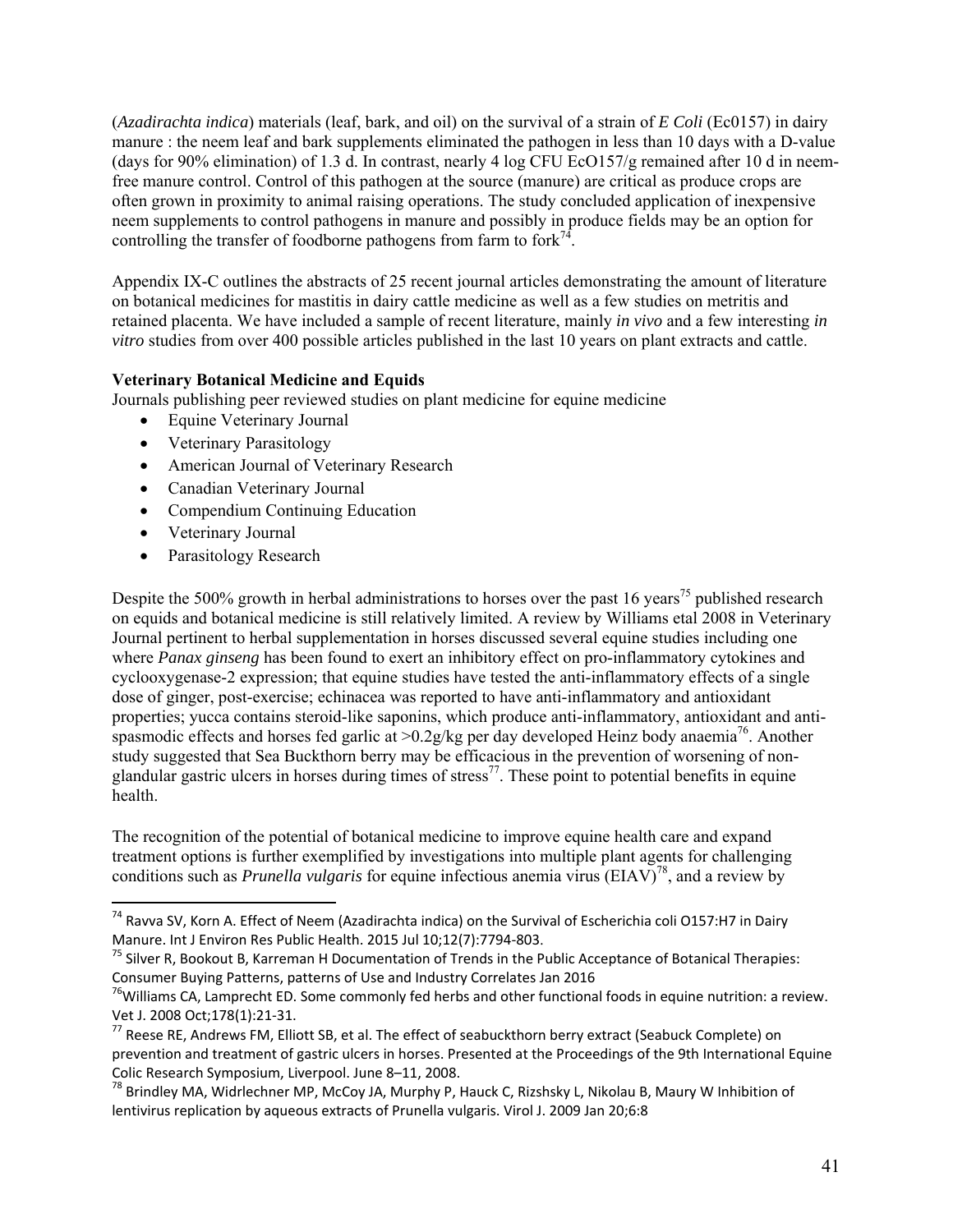Tinworth etal 2010 in Veterinary Record on the potential for botanical medicines to manage insulin resistance and hyperinsulinaemia in non-obese horses based on human and laboratory animal data<sup>79</sup>.

More recent studies have explored the use of plant medicines for the management of ecto and endo parasites, including the use of essential oils for donkey lice published in the Equine Veterinary Journal in 2016<sup>80</sup> and plants showing significant anthelmintic activity against strongyle nematodes published in Veterinary Parasitology 2015<sup>81</sup>.

Chinese Herbal Medicine for equine reproductive management and respiratory disease has been discussed in the Compendium for Continuing Education  $(2011)^{82}$ .

Appendix IX-D outlines the abstracts of 22 recent journal articles demonstrating selected publications on botanical medicine research on equids.

#### **Veterinary Botanical Medicine for Goats and Sheep**

Journals publishing peer-reviewed studies on plant medicine for caprine and ovine medicine

- Veterinary Parasitology
- Research Veterinary Science
- Parasitology Research
- Tropical Animal Health Production
- Journal Dairy Science

Animal Science Journal

Terrill etal 2012 highlight the research trends in ovine medicine by stating that anthelmintic resistance is reaching epidemic proportions in small ruminants in the U.S. and that non-chemical control alternatives are critically needed. They describe the generally warm, moist environmental conditions in the southern United States (U.S.) as ideal for survival and growth of the egg and larval stages of Haemonchus contortus and other gastrointestinal nematodes (GIN) of sheep and goats. Critically, infection with GIN is the greatest threat to economic small ruminant production in this region. They also highlight the emerging markets for grass-fed and organic livestock $83$ .

A global focus on botanical medicine- plant extracts for the management of gastrointestinal parasites is exemplified by a 2014 review by Mbaya etal, show that extracts of various species of medicinal plants have shown significant *in-vivo* and *in-vitro* pharmacological activities against ecto, endo and haemoparasites. They point out that the scientific evaluations of the use of the plants as antiparasitic agents were based on the claims of ethnoveterinary medicine. The pharmacological activities of these plants were associated with the presence of various bioactive compounds such as alkaloids, flavonoids, saponins, glycosides, allicinine, harmala, harmaline, harman, tetrahydroharman, ursolic acid, terapines,

<sup>&</sup>lt;sup>79</sup> Tinworth KD<sup>1</sup>, Harris PA, Sillence MN, Noble GK. Potential treatments for insulin resistance in the horse: a comparative multi-species review. Vet J. 2010 Dec;186(3):282-91.<br><sup>80</sup> Ellse L, Sands B, Burden FA, Wall R. Essential oils in the management of the donkey louse, Bovicola ocellatus.

Equine Vet J. 2016 May;48(3):285‐9.

<sup>81</sup> Peachey LE, Pinchbeck GL, Matthews JB, Burden FA, Mulugeta G, Scantlebury CE, Hodgkinson JE. An evidencebased approach to the evaluation of ethnoveterinary medicines against strongyle nematodes of equids. Vet Parasitol. 2015 May 30;210(1‐2):40‐52.

<sup>&</sup>lt;sup>82</sup> Shmalberg J, Xie H. Acupuncture and Chinese herbal medicine for treating orses.Compend Contin Educ Vet. 2011 May;33(5):E1‐11.

<sup>83</sup> Terrill TH, Miller JE, Burke JM, Mosjidis JA, Kaplan RM. Experiences with integrated concepts for the control of Haemonchus contortus in sheep and goats in the United States. Vet Parasitol. 2012 May 4;186(1‐2):28‐37.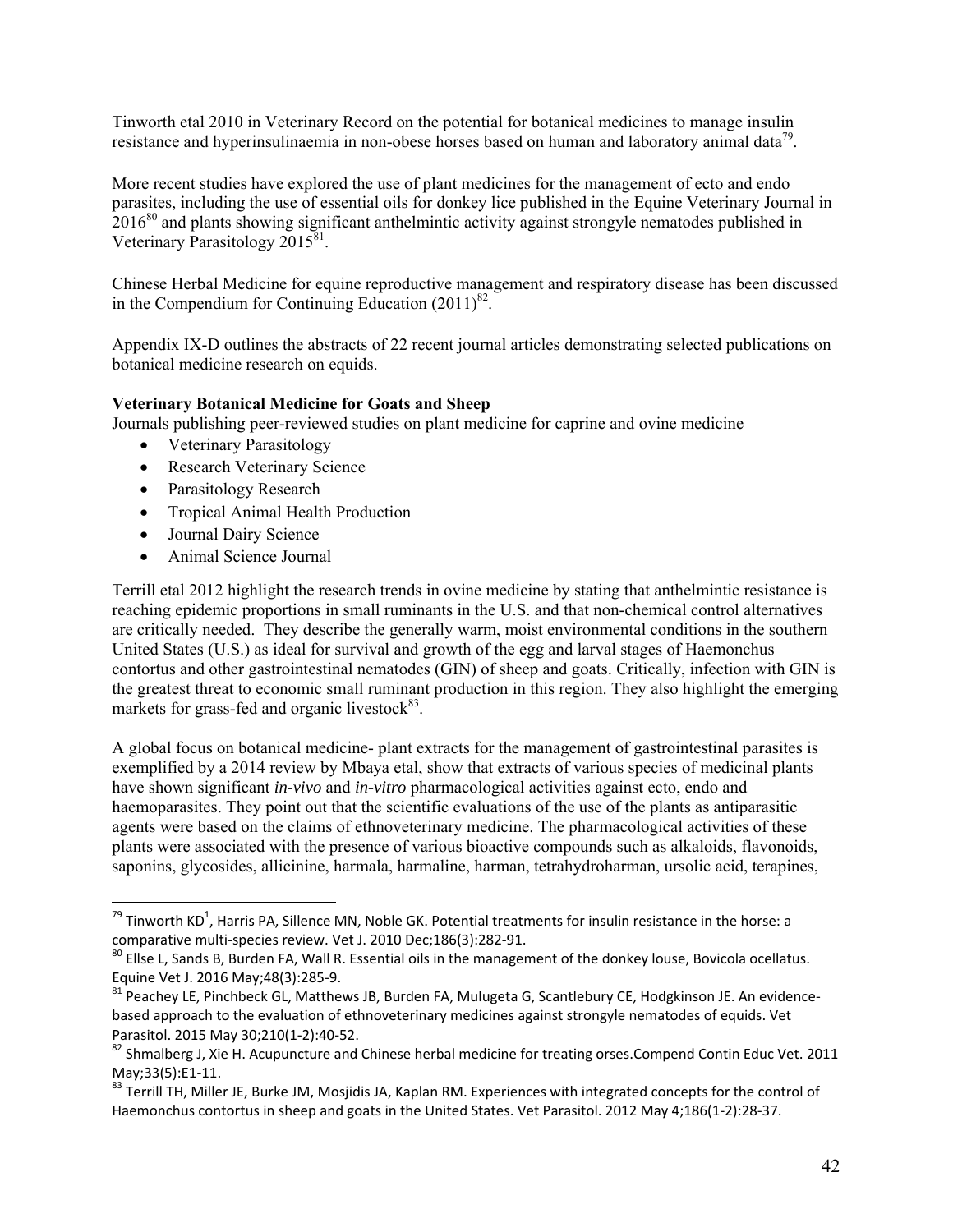tannins, phenolic compounds, embelin and brucine. In the *in-vivo* studies, plant extracts were tested using animal models such as mice, sheep, goats, cattle and  $\log s^{84}$ .

Botanical medicines are also finding potential in reducing lamb mortality and improving ewe performance (Smeti etal 2015)<sup>85</sup>; improving ewe milk production (Giannenas etal 2011)<sup>86</sup> possibly through activity on the rumen microbiota in work conducted with the Department of Animal Sciences, The Ohio State University (Cobellis etal  $2016)^{87}$ ; providing alternatives to blow fly control (Callander etal 2012) <sup>88</sup> and lice treatment (James etal 2012)<sup>89</sup> and ovine dermatophytosis (Mugnaini etal 2013)<sup>90</sup>.

Appendix IX-E outlines a sample of 8 abstracts and 34 references of 446 journal articles published on the anthelmintic activity of plant extracts in sheep and goats

#### **Veterinary Botanical Medicine for Poultry**

Journals publishing peer-reviewed studies on plant medicine for poultry.

- Poultry Science
- British Journal Poultry Science
- Research in Veterinary Science
- Parasitology Research
- Parasitology
- Avian Disease
- Canadian Journal of Veterinary Research
- Journal Applied Toxicology
- Journal of the Science of Food and Agriculture
- Animal Science Journal
- Virology Journal
- Annals of Agriculture and Environmental Medicine
- Biological and Pharmaceutical Bulletin
- Pharmaceutical Biology
- Biological Research

<sup>&</sup>lt;sup>84</sup> Mbaya AW, Ogwiji M. In-vivo and In-vitro activities of medicinal plants on ecto, endo and haemoparasitic infections: a review. Curr Clin Pharmacol. 2014;9(3):271-82. Review.

<sup>&</sup>lt;sup>85</sup>Smeti S, Joy M, Hajji H, Alabart JL, Muñoz F, Mahouachi M, Atti N. Effects of Rosmarinus officinalis fficinalis L. essential oils supplementation on colostrum production of dairy ewes and lamb mortality and growth. Anim Sci J. 2015 Jul;86(7):679‐88.

<sup>86</sup> Giannenas I, Skoufos J, Giannakopoulos C, Wiemann M, Gortzi O, Lalas S, Kyriazakis I. Effects of essential oils on milk production, milk composition, and rumen microbiota in Chios dairy ewes. J Dairy Sci. 2011 Nov;94(11):5569-77.

<sup>87</sup> Cobellis G, Yu Z, Forte C, Acuti G, Trabalza-Marinucci M Dietary supplementation of Rosmarinus officinalis L. leaves in sheep affects the abundance of rumen methanogens and other microbial populations. J Anim Sci Biotechnol. 2016 Apr 27;7:27.

<sup>88</sup> Callander JT, James PJ. Insecticidal and repellent effects of tea tree (Melaleuca alternifolia) oil against Lucilia cuprina. Vet Parasitol. 2012 Mar 23;184(2‐4):271‐8

<sup>89</sup> James PJ, Callander JT. Dipping and jetting with tea tree (Melaleuca alternifolia) oil formulations control lice<br>(Bovicola ovis) on sheep. Vet Parasitol. 2012 Oct 26:189(2-4):338-43.

<sup>&</sup>lt;sup>90</sup> Mugnaini L, Nardoni S, Pistelli L, Leonardi M, Giuliotti L, Benvenuti MN, Pisseri F, Mancianti F.A herbal antifungal formulation of Thymus serpillum, Origanum vulgare and Rosmarinus officinalis for treating ovine dermatophytosis due to Trichophyton mentagrophytes. Mycoses. 2013 May;56(3):333‐7.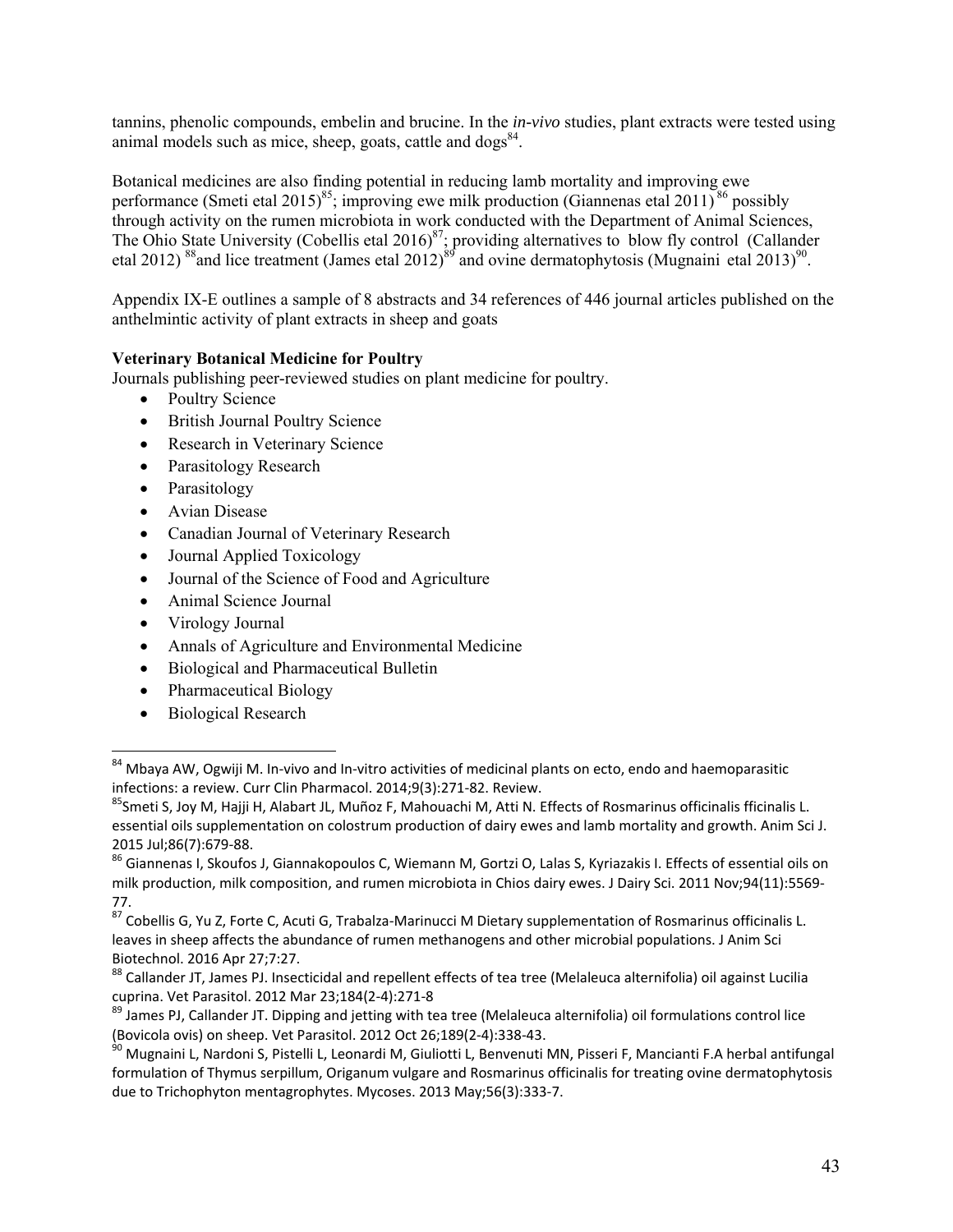A recent review on botanical alternatives to antibiotics for use in organic poultry production highlights the issues of antibiotic resistance (from sub therapeutic use of antibiotics in poultry feed) and consumer concerns of residue contamination and antibiotic resistant bacterial pathogens in the USA (Diaz-Sanchez etal  $2015)^{91}$ . Similar concerns have led to a ban on antibiotic use in Europe since 2006 (Varmuzova etal  $2015)^{92}$ .

In a 2010 review on dietary plant bioactives in poultry health and productivity the authors state there is increasing evidence indicating that plant medicines can be efficient in controlling poultry diseases and may also influence production parameters such as feed efficiency and product quality and replicate some of the effects of antibiotic growth promoters (Wallace etal 2010)<sup>93</sup>. Chinese herbal medicines have been investigated for their effects on common diseases in poultry for example common formulas are known to be immunomodulating (Li etal 2013)<sup>94</sup> and herbs are a rich source of lead compounds for antiviral treatments including Marek's (Sun etal 2014)<sup>95</sup>. Ginseng has been shown to have activity against Infectious Bursal Disease (IBD), caused by infectious bursal disease virus (IBDV) which is of global economic importance in poultry. Oral administration of a ginseng extract enhances both humoral and gut mucosal immune responses to IBD vaccination and offers a better protection against virulent IBDV challenge and therefore might be a promising oral adjuvant for vaccination against infectious diseases in poultry (Zhai etal 2014)<sup>96</sup>. Hypericum perforatum was shown to have a protective effect against unvaccinated chickens infected with IBDV with significant therapeutic efficacy (Shang etal 2012)<sup>97</sup>.

Bozkurt etal 2013 review the use of botanical extracts in the control of coccidial infection in poultry with some plants and their respective volatile oils and extracts having the potential to alleviate coccidiosis and reduce its severity<sup>98</sup>. The use of plant extracts to control poultry helminths is also increasing and herbs like ginger and curcumin have been shown (*in vivo*) to have potential anthelmintic effects against *Ascaridia galli* (Bazh etal 2013)<sup>99</sup>. There is also a growing interest in the use of essential oils to control ectoparasites. In particular the economic impact of the poultry red mite, *Dermanyssus gallinae* as well as the lack of new acaricides and the occurrence of resistance and tighter legislation have driven research in this area (Nechita etal 2015)<sup>100</sup>. Aflatoxins are also a concern in poultry production and plants such as

 $^{91}$  Diaz-Sanchez S, D'Souza D, Biswas D, Hanning I. Botanical alternatives to antibiotics for use in organic poultry production. Poult Sci. 2015 Jun;94(6):1419‐30.

<sup>&</sup>lt;sup>92</sup> Varmuzova K, Matulova ME, Gerzova L, Cejkova D, Gardan-Salmon D, Panhéleux M, Robert F, Sisak F, Havlickova H, Rychlik I Curcuma and Scutellaria plant extracts protect chickens against inflammation and Salmonella<br>Enteritidis infection. Poult Sci. 2015 Sep;94(9):2049-58.

Enteritidis infection. Poult Sci. 2015 Sep;94(9):2049-58.<br><sup>93</sup> Wallace RJ<sup>1</sup>, Oleszek W, Franz C, Hahn I, Baser KH, Mathe A, Teichmann K. Dietary plant bioactives for poultry health and productivity. Br Poult Sci. 2010 Aug;51(4):461‐87

<sup>&</sup>lt;sup>94</sup> Li XT, Wang B, Li JL, Yang R, Li SC, Zhang M, Huang W, Cao L. Effects of Dangguibuxue Tang, a Chinese herbal medicine, on growth performance and immune responses in broiler chicks. Biol Res. 2013;46(2):183-8.

<sup>&</sup>lt;sup>95</sup> Sun Y, Niu L, Song M, Zhao X, Sun N, He J, Wu C, Jiang J, Bai Y, Guo J, Li H.Screening compounds of Chinese<br>medicinal herbs anti-Marek's disease virus. Pharm Biol. 2014 Jul;52(7):841-7.

<sup>&</sup>lt;sup>96</sup> Zhai L, Wang Y, Yu J, Hu S. Enhanced immune responses of chickens to oral vaccination against infectious bursal disease by ginseng stem-leaf saponins. Poult Sci. 2014 Oct;93(10):2473-81.<br><sup>97</sup> Can J Vet Res. 2012 Jul;76(3):180-5. Hypericum perforatum extract therapy for chickens experimentally infected

with infectious bursal disease virus and its influence on immunity. Shang R, He C, Chen J, Pu X, Liu Y, Hua L, Wang L, Liang J.

 $^{98}$  Bozkurt M<sup>1</sup>, Giannenas I, Küçükyilmaz K, Christaki E, Florou-Paneri P. An update on approaches to controlling coccidia in poultry using botanical extracts. Br Poult Sci. 2013;54(6):713-27.<br><sup>99</sup>Bazh EK, El-Bahy NM In vitro and in vivo screening of anthelmintic activity of ginger and curcumin on Ascaridia

galli. Parasitol Res. 2013 Nov;112(11):3679-86.<br><sup>100</sup> Nechita IS<sup>1</sup>, Poirel MT<sup>2</sup>, Cozma V<sup>3</sup>, Zenner L<sup>2</sup>The repellent and persistent toxic effects of essential oils against the poultry red mite, Dermanyssus gallinae. Vet Parasitol. 2015 Oct 24. S0304‐4017(15)30052‐2.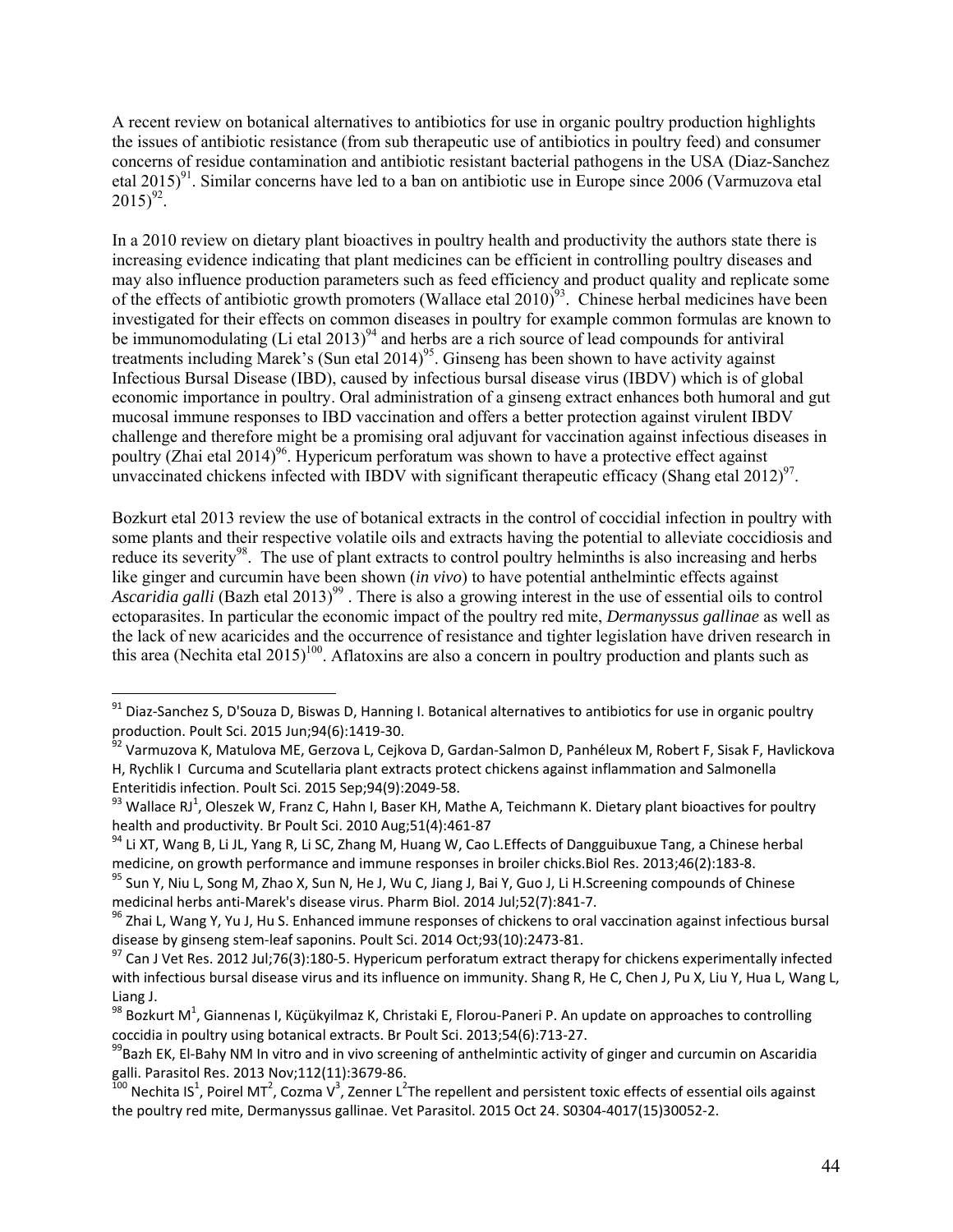turmeric and Sea Buckthorn have been shown to have a protective effect against toxicity (Gholami-Ahangaran etal 2016, Solcan etal 2013)<sup>101</sup>, <sup>102</sup>.

Appendix IX-F outlines a sample of 40 abstracts of 846 journal articles demonstrating selected publications on botanical medicine research in poultry.

#### **Veterinary Botanical Medicine for Swine**

Journals publishing peer reviewed studies on plant medicine for swine.

- Veterinary Parasitology
- Journal Swine Health Production
- Research in Veterinary Science
- Animal Science Journal
- Virology Journal
- Journal of Animal Physiology and Animal Nutrition (Berlin)
- Asian Australis Journal of Animal Science
- Journal of Animal Science Technology
- Archives of Animal Nutrition
- Theriogenology
- Journal of Animal Science
- Animal Science Journal
- Journal Ethnopharmacology
- Reproduction in Domestic Animals
- Animal Reproduction Science
- Immunopharmacology and Immunotoxicology
- Amino Acids
- Clinical and Vaccine Immunology
- Environmental Toxicology and Pharmacology
- Meat Science

• The British Journal of Nutrition

In the past two decades, an intensive amount of research has been focused on the development of alternatives to antibiotics to maintain swine health and performance however there is limited research validating herbs in general for their potential benefits for pigs and the perfect alternative does not exist  $(Thacker 2013)^{103}$ . None the less plant derived products called botanicals, phytogenics, and also phytobiotics are used extensively in feed to improve pig performance<sup>104</sup>. Aside from having antimicrobial activity, these products potentially provide antioxidative effects, enhance palatability, improve gut

<sup>&</sup>lt;sup>101</sup> Gholami-Ahangaran M, Rangsaz N, Azizi S.Evaluation of turmeric (Curcuma longa) effect on biochemical and pathological parameters of liver and kidney in chicken aflatoxicosis. Pharm Biol. 2016 May;54(5):780-7.<br>
<sup>102</sup>Solcan C, Gogu M, Floristean V, Oprisan B, Solcan G. The hepatoprotective effect of sea buckthorn (Hippophae

rhamnoides) berries on induced aflatoxin B1 poisoning in chickens 1. Poult Sci. 2013 Apr;92(4):966‐74.

 $^{103}$  Thacker PA<sup>1</sup>Alternatives to antibiotics as growth promoters for use in swine production: a review. J Anim Sci Biotechnol. 2013 Sep 14;4(1):35.

<sup>&</sup>lt;sup>104</sup> Windisch W, Schedle K, Plitzner C, Kroismayr A. Use of phytogenic products as feed additives for swine and poultry. J Anim Sci. 2008;86(suppl 14):E140‐E148.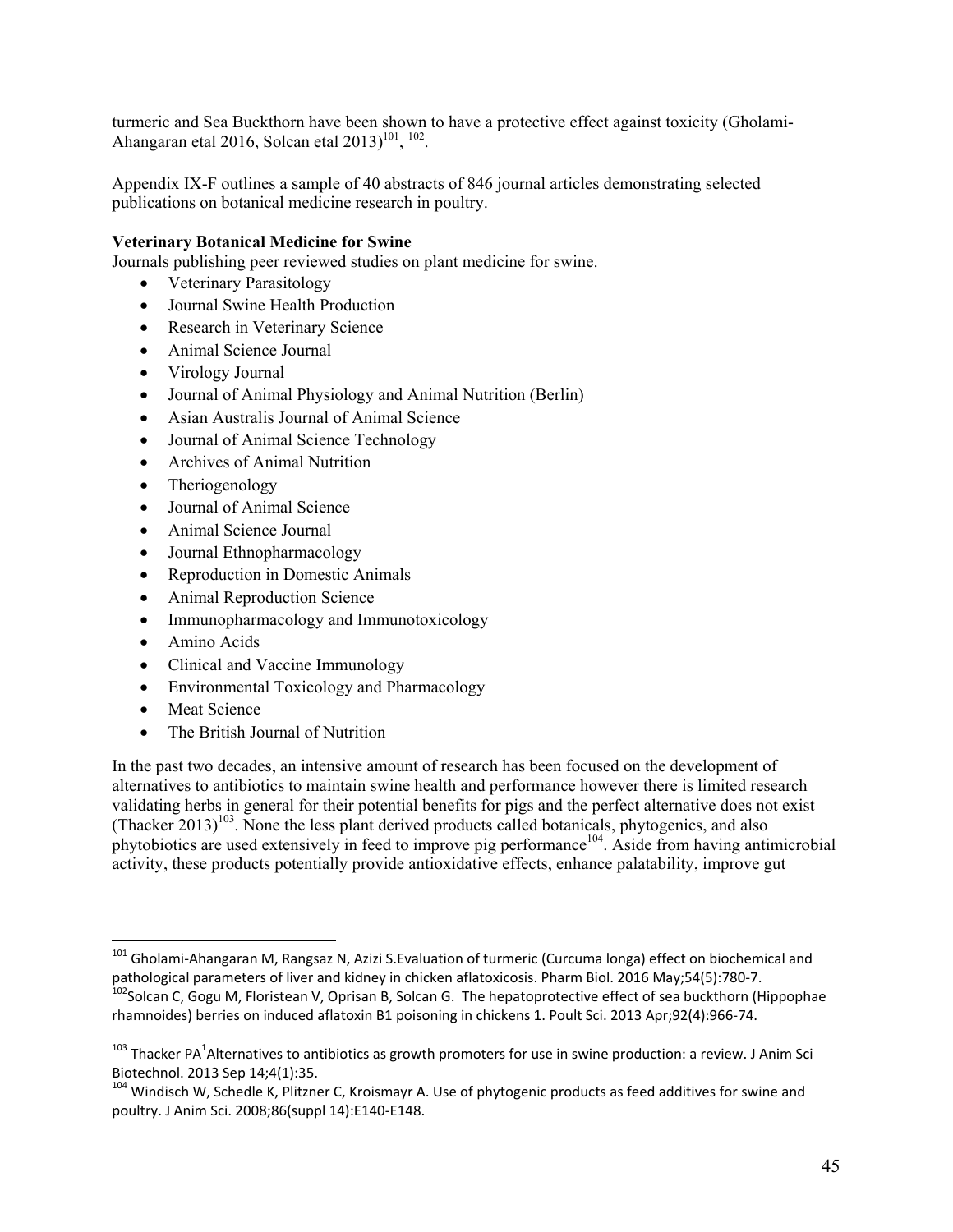function, or promote growth<sup>105</sup> Two of the most common phytogenic substances evaluated in swine include the spices oregano and thyme<sup>106</sup>.

Three plant extracts from capsicum, turmeric and garlic have improved immune responses of pigs and feed efficiency of pigs challenged with porcine reproductive and respiratory syndrome virus (Liu etal 2013)107 and reduced diarrhea and inflammation caused by *Escherichia coli* infection, which may be beneficial to pig health (Liu etal 2013)<sup>108</sup>. *Centella asiatica increases serum haematocrit and white blood* cells and mycoplasma immunity to *Mycoplasma hyopnuemoniae* in swine(Maneewan etal 2014)<sup>109</sup>. Chinese herbs have been investigated in treating swine disease. In China Chinese patent medicines play and important role in veterinary clinical use. Treatment of swine with Wu Huang Hu can significantly inhibit pneumonia in infectious pleuropneumonia (Wang etal 2015) 110. *Sophora flavescens* and stevioside combined have a beneficial effect on rotaviral diarhhea in pigs (Alfajaro etal 2014)<sup>111</sup>, *Glycyrrhiza uralensis* extract cures rotaviral enteritis with both antiviral and anti-inflammatory effects in piglets (Aljajaro etal 2012)112. *Taraxaumi mongolicum, Viola yedoensis Makino, Rhizoma coptidis,* and *Radix isatidis* were evaluated in combination on newborn piglets challenged with virulent porcine epidemic diarrhea virus and the herbs ameliorated the impaired growth performance and lesions compared to controls. The study suggested the mixture could be used as a prophylactic or therapeutic agent (Kim etal  $2015$ <sup>113</sup>.

In swine reproduction, numerous herbs have been studied for their effects on preserving boar spermatoazoa , examples include *Salvia miltiorrhiza* and *Rosmarinus officinalis* which can both protect against peroxidative damage and increase sperm motility and litter size during the process of freezing-

<sup>&</sup>lt;sup>105</sup> Jacela JY, DeRouchey JM, Tokach MD, et al. Feed additives for swine: Fact sheets – prebiotics and probiotics, and phytogenics. J Swine Health Prod. 2010;18(3):132–136.

<sup>&</sup>lt;sup>106</sup> Neill CR, Nelssen JL, Tokach MD, Goodband RD, DeRouchey JM, Dritz SS, Groesbeck CN, Brown KR. Effects of

oregano oil on growth performance of nursery pigs. J Swine Health Prod. 2006;14:312–316<br><sup>107</sup> Liu Y<sup>1</sup>, Che TM, Song M, Lee JJ, Almeida JA, Bravo D, Van Alstine WG, Pettigrew JE Dietary plant extracts improve immune responses and growth efficiency of pigs experimentally infected with porcine reproductive and respiratory syndrome virus. J Anim Sci. 2013 Dec;91(12):5668‐79

<sup>&</sup>lt;sup>108</sup> Liu Y<sup>1</sup>, Song M, Che TM, Almeida JA, Lee JJ, Bravo D, Maddox CW, Pettigrew JE. Dietary plant extracts alleviate diarrhea and alter immune responses of weaned pigs experimentally infected with a pathogenic Escherichia coli. J Anim Sci. 2013 Nov;91(11):5294‐306

<sup>&</sup>lt;sup>109</sup> Maneewan C<sup>1</sup>, Mekbungwan A, Charerntantanakul W, Yamauchi K, Yamauchi KEEffects of dietary Centella asiatica (L.) Urban on growth performance, nutrient digestibility, blood composition in piglets vaccinated with<br>Mycoplasma hyopneumoniae. Anim Sci J. 2014 May;85(5):569-74

Mycoplasma hyopneumoniae. Anim Sci J. 2014 May;85(5):569-74<br><sup>110</sup> Wang G<sup>1</sup>, Kang S<sup>1</sup>, Yin Z<sup>2</sup>,etal Therapeutic effect of Chinese patent medicine "Wuhuanghu" on porcine infectious pleuropneumonia and its acute and subchronic toxicity as well as evaluation of safety pharmacology. Environ Toxicol Pharmacol. 2015 Sep;40(2):388‐96.

<sup>&</sup>lt;sup>111</sup> Alfajaro MM, Rho MC, Kim HJ etal Anti-rotavirus effects by combination therapy of stevioside and Sophora flavescens extract. Res Vet Sci. 2014 Jun;96(3):567‐75.

 $112$  Alfajaro MM, Kim HJ, Park JG etal Anti-rotaviral effects of Glycyrrhiza uralensis extract in piglets with rotavirus diarrhea. Virol J. 2012 Dec 18;9:310.

<sup>&</sup>lt;sup>113</sup> Kim HB, Lee CY, Kim SJ, Han JH, Choi KH. Medicinal herb extracts ameliorate impaired growth performance and intestinal lesion of newborn piglets challenged with the virulent porcine epidemic diarrhea virus. J Anim Sci Technol. 2015 Oct 8;57:33